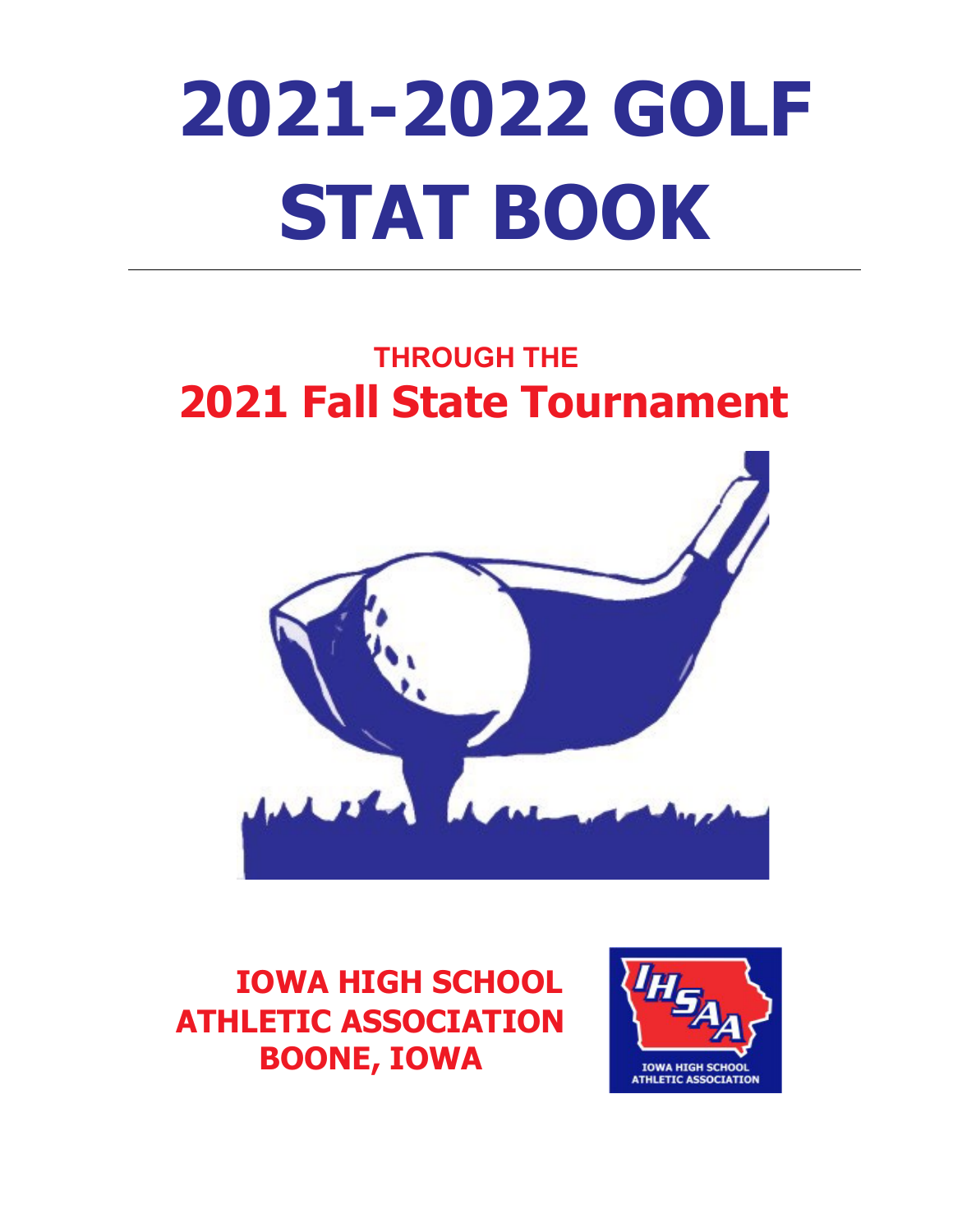# **Introduction**

Since 1928 the IHSAA has sponsored a State Golf Tournament, making the 2021-22 season the state's 95th in the history of the organization.

The State Meet was one class until 1959, when it was divided into two classes. A three-class tournament began in 1977. A fourth class was added in 1982. From 1986-1993 schools could also play for a State Fall Championship, but in 1994 Class 4A schools could only compete in the fall. From 1928 until 1975, the State Meet was contested in one day - 18 holes with the exception of the fall of 1940 and the spring of 1942 tournaments. Since 1975 the tournament has been a two-day, 36-hole event unless shortened by weather. The number of players on a team has changed starting with 5 and scoring the four lowest to six-player teams with the lowest 5 scores (per day) counting.

IHSAA research continues as we endeavor to improve the information in this book, which was first created in 1981. We are still seeking the full names of players especially those of championship teams from 1928-1944. There were two separate State Tournaments in 1940 and 41 - one in the spring and the other in the fall.

There have been some changes in displaying the results of the State Fall Golf Tournament. Until 2013 the Fall Tournament had been placed in the calendar year that it was played. Now this book records all Fall Tournaments in the school year that it was played. Hopefully this clarifies questions concerning the age, grade of the athletes and brings this book into concert with other IHSAA publications.

On another note, we continue our search to find the names of the teams that participated in the State Meet for each year and the names of the coaches. We have both from 1988 to the present, so we will need some help from schools who played in tournaments from 1928-1987. Those schools are asked to provide the years they qualified and the names of coaches, please contact Chad Elsberry at his email address below.

If you discover an error in accuracy or spelling, please contact Chad [\(celsberry@iahsaa.org\)](mailto:celsberry@iahsaa.org).

## **TABLE OF CONTENTS**

# **IHSAA MISSION & PURPOSE**

#### *MISSION*

"The Iowa High School Athletic Association serves its member schools and students by providing leadership and support for education based interscholastic athletics that enrich the educational experience of the student athlete."

#### *PURPOSE*

"To promote, develop, direct, protect, and regulate amateur interscholastic athletic relationships between member schools and to stimulate fair play, friendly rivalry, and good sportsmanship among contestants, schools, and communities throughout the state."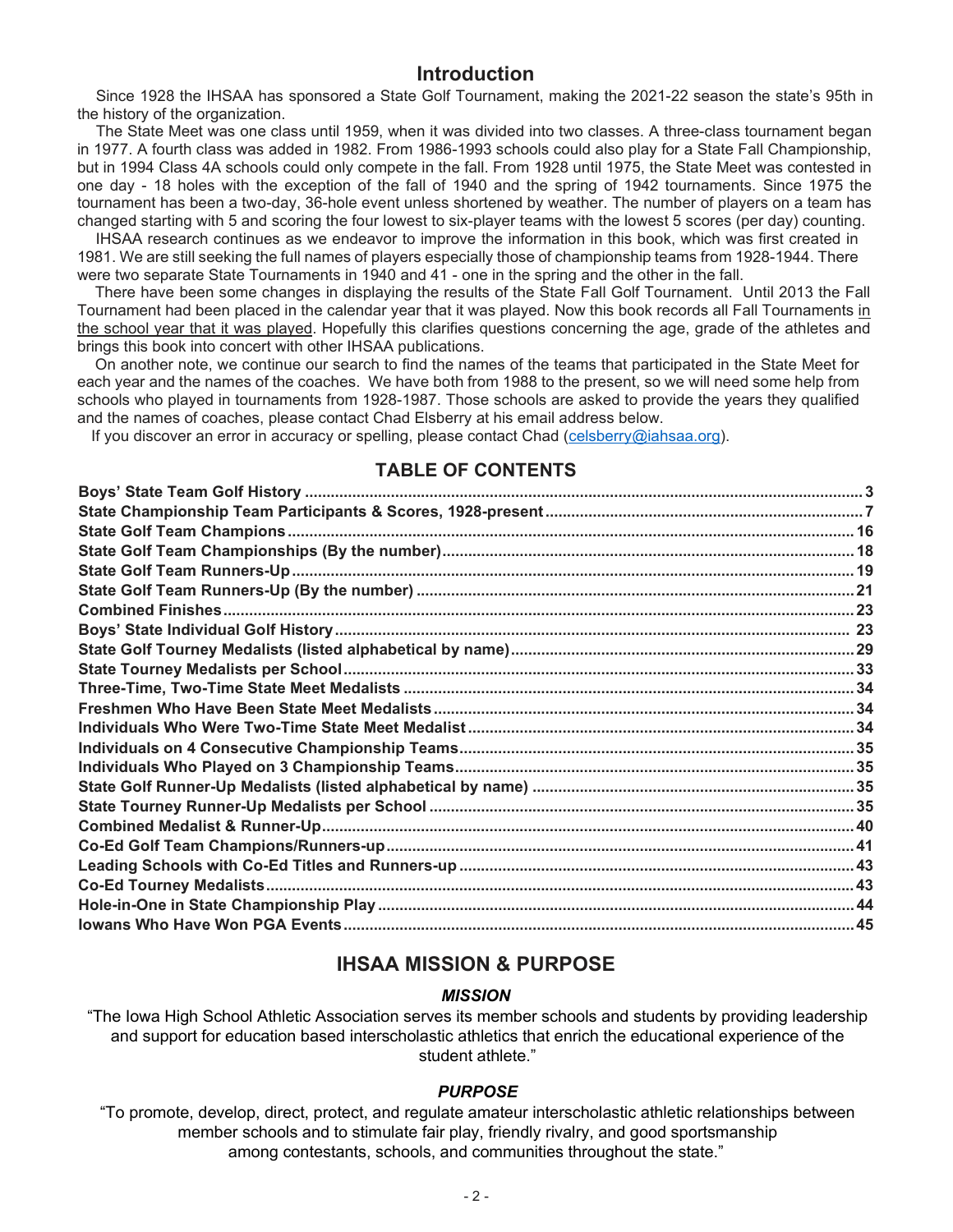# **BOYS' STATE TEAM GOLF HISTORY- Started 1928**

#### *18-hole tournament until 1975 unless noted; 36 hole tournament 1975-present unless noted*

|      | <b>Team Champion</b>                           | <b>Team Runner-up</b>                                                                                      | <b>Tourney Site</b>                 |
|------|------------------------------------------------|------------------------------------------------------------------------------------------------------------|-------------------------------------|
| 1928 |                                                |                                                                                                            | Grandview, DM                       |
| 1929 |                                                | Des Moines, Roosevelt635 Des Moines, East 640                                                              | Grandview, DM                       |
|      |                                                |                                                                                                            |                                     |
| 1930 |                                                |                                                                                                            | Grandview, DM                       |
| 1931 |                                                |                                                                                                            | Grandview, DM                       |
| 1932 | Team scores and placings not reported          |                                                                                                            | Woodside, DM                        |
| 1933 |                                                | Des Moines, Roosevelt654 Des Moines, Lincoln  674                                                          | Woodside, DM                        |
| 1934 |                                                | Des Moines, Roosevelt 615 Sioux City, Central 629                                                          | Woodside, DM                        |
| 1935 | <b>Tournament Rained Out</b>                   |                                                                                                            | Woodside, DM                        |
| 1936 |                                                |                                                                                                            | Woodside, DM                        |
| 1937 |                                                |                                                                                                            | Woodside, DM                        |
| 1938 |                                                |                                                                                                            | Woodside, DM                        |
| 1939 |                                                |                                                                                                            | Woodside, DM                        |
| 1940 |                                                | Des Moines, Lincoln  646                                                                                   |                                     |
|      |                                                |                                                                                                            | Woodside, DM                        |
| 1941 | <b>1940(F)</b> Des Moines, Roosevelt (27)  484 |                                                                                                            | Iowa City                           |
|      | 1941(F) Des Moines Roosevelt 347               |                                                                                                            | Iowa City<br>Ames-Veenker           |
| 1942 |                                                |                                                                                                            | Ames-Veenker                        |
|      | Cedar Rapids, Franklin (27) 497                | *Atlantic also shot a 545 but was disqualified - coach left to also coach the track team at the State Meet |                                     |
| 1943 |                                                |                                                                                                            | Ames-Veenker                        |
| 1944 |                                                |                                                                                                            |                                     |
| 1945 |                                                | Boone; Des Moines, Roosevelt 317                                                                           | Grandview, DM<br>Des Moines-Wakonda |
| 1946 | (tie) Des Moines, Roosevelt; Boone . 346       | Des Moines, Lincoln  352                                                                                   | Waterloo-Sunnyside                  |
| 1947 | (tie) Cedar Rapids, Franklin and               |                                                                                                            |                                     |
|      |                                                |                                                                                                            | Cedar Rapids G&CC                   |
| 1948 | Cedar Rapids, Franklin  307                    |                                                                                                            | Cedar Rapids G&CC                   |
| 1949 |                                                |                                                                                                            | Ames-Veenker                        |
|      |                                                |                                                                                                            |                                     |
| 1950 |                                                |                                                                                                            | Ames-Veenker                        |
| 1951 |                                                | Davenport, St Ambrose 320                                                                                  | Ames-Veenker                        |
| 1952 |                                                | Cedar Rapids, Franklin314                                                                                  | Iowa City-Finkbine                  |
| 1953 |                                                | Davenport, St Ambrose  318                                                                                 | Fort Dodge G&CC                     |
| 1954 | Davenport, St Ambrose313                       |                                                                                                            | Ames-Veenker                        |
| 1955 |                                                |                                                                                                            | Ames-Veenker                        |
| 1956 |                                                |                                                                                                            | Ames-Veenker                        |
| 1957 |                                                |                                                                                                            | Ames-Veenker                        |
| 1958 |                                                |                                                                                                            | Iowa City-Finkbine                  |
| 1959 |                                                | Des Moines, Roosevelt  322                                                                                 | Iowa City-Finkbine                  |
|      | <b>B)</b> Marshalltown, St Mary's330           |                                                                                                            | Ames - Veenker                      |
|      |                                                |                                                                                                            |                                     |
| 1960 |                                                |                                                                                                            | Iowa City-Finkbine                  |
|      |                                                | (T) Marshalltown, St Marys; Red Oak  335                                                                   | Boone G&CC                          |
| 1961 |                                                | Des Moines, Roosevelt  312                                                                                 | Iowa City-Finkbine                  |
|      |                                                |                                                                                                            | Boone G&CC                          |
| 1962 |                                                |                                                                                                            | Iowa City-Finkbine                  |
|      |                                                | Marshalltown, St Mary's  325                                                                               | Woodside, DM                        |
| 1963 |                                                |                                                                                                            | Iowa City-Finkbine                  |
|      |                                                |                                                                                                            | Woodside, DM                        |
| 1964 |                                                |                                                                                                            | Iowa City-Finkbine                  |
|      |                                                |                                                                                                            | Woodside, DM                        |
| 1965 |                                                |                                                                                                            | Iowa City-Finkbine                  |
|      | A) Dyersville, Xavier 311                      |                                                                                                            | Woodside, DM                        |
| 1966 |                                                |                                                                                                            | Ottumwa G&CC                        |
|      | A) Cherokee, Washington 313                    |                                                                                                            | Carroll G&CC                        |
| 1967 | AA) Des Moines, Roosevelt305                   |                                                                                                            | Iowa City-Finkbine                  |
|      |                                                |                                                                                                            | Independence G&CC<br>Ames-Veenker   |
| 1968 | A) Decorah, Thomas Roberts 317                 |                                                                                                            |                                     |
| 1969 | AA) Columbus Catholic, Waterloo309             |                                                                                                            | Fort Dodge G&CC<br>Fort Dodge G&CC  |
|      |                                                | Cherokee, Washington 333                                                                                   | Ames-Veenker                        |
|      |                                                |                                                                                                            |                                     |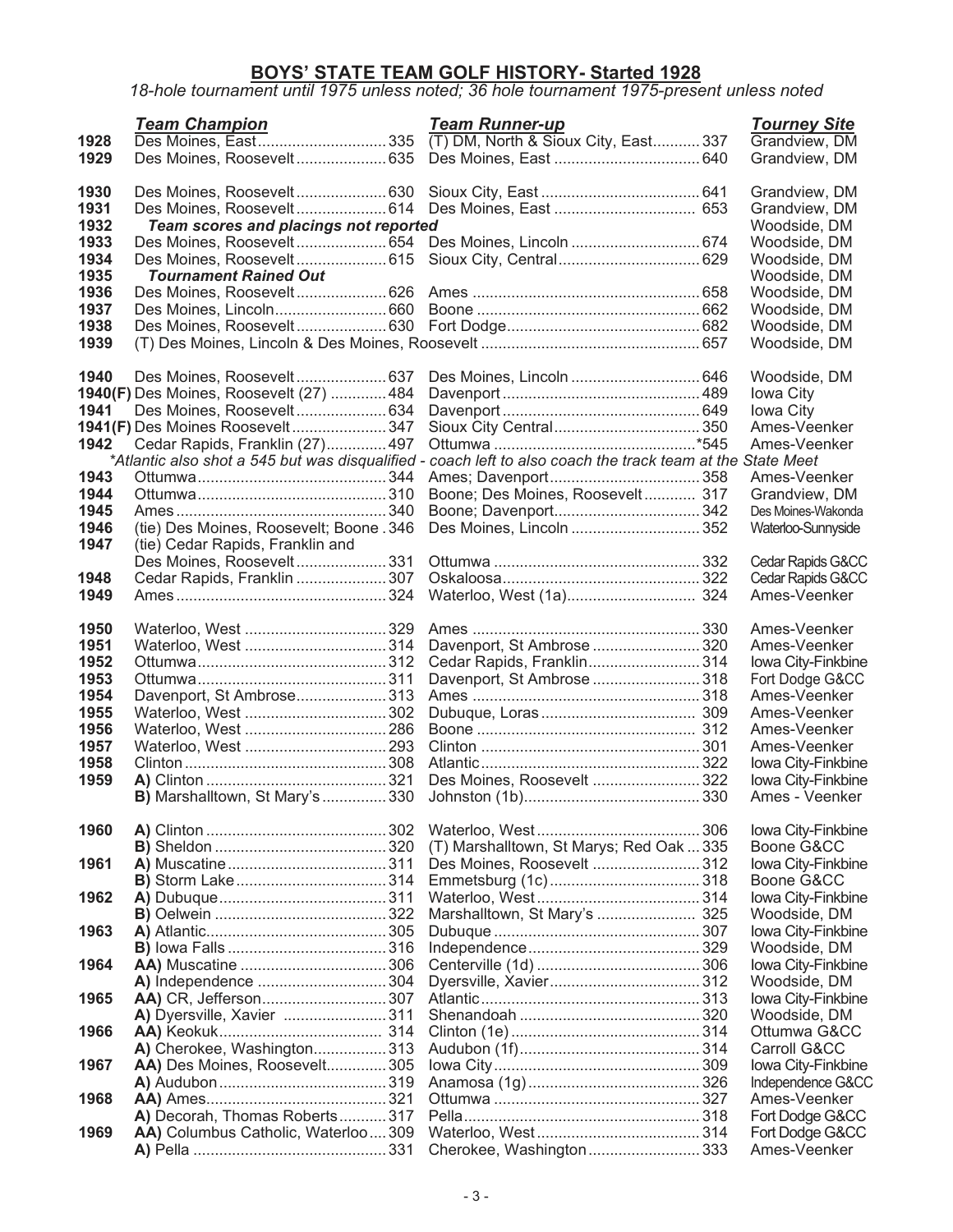| 1970 |                                                                                                           | Columbus Catholic, Waterloo318   |      | Ames-Veenker                           |
|------|-----------------------------------------------------------------------------------------------------------|----------------------------------|------|----------------------------------------|
|      |                                                                                                           |                                  |      | Iowa City-Finkbi                       |
| 1971 | AA) Waterloo, West321                                                                                     |                                  |      | Ames-Veenker                           |
|      |                                                                                                           |                                  |      | Iowa City-Finkbi                       |
| 1972 | AA) Waterloo, West  299                                                                                   | Cedar Rapids, Kennedy  302       |      | Iowa City-Finkbi                       |
|      |                                                                                                           |                                  |      | Ames-Veenker                           |
| 1973 | AA) Waterloo, West 303                                                                                    |                                  |      | Iowa City-Finkbi                       |
|      |                                                                                                           |                                  |      | Atlantic Golf &                        |
| 1974 |                                                                                                           | Columbus Catholic, Waterloo305   |      | Waterloo-Gate                          |
|      |                                                                                                           |                                  |      | Iowa City-Finkbi                       |
| 1975 |                                                                                                           |                                  |      | Iowa City-Finkbi                       |
|      | A) Bishop Garrigan, Algona 603                                                                            |                                  |      | <b>Atlantic G&amp;CC</b>               |
| 1976 |                                                                                                           | Des Moines, Roosevelt  620       |      | Waterloo-Gate                          |
|      | A) Bishop Garrigan, Algona 634                                                                            |                                  |      | Iowa City-Finkbi                       |
| 1977 | <b>AAA)</b> Waterloo, West 594                                                                            |                                  |      | Iowa City-Finkbi                       |
|      | AA) Bishop Garrigan, Algona  612                                                                          |                                  |      | Storm Lake-Lake Cr<br>Iowa City-Finkbi |
| 1978 |                                                                                                           |                                  |      | Ottumwa G&C                            |
|      | AA) Bishop Garrigan, Algona  619                                                                          |                                  |      | Iowa City-Finkbi                       |
|      |                                                                                                           |                                  |      | Iowa City-Finkbi                       |
| 1979 |                                                                                                           |                                  |      | Iowa City-Finkbi                       |
|      | AA) Bishop Garrigan, Algona  622                                                                          |                                  |      | Storm Lake-Lake Cr                     |
|      |                                                                                                           |                                  |      | Iowa City-Finkbi                       |
|      |                                                                                                           |                                  |      |                                        |
| 1980 |                                                                                                           |                                  |      | Iowa City-Finkbi                       |
|      | AA) Cedar Rapids Regis  615                                                                               |                                  |      | Iowa City-Finkbi                       |
|      |                                                                                                           |                                  |      | Ames-Veenker                           |
| 1981 | AAA) Cedar Rapids Washington 605                                                                          | Columbus Catholic, Waterloo 609  |      | Iowa City-Finkbi                       |
|      |                                                                                                           |                                  |      | Ames-Veenker                           |
|      |                                                                                                           |                                  |      | Iowa City-Finkbi                       |
| 1982 |                                                                                                           |                                  |      | Ames-Veenker                           |
|      | 3A) Bishop Garrigan, Algona 632                                                                           | Northeast, Goose Lake  637       |      | Iowa City-Finkbi                       |
|      |                                                                                                           |                                  |      | Iowa City-Finkbi                       |
|      |                                                                                                           |                                  |      | Ames-Veenker                           |
| 1983 | 4A) Des Moines, Lincoln632                                                                                |                                  |      | Ottumwa G&C                            |
|      |                                                                                                           | Bishop Garrigan, Algona (1j) 629 |      | Iowa City-Finkbi                       |
|      | 2A) Notre Dame, Burlington651                                                                             |                                  |      | Iowa City-Finkbi                       |
|      |                                                                                                           |                                  |      | Lake Panoram                           |
| 1984 | 4A) Dowling Catholic, WDM  637                                                                            |                                  |      | Iowa City-Finkbi                       |
|      | 3A) Bishop Garrigan, Algona 655                                                                           |                                  |      | Iowa City-Finkbi                       |
|      |                                                                                                           |                                  |      | Lake Panoram                           |
|      |                                                                                                           |                                  |      | Lake Panoram                           |
| 1985 |                                                                                                           |                                  |      | Iowa City-Finkbi                       |
|      |                                                                                                           |                                  |      | Iowa City-Finkbi                       |
|      |                                                                                                           |                                  |      | Lake Panoram                           |
|      | 1A) Rockwell-Swaledale 698                                                                                |                                  |      | Lake Panoram                           |
| 1986 |                                                                                                           |                                  |      | Ames-Veenker                           |
|      |                                                                                                           |                                  |      | Ames-Veenker                           |
|      |                                                                                                           |                                  |      | Iowa City-Finkbi                       |
|      | 1A) Hartley-Melvin  694                                                                                   |                                  |      | Iowa City-Finkbi                       |
|      | F - denotes Fall Season - all results are for the school year; example 1987 is the 1986-87 school year.   |                                  |      |                                        |
|      | For the 1986-87 school year through the 1992-93 school year, schools could play in the Fall or the Spring |                                  |      |                                        |
| 1987 | F) Columbus Catholic, Waterloo  626 Dowling Catholic, WDM (1l)  626                                       |                                  |      | Willow Creek, D                        |
|      |                                                                                                           |                                  |      | Iowa City-Finkbi                       |
|      |                                                                                                           |                                  |      | <b>Atlantic G&amp;CC</b>               |
|      | 2A) Woodward-Granger669 Maurice-Orange City  684                                                          |                                  |      | Iowa City-Finkbi                       |
|      |                                                                                                           |                                  |      | <b>Atlantic G&amp;CC</b>               |
| 1988 |                                                                                                           |                                  | .619 | Willow Creek, D                        |

| 1970 |                                  | Columbus Catholic, Waterloo318   | Ames-Veenker                 |
|------|----------------------------------|----------------------------------|------------------------------|
|      |                                  |                                  | Iowa City-Finkbine           |
| 1971 | AA) Waterloo, West 321           |                                  | Ames-Veenker                 |
|      |                                  |                                  | Iowa City-Finkbine           |
| 1972 | AA) Waterloo, West 299           | Cedar Rapids, Kennedy  302       | Iowa City-Finkbine           |
|      |                                  |                                  | Ames-Veenker                 |
| 1973 | AA) Waterloo, West 303           |                                  | Iowa City-Finkbine           |
|      |                                  |                                  | <b>Atlantic Golf &amp;CC</b> |
| 1974 |                                  | Columbus Catholic, Waterloo 305  | Waterloo-Gates               |
|      |                                  |                                  | Iowa City-Finkbine           |
| 1975 |                                  |                                  | Iowa City-Finkbine           |
|      | A) Bishop Garrigan, Algona 603   |                                  | Atlantic G&CC                |
| 1976 |                                  | Des Moines, Roosevelt  620       | <b>Waterloo-Gates</b>        |
|      | A) Bishop Garrigan, Algona 634   |                                  | Iowa City-Finkbine           |
| 1977 | AAA) Waterloo, West 594          |                                  | Iowa City-Finkbine           |
|      | AA) Bishop Garrigan, Algona  612 |                                  | Storm Lake-Lake Creek        |
|      |                                  |                                  | Iowa City-Finkbine           |
| 1978 |                                  |                                  | Ottumwa G&CC                 |
|      | AA) Bishop Garrigan, Algona  619 |                                  | Iowa City-Finkbine           |
|      |                                  |                                  | Iowa City-Finkbine           |
| 1979 |                                  |                                  | Iowa City-Finkbine           |
|      | AA) Bishop Garrigan, Algona  622 |                                  | Storm Lake-Lake Creek        |
|      |                                  |                                  | Iowa City-Finkbine           |
| 1980 |                                  |                                  | Iowa City-Finkbine           |
|      | AA) Cedar Rapids Regis  615      |                                  | Iowa City-Finkbine           |
|      |                                  |                                  | Ames-Veenker                 |
| 1981 | AAA) Cedar Rapids Washington605  | Columbus Catholic, Waterloo 609  | Iowa City-Finkbine           |
|      |                                  |                                  | Ames-Veenker                 |
|      |                                  |                                  | Iowa City-Finkbine           |
| 1982 |                                  |                                  | Ames-Veenker                 |
|      | 3A) Bishop Garrigan, Algona 632  | Northeast, Goose Lake  637       | Iowa City-Finkbine           |
|      |                                  |                                  | Iowa City-Finkbine           |
|      |                                  | St. Mary, Storm Lake 663         | Ames-Veenker                 |
| 1983 | 4A) Des Moines, Lincoln 632      |                                  | Ottumwa G&CC                 |
|      |                                  | Bishop Garrigan, Algona (1j) 629 | Iowa City-Finkbine           |
|      | 2A) Notre Dame, Burlington 651   |                                  | Iowa City-Finkbine           |
|      |                                  |                                  | Lake Panorama                |
| 1984 | 4A) Dowling Catholic, WDM  637   |                                  | Iowa City-Finkbine           |
|      | 3A) Bishop Garrigan, Algona 655  |                                  | Iowa City-Finkbine           |
|      |                                  |                                  | Lake Panorama                |
|      | 1A) AvoHa, Avoca  687            |                                  | Lake Panorama                |
| 1985 |                                  |                                  | Iowa City-Finkbine           |
|      |                                  |                                  | Iowa City-Finkbine           |
|      |                                  |                                  | Lake Panorama                |
|      | 1A) Rockwell-Swaledale  698      |                                  | Lake Panorama                |
| 1986 |                                  |                                  | Ames-Veenker                 |
|      |                                  |                                  | Ames-Veenker                 |
|      |                                  |                                  |                              |
|      |                                  | Maurice-Orange City  687         | Iowa City-Finkbine           |
|      | 1A) Hartley-Melvin  694          |                                  | Iowa City-Finkbine           |

#### **F - denotes Fall Season - all results are for the school year; example 1987 is the 1986-87 school year. For the 1986-87 school year through the 1992-93 school year, schools could play in the Fall or the Spring.**

|      | 1987 F) Columbus Catholic, Waterloo  626 Dowling Catholic, WDM (1l)  626 Willow Creek, DM |                    |
|------|-------------------------------------------------------------------------------------------|--------------------|
|      |                                                                                           | Iowa City-Finkbine |
|      |                                                                                           | Atlantic G&CC      |
|      | 2A) Woodward-Granger669 Maurice-Orange City 684                                           | Iowa City-Finkbine |
|      |                                                                                           | Atlantic G&CC      |
| 1988 |                                                                                           |                    |
|      |                                                                                           |                    |
|      |                                                                                           | Iowa City-Finkbine |
|      |                                                                                           |                    |
|      |                                                                                           | Iowa City-Finkbine |
| 1989 |                                                                                           |                    |
|      |                                                                                           | Iowa City-Finkbine |
|      |                                                                                           |                    |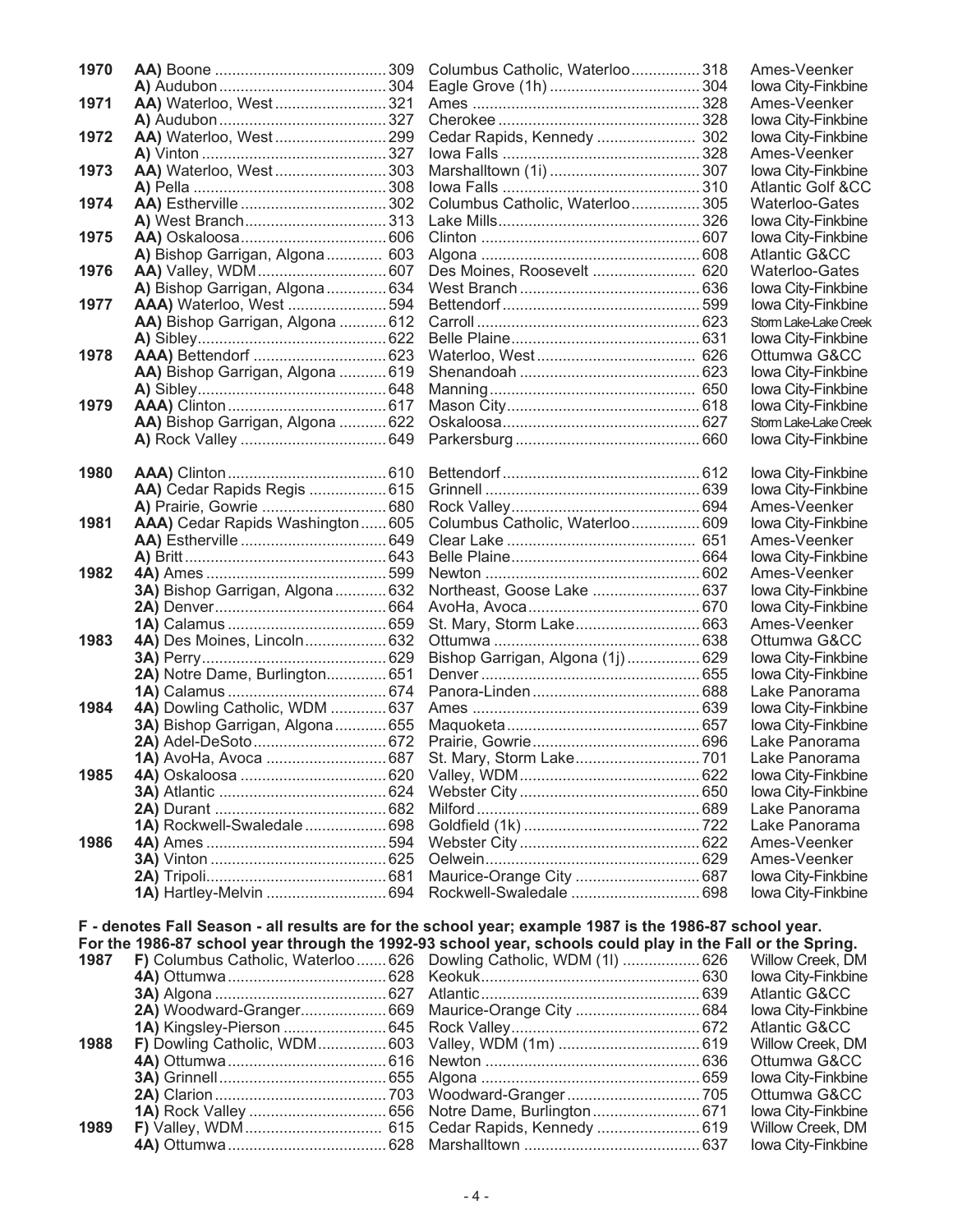|      |                                     |                                                     | <b>Atlantic G&amp;CC</b> |
|------|-------------------------------------|-----------------------------------------------------|--------------------------|
|      |                                     |                                                     | Iowa City-Finkbine       |
|      |                                     |                                                     | <b>Atlantic G&amp;CC</b> |
|      |                                     |                                                     |                          |
| 1990 |                                     | F) Dowling Catholic, WDM633 lowa City, City High636 | Iowa City-Finkbine       |
|      |                                     |                                                     | Marshalltown-Elmwood     |
|      |                                     |                                                     | Spencer G&CC             |
|      |                                     |                                                     | Iowa City-Finkbine       |
|      | <b>1A)</b> Woodward-Granger 633     | Woodbury Central, Moville  648                      | Iowa City-Finkbine       |
| 1991 | F) Cedar Rapids, Kennedy  625       |                                                     | Iowa City-Finkbine       |
|      |                                     | Newton (Rain shortened) 313                         | Iowa City-Finkbine       |
|      |                                     |                                                     | Atlantic G&CC            |
|      |                                     | Rock Valley (Rain shortened)316                     | Iowa City-Finkbine       |
|      |                                     |                                                     | Atlantic G&CC            |
| 1992 | <b>F)</b> Dowling Catholic, WDM300  | Clinton (Rain shortened)  310                       | Jester Park, DM          |
|      |                                     |                                                     | Spencer G&CC             |
|      | 3A) Cedar Rapids, Regis  625        |                                                     | Atlantic G&CC            |
|      |                                     |                                                     | Iowa City-Finkbine       |
|      |                                     |                                                     | Iowa City-Finkbine       |
| 1993 | <b>F)</b> Dowling Catholic, WDM 623 |                                                     | Jester Park, DM          |
|      |                                     |                                                     | Ottumwa G&CC             |
|      |                                     |                                                     | Atlantic G&CC            |
|      |                                     |                                                     | Iowa City-Finkbine       |
|      |                                     |                                                     | Iowa City-Finkbine       |

# **Starting with the 1993-94 school year Class 4A started playing its State Meet ONLY in the Fall.**

|                                        |                                             | Jester Park, DM            |
|----------------------------------------|---------------------------------------------|----------------------------|
|                                        |                                             | Storm Lake-Lake Creek      |
| 2A) Aplington-Parkersburg  644         |                                             | Iowa City-Finkbine         |
| 1A) Newman Catholic, Mason City 650    | Coon Rapids-Bayard (10) 672                 | Iowa City-Finkbine         |
| 1994-95 4A) Dowling Catholic, WDM  609 |                                             | Willow Creek, WDM          |
| 3A) Kuemper Catholic, Carroll (18) 310 | Keokuk (Rain shortened) 314                 | Carroll G&CC               |
|                                        |                                             | Iowa City-Finkbine         |
| 1A) Newman Catholic, Mason City637     | Maharishi, Fairfield (1p) 659               | Iowa City-Finkbine         |
| 1995-96 4A) Dowling Catholic, WDM  617 |                                             | Willow Creek, WDM          |
|                                        |                                             | Storm Lake-Lake Creek      |
|                                        | Pocahontas Area (Rain shortened) 329        | Iowa City-Finkbine         |
| 1A) Maharishi, Fairfield 326           | Grundy Center (Rain shortened) (1q)345      | Iowa City-Finkbine         |
|                                        |                                             | Willow Creek, WDM          |
|                                        |                                             | Iowa City-Finkbine         |
|                                        |                                             | <b>Cedar Falls</b>         |
| 1A) Hubbard-Radcliffe  651             |                                             | Iowa City-Finkbine         |
|                                        |                                             | Willow Creek, WDM          |
|                                        | Kuemper Catholic, Carroll  630              | <b>Atlantic Golf-CC</b>    |
| 2A) Center Point-Urbana  608           |                                             | Iowa City-Finkbine         |
| 1A) Gehlen Catholic, LeMars 634        |                                             | Iowa City-Finkbine         |
|                                        |                                             | Davenport-Crow Valley      |
| 3A) Columbus Catholic, Waterloo  624   |                                             | Spencer G&CC               |
|                                        | Bishop Garrigan, Algona  644                | Iowa City-Finkbine         |
| 1A) Gladbrook-Reinbeck  663            | Gehlen Catholic, LeMars 664                 | Iowa City-Finkbine         |
|                                        |                                             | <b>Burlington G&amp;CC</b> |
| 3A) Columbus Catholic, Waterloo  616   |                                             | Waterloo-Gates             |
|                                        | South Hamilton, Jewell (Rain shortened) 310 | Ankeny, Otter Creek        |
|                                        | George-Little Rock (Rain shortened) 313     | Ankeny, Otter Creek        |
|                                        |                                             | Muscatine-Geneva CC        |
|                                        | Kuemper Catholic, Carroll  622              | <b>Atlantic Golf-CC</b>    |
|                                        |                                             | Ankeny, Otter Creek        |
|                                        | Van Buren, Keosauqua  642                   | Ankeny, Otter Creek        |
|                                        | Cedar Rapids, Kennedy  624                  | <b>Clinton G&amp;CC</b>    |
| 3A) Columbus Catholic, Waterloo  607   |                                             | Carroll G&CC               |
|                                        |                                             | Lake Panorama              |
|                                        | Newman Catholic, Mason City  607            | Ankeny, Otter Creek        |
|                                        | Cedar Rapids, Washington  639               | Fort Dodge G&CC            |
|                                        |                                             |                            |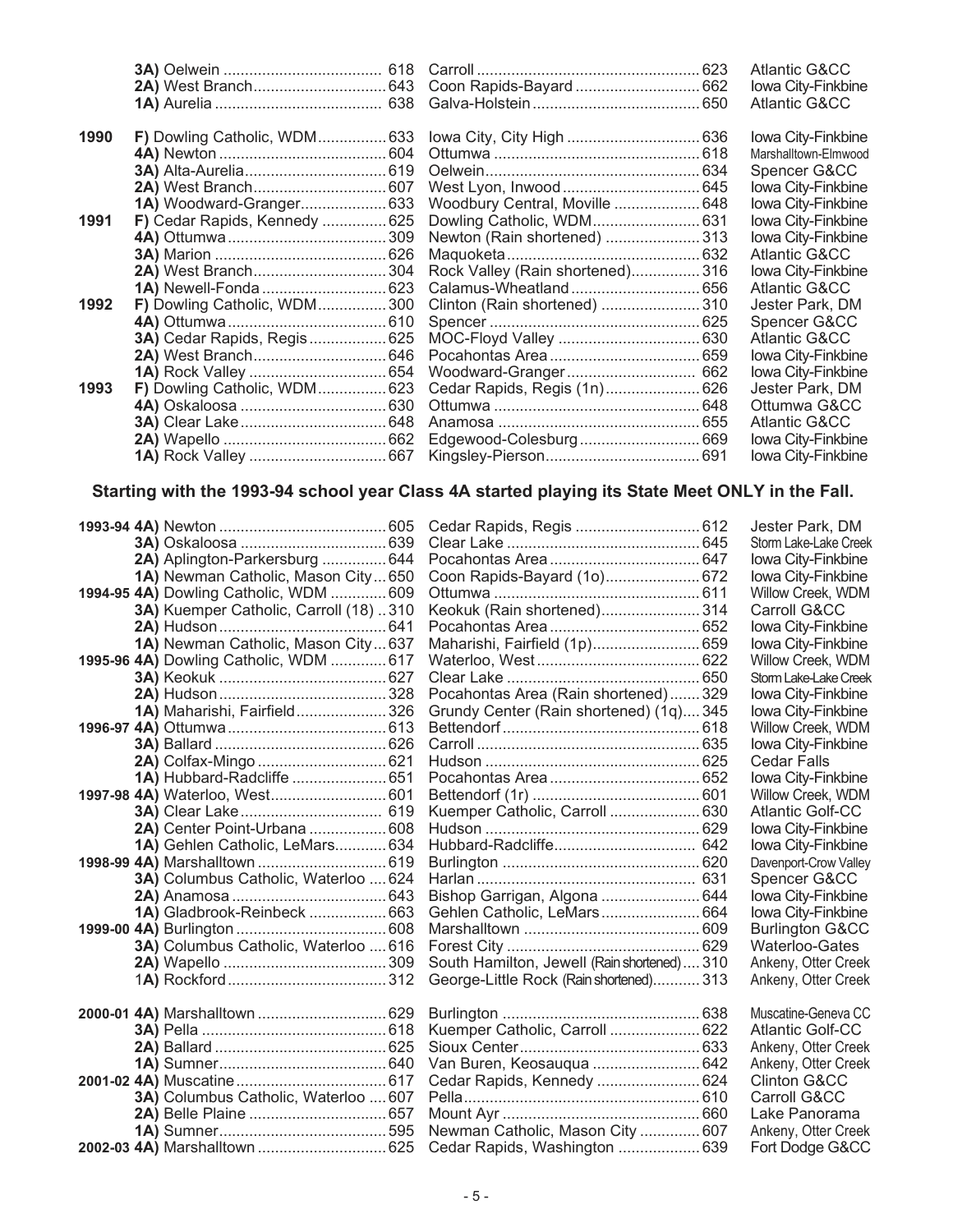|                                                                        |                                                             | Pella-Bos Landen                       |
|------------------------------------------------------------------------|-------------------------------------------------------------|----------------------------------------|
|                                                                        |                                                             | Fort Dodge-Lakeside                    |
|                                                                        |                                                             | Ankeny, Otter Creek                    |
|                                                                        |                                                             | Marshalltown G&CC                      |
|                                                                        |                                                             | Orange City, Landsmeer                 |
| 2A) Columbus Catholic, Waterloo  627                                   |                                                             | Lake Panorama                          |
| 1A) Newman Catholic, Mason City 612                                    |                                                             | Ankeny, Otter Creek                    |
|                                                                        |                                                             | Marion (Hunters Ridge)                 |
|                                                                        |                                                             | <b>Atlantic G&amp;CC</b>               |
|                                                                        | Mid-Prairie, Wellman  650                                   | Lake Panorama                          |
| 1A) West Monona, Onawa 620                                             | Bishop Garrigan, Algona  627                                | Ankeny, Otter Creek                    |
|                                                                        |                                                             | Ankeny, Otter Creek<br>Decorah, Oneota |
|                                                                        | Mid-Prairie, Wellman  640                                   | Waterloo, Gates Park                   |
|                                                                        | Bishop Garrigan, Algona  614                                | Ankeny, Otter Creek                    |
|                                                                        | Dowling Catholic, WDM 621                                   | Davenport, Crow Valley                 |
|                                                                        |                                                             | Burlington, Spirit Hollow              |
| 2A) Hampton-Dumont 627                                                 |                                                             | Lake Panorama                          |
| 1A) Newman Catholic, Mason City 632                                    |                                                             | Livermore, Spring Valley               |
|                                                                        |                                                             | Mason City G&CC                        |
|                                                                        |                                                             | <b>Ames-Coldwater Links</b>            |
|                                                                        |                                                             | Lake Panorama                          |
| 1A) Northern Univ. H, Cedar Falls683                                   | (T) Newell-Fonda & Newman Catholic, MC. 684                 | Livermore, Spring Valley               |
|                                                                        |                                                             | DM Beaver Creek                        |
|                                                                        |                                                             | The Harvester                          |
| 2A) Kuemper Catholic, Carroll 654                                      |                                                             | Lake Panorama                          |
| 1A) Newman Catholic, Mason City633                                     |                                                             | Livermore, Spring Valley               |
| 2009-10 4A) Dowling Catholic, WDM  614                                 |                                                             | Davenport G&CC                         |
| 2A) Kuemper Catholic, Carroll 628                                      |                                                             | The Harvester<br>Lake Panorama         |
| 1A) Bishop Garrigan, Algona647                                         |                                                             | Livermore, Spring Valley               |
|                                                                        |                                                             |                                        |
|                                                                        | Cedar Rapids Kennedy  619                                   | The Harvester                          |
|                                                                        |                                                             | Ames Golf & CC                         |
| 2A) Kuemper Catholic, Carroll 622                                      | Columbus Catholic, Waterloo 624                             | Livermore, Spring Valley               |
| 1A) Newman Catholic, Mason City676                                     |                                                             | Lake Panorama                          |
|                                                                        |                                                             | Iowa City-Finkbine                     |
|                                                                        |                                                             | Ames Golf & CC                         |
| 2A) Columbus Catholic, Waterloo  617                                   | Kuemper Catholic, Carroll  630                              | Livermore, Spring Valley               |
| 1A) Bishop Garrigan, Algona 687                                        |                                                             | Lake Panorama                          |
|                                                                        | Cedar Rapids Kennedy  618                                   | TCI, Polk City                         |
|                                                                        |                                                             | Ames Golf & CC                         |
| 2A) Columbus Catholic, Waterloo  632                                   |                                                             | Livermore, Spring Valley               |
| 1A) Sibley-Ocheyedan 673                                               |                                                             | Lake Panorama                          |
| 2013-14 4A) Ankeny Centennial 620<br>3A) West Delaware, Manchester 621 | Cedar Rapids, Kennedy  629<br>Creston/Orient-Macksburg  634 | Marion (Hunters Ridge)<br>Ames G & CC  |
| 2A) South Hamilton, Jewell 621                                         | St. Edmond, Fort Dodge 638                                  | Livermore, Spring Valley               |
| 1A) Bishop Garrigan, Algona 623                                        |                                                             | Marshalltown Legion                    |
|                                                                        | Des Moines, Roosevelt  608                                  | TCI, Polk City                         |
|                                                                        |                                                             | Livermore, Spring Valley               |
|                                                                        | Kuemper Catholic, Carroll  633                              | Ames Golf & CC                         |
| 1A) Bishop Garrigan, Algona 604                                        | East Buchanan, Winthrop 624                                 | Marshalltown Legion                    |
|                                                                        |                                                             | Cedar Rapids, Elmcrest CC              |
|                                                                        | West Delaware, Manchester  625                              | Livermore, Spring Valley               |
|                                                                        |                                                             | Lakeside, Ft Dodge                     |
| 1A) East Buchanan, Winthrop  620                                       | Newman Catholic, Mason City  643                            | Marshalltown Legion                    |
| 2016-17 4A) Valley, West Des Moines  626                               |                                                             | TCI, Polk City                         |
|                                                                        |                                                             | Livermore, Spring Valley               |
|                                                                        | Kuemper Catholic, Carroll  604                              | Lakeside, Ft Dodge                     |
| 1A) East Buchanan, Winthrop  614                                       | Bishop Garrigan, Algona  632                                | Marshalltown Legion                    |
| 2017-18 4A) Marshalltown  582                                          |                                                             | Marshalltown CC                        |
| 3A) Central DeWitt 609                                                 |                                                             | Lakeside, Ft Dodge                     |
| 2A) Kuemper Catholic, Carroll 604                                      |                                                             | Marshalltown Legion                    |
|                                                                        |                                                             | Westwood, Newton                       |
| 2018-19 4A) Waukee (18 holes due to weather) 289                       |                                                             | Brown Deer, Coralville                 |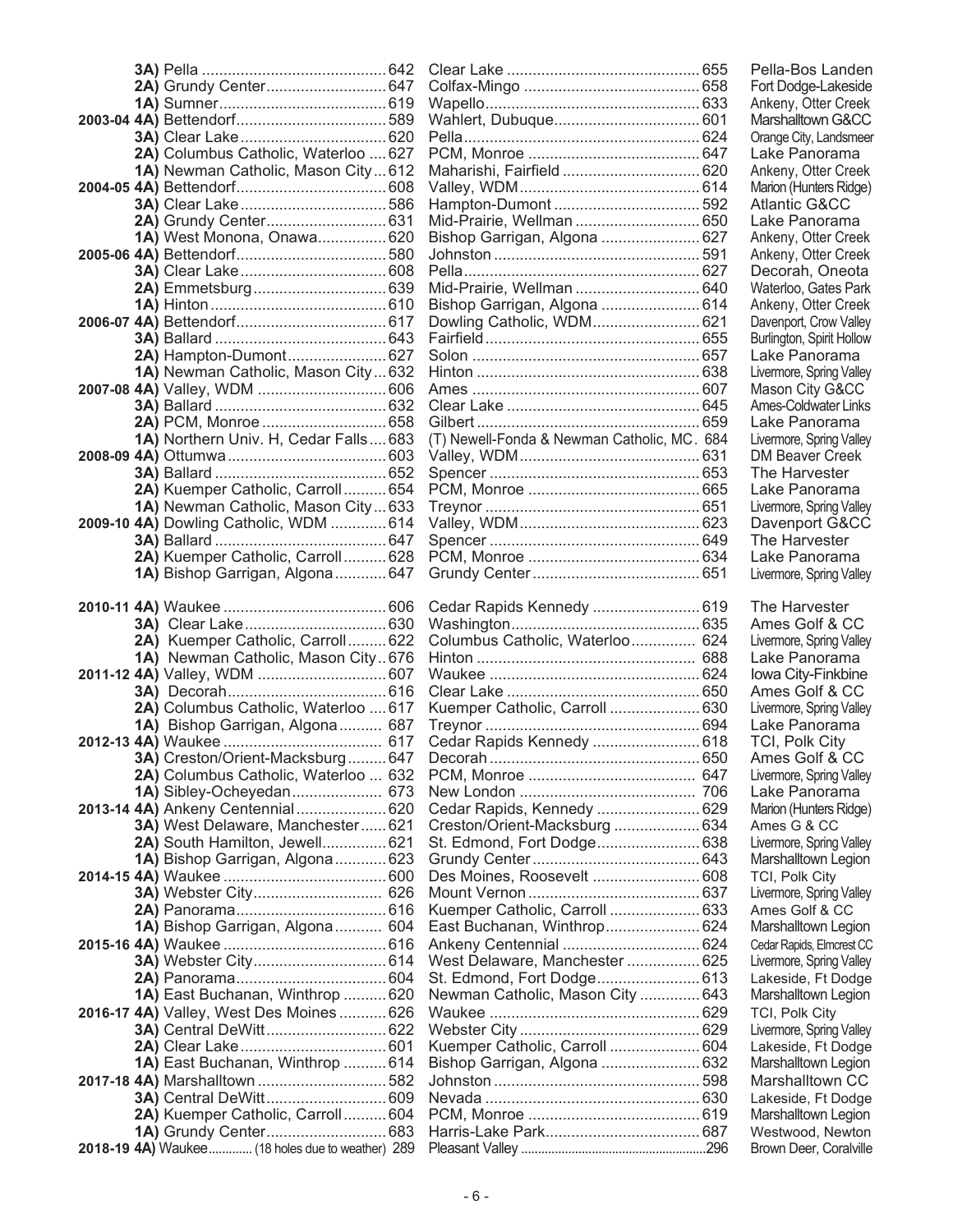|                                        |  | Marshalltown Legion   |
|----------------------------------------|--|-----------------------|
|                                        |  | Westwood, Newton      |
|                                        |  |                       |
| Spring season canceled due to COVID-19 |  |                       |
|                                        |  |                       |
|                                        |  | Elmwood, Marshalltown |
|                                        |  | Lakeside, Ft Dodge    |
|                                        |  | Westwood, Newton      |
|                                        |  |                       |

 *Explanations: 1a; 1b; 1d; 1e; 1h; 1j; 1l; and 1r lost championship playoffs. 1c beat Carroll in playoff; 1f beat Shenandoah in playoff; 1g beat Eagle Grove and Mount Vernon in playoff; 1i beat Spencer in playoff; 1k beat Aurelia in playoff; 1m beat Wahlert, Dubuque in playoff; 1n beat Bettendorf in playoff; 1o beat Maharishi, Fairfield in playoff; 1p beat Grundy Center in playoff; 1q beat Durant in playoff.*

#### **STATE CHAMPIONSHIP TEAM PARTICIPANTS**

*Individual scores listed when report*

*Readers knowing names and/or scores that are missing please contact Bud Legg - blegg@iahsaa.org*

| 1928 | <b>Des Moines, East</b><br>(Jack Hall 77, Bruno Dempsky 83, George Koloski 85, Walter Tew 90)                                      |
|------|------------------------------------------------------------------------------------------------------------------------------------|
| 1929 | Des Moines, Roosevelt                                                                                                              |
|      | (Names and scores, missing)                                                                                                        |
| 1930 | <b>Des Moines, Roosevelt</b>                                                                                                       |
|      | (LaVerne Paschal 155, George Clark 155, (name and score) (name & score))                                                           |
| 1931 | <b>Des Moines, Roosevelt</b>                                                                                                       |
| 1932 | (James Miller 150, Harold Schwartz 151, David Davis 154, Marcellus McMichael 159)<br>No team scores, places kept, only individuals |
|      | (DM Roosevelt Harold Schwartz (156) and David Davis (157) were 1-2)                                                                |
| 1933 | <b>Des Moines, Roosevelt</b>                                                                                                       |
|      | (David Davis 151, Bill Cordingley 166, Harold Jacobson 168, (name?) 169)                                                           |
| 1934 | <b>Des Moines, Roosevelt</b>                                                                                                       |
|      | (Bill Cordingley 152, Harold Jacobson, 152, James Miller 155, Lee Wissler 156)                                                     |
| 1935 | Tournament was postponed several times due to excessive rains                                                                      |
| 1936 | <b>Des Moines, Roosevelt</b>                                                                                                       |
| 1937 | (Bill Ransom 154, names & scores for others missing)<br>Des Moines, Lincoln                                                        |
|      | (Earl Mason 148, names & scores for others, missing)                                                                               |
| 1938 | <b>Des Moines, Roosevelt</b>                                                                                                       |
|      | (John Cameron 156, names & scores for others, missing)                                                                             |
| 1939 | (T) Des Moines, Lincoln                                                                                                            |
|      | (Otto Mason 157, names & scores for others missing)                                                                                |
|      | (T) Des Moines, Roosevelt                                                                                                          |
|      | (Names and scores)                                                                                                                 |
| 1940 | (S) Des Moines, Roosevelt                                                                                                          |
|      | (Wendell Robinson 156, Ed Dengler 158, Bob Harrison 160, Allen Trick 163)                                                          |
|      | (F) Des Moines, Roosevelt (27 holes)                                                                                               |
|      | (Wendell Robinson 113, Ed Dengler 127, Ed Knoor 127, Bob Harrison 128)                                                             |
| 1941 | (S) Des Moines, Roosevelt<br>(Ed Knoor 154, Walter Burns 156, Ed Dengler 158, Merle Routson 166)                                   |
|      | (F) Des Moines, Roosevelt                                                                                                          |
|      | (Ed Knoor 82, Jerry Stone 88, Bob Zirbel 88, Merle Routson 89)                                                                     |
| 1942 | <b>Cedar Rapids, Franklin</b>                                                                                                      |
|      | (Robert Knowles 129, Wallace Pinckney 131, Robert Fragman 145, Paul Norager 152)                                                   |
| 1943 | <b>Ottumwa</b>                                                                                                                     |
|      | (Charles Taylor 80, Richard 85, Koetting 87, Bob Bastron 92)                                                                       |
| 1944 | <b>Ottumwa</b><br>(Bob Bastron 76, Sidney Poling 76, Koetting (score), (name & score)                                              |
| 1945 | <b>Ames</b>                                                                                                                        |
|      | (Jim Buck 78, Bruce Holl 83, Bob Tilden 89, Ray Kinchloe 90)                                                                       |
|      |                                                                                                                                    |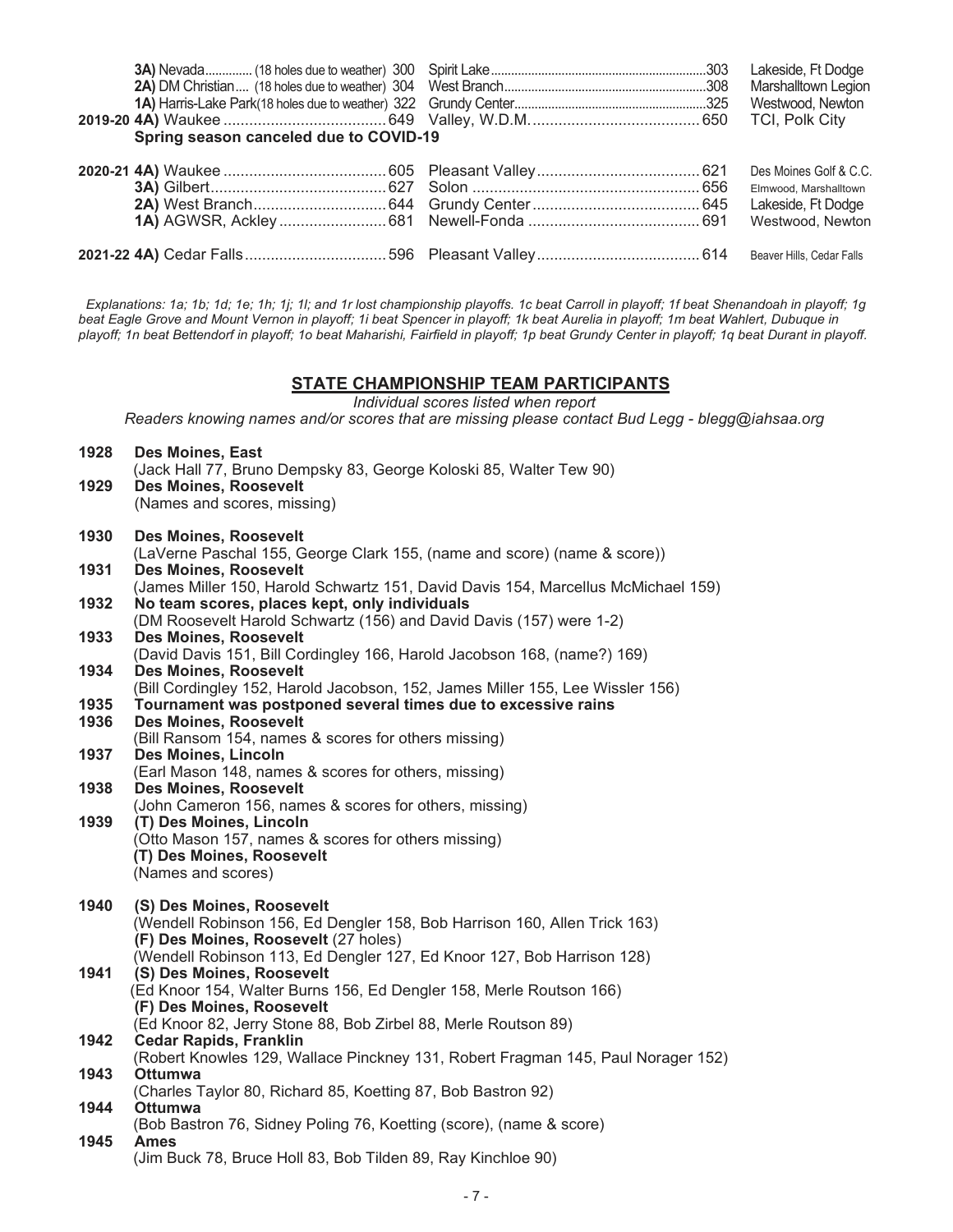| 1946 | (T) Boone<br>(Dick Anderson 76, Grant Meyer 88, Pat Healy 89, Bob Fisher 93)<br><b>Des Moines, Roosevelt</b> |
|------|--------------------------------------------------------------------------------------------------------------|
| 1947 | (John Goode 85, Russ Dickinson 85, Stewart Framness 88, Harvard Coon 88)<br>(T) Des Moines, Roosevelt        |
|      | (Stewart Framness 78, Bill Wires 83, Bob Goode 84, John Goode 86)                                            |
|      | <b>Cedar Rapids, Franklin</b><br>(Bill Kruetzer 81, David Aossey 81, Tom Chadima 83, John Smith 86)          |
| 1948 | <b>Cedar Rapids, Franklin</b>                                                                                |
| 1949 | (Tom Crabbe 75, George Beals 75, David Aossey 76, Tom Chadima 81)<br><b>Ames</b>                             |
|      | (Dick Webber 76, Don Webber 80, Don Platt 81, Bob Anderson 87)                                               |
| 1950 | <b>Waterloo, West</b>                                                                                        |
| 1951 | (Hap Miller 75, Dale Kniss 82, Bill Darland 85, Jim Nordyke 87)<br><b>Waterloo, West</b>                     |
|      | (Dale Kniss 73, Bill Darland 79, Marlo See 80, Jim Nordyke 82)                                               |
| 1952 | Ottumwa<br>(Herb Klontz 75, Tom Lewis 78, Bob Olson 78, George Clark 79)                                     |
| 1953 | <b>Ottumwa</b><br>(Herb Klontz 75, Jim Grier 75, Tom Lewis 78, John Bonella 83)                              |
| 1954 | Davenport, St. Ambrose<br>(Tom Garside 72, Bob Powers 79, Mike Underwood 81, Toby Kristopeit 81)             |
| 1955 | <b>Waterloo, West</b>                                                                                        |
| 1956 | (Russell Schrage 73, Jack Rule 74, Rex Wilson 76, Tom Holcomb 79)<br><b>Waterloo, West</b>                   |
|      | (Jack Rule 69, George Keith 69, Matt Frost 72, Russell Schrage 76)                                           |
| 1957 | <b>Waterloo, West</b><br>(Jack Rule 69, Jerry Nord 73, George Keith 74, Jim Hanson 77)                       |
| 1958 | <b>Clinton</b><br>(Bill Iverson 74, Dave Nelson 76, Jim Stehbens 76, Bob Ihrke 82)                           |
| 1959 | <b>A-Clinton</b>                                                                                             |
|      | (Dave Nelson 74, Bob Ihrke 80, Bill Iverson 82, Ron Junge 85)<br><b>B-Marshalltown, St Mary's</b>            |
|      | (Bob Burgsechtel 78, Mick Rose 80, Bob Tomhave 85, Gary Weyker 87)                                           |
| 1960 | <b>A-Clinton</b><br>(Ron Junge 70, Bill Iverson 74, Bill Kramer 78, Tom Iverson 80)                          |
|      | <b>B-Sheldon</b>                                                                                             |
| 1961 | (Dave Bollman 75, Bob Griffin 80, Don Paulson 82, Ed Miller 83)<br><b>A-Muscatine</b>                        |
|      | (John Carver 75, Larry Bunn 77, Roy Carver 78, Jerry Askam 81)<br><b>B-Storm Lake</b>                        |
|      | (Jon Dannenberg 76, Kermit Buntrock 79, Tom Flohr 79, Dennis Bayes 80)                                       |
| 1962 | A-Dubuque<br>(Ed Laube 75, Gary Gottschalk 78, Jerry Fladoos 78, Joe McEvoy 80)                              |
|      | <b>B-Oelwein</b>                                                                                             |
| 1963 | (John Wetlauffer 77, Bill Ritter 77, Rod Kilcoyne 83, Steve Biddinger 85)<br><b>A-Atlantic</b>               |
|      | (Jerome Jessen 71, Jack Bair 75, Bill O'Connor 77, Bill Ellis 82)<br><b>B-lowa Falls</b>                     |
|      | (Mark Miller 76, Don Sall 78, Tom Long 79, Steve Ladd 83)                                                    |
| 1964 | <b>AA-Muscatine</b><br>(Tom Fahy 75, Craig Proffitt 76, Clayton Carver 76, Gene Batts 79)                    |
|      | A-Independence<br>(John Long 71, Mike Ruffcorn 71, Jim Long 78, Mike Overland 84)                            |
| 1965 | <b>AA-Cedar Rapids, Jefferson</b>                                                                            |
|      | (Dennis Smith 71, Drew Fairchild 76, Arch Cooper 79, Jim Brousard 81)<br>A-Dyersville, Xavier                |
| 1966 | (Tom Blong 72, Wayne Kuhl 76, Don Ament 79, John Ovel 84)<br><b>AA-Keokuk</b>                                |
|      | (Tom Huiskamp 72, Jack Rogers 75, Steve Cramblit 83, Con Williams 84)                                        |
|      | A-Cherokee, Washington<br>(Steve Larson 72, Steve May 78, Craig Schmidt 81, Dale Judson 82)                  |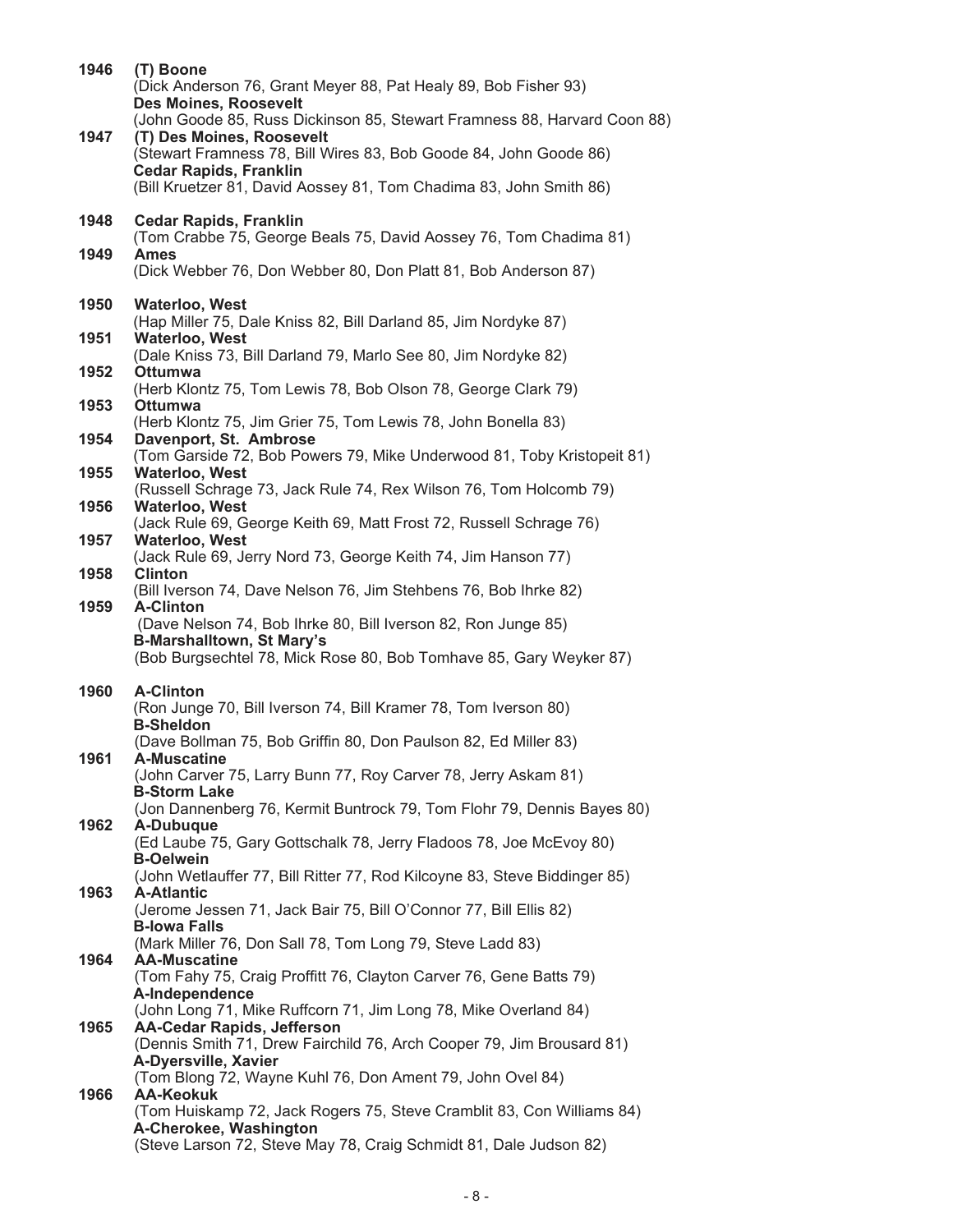| 1967 | <b>AA-Des Moines, Roosevelt</b><br>(Arny Engman 69, Bob Schuchat 77, Jon Hoak 78, Ron Kelly 81)<br>A-Audubon       |
|------|--------------------------------------------------------------------------------------------------------------------|
|      | (Scott Ross 74, Pat Monahan 81, John Madsen 82, Bill James 82)                                                     |
| 1968 | <b>AA-Ames</b><br>(Jim Ryan 76, Rex Pietz 80, Steve Harrell 81, Maury Miller 84)<br>A-Decorah                      |
|      | (Tim Lynch 75, Gordie Berg 79, Jim Johnson 80, Ron Henley 83)                                                      |
| 1969 | <b>AA-Columbus Catholic, Waterloo</b><br>(Joe Heinz 73, John Bartels 74, Bruce Furman 78, Mike Ries 84)<br>A-Pella |
|      | (Mike Harrison 79, Dave Wilkins 81, Don Crawford 84, Pete Kuyper 87)                                               |
| 1970 | <b>AA-Boone</b><br>(Brad Post 71, Doug Miller 75, Jeff Rees 80, Jeff Saggau 83)<br>A-Audubon                       |
|      | (Jim Madsen 72, Tom Monahan 74, Tim Ross 78, Randy Peterson 80)                                                    |
| 1971 | <b>AA-Waterloo, West</b><br>(Dave Narveson 77, Scott Olson 80, Rod Olson 82, Steve Kahler 82)                      |
|      | A-Audubon<br>(Jim Madsen 72, Clay Miller 84, Tim Ross 85, Gary Kneeskern 86)                                       |
| 1972 | AA-Waterloo, West<br>(Scott Olsen 73, Kevin Heise 75, Dan Narveson 75, Jeff Lickness 76)                           |
|      | A-Vinton, Washington<br>(Pat Baird 78, Joe Martin 78, Craig Runyan 84, Steve Schirm 87)                            |
| 1973 | <b>AA-Waterloo, West</b>                                                                                           |
|      | (Craig Cool 72, Lance McMahon 76, Dan Narveson 77, Don Cleghorn 78)<br>A-Pella                                     |
| 1974 | (Rod Visser 74, Dave Gaass 76, John Wilkins 77, Brad Van Vark 81)<br><b>AA-Estherville</b>                         |
|      | (Bob Short 72, Dean Summa 73, Keith Duitsman 77, Kurt Duitsman 80)<br><b>A-West Branch</b>                         |
| 1975 | (Dave Pedersen 72, Dave Rummells 77, Mike Lathrop 79, Steve Peterson 85)<br>AA-Oskaloosa                           |
|      | (Charley Porter 144, Jeff Smith 149, Jay Norman 154, Tom Campbell 159)                                             |
|      | A-Bishop Garrigan, Algona<br>(Steve Winkel 144, Tom Geelan 152, Greg Winkel 153, Ron Reckteig 154)                 |
| 1976 | <b>AA-Valley, West Des Moines</b><br>(Dave Gaer 148, Steve Gaer 149, Kim Gicoff 156, Brian Eilders 156)            |
|      | A-Bishop Garrigan, Algona<br>(Steve Winkel 157, Tom Geelan 157, Scott Winkel 160, Ric Buscher 160)                 |
| 1977 | 3A-Waterloo, West                                                                                                  |
|      | (Gary Cool 144, Scott Morgensen 148, Rich Meyer 151, Ken Schall 151)<br>2A-Bishop Garrigan, Algona                 |
|      | (Scott Winkel 148, Jim Hamilton 152, Tom Geelan 155, Greg Winkel 157)<br>1A-Sibley                                 |
| 1978 | (Kev Stachour 146, Paul Juffer 154, Doug Wilke 157, Gene Nicolai 167)<br>3A-Bettendorf                             |
|      | (Kev DeNike 153, Greg Tebbutt 153, Don Peterson 157, Gene Elliott 160)<br>2A-Bishop Garrigan, Algona               |
|      | (Greg Winkel 151, Jim Hamilton 155, Craig Mertz 155, Paul Henley 161)                                              |
|      | 1A-Sibley<br>(Paul Juffer 160, Kevin Stachour 161, Kirk Wilkie 161, Gene Nicolai 167)                              |
| 1979 | <b>3A-Clinton</b><br>(Greg Ladehoff 151, Scott Stein 155, Robert Cassidy 156, Lance Droste 157)                    |
|      | 2A-Bishop Garrigan, Algona<br>(Jim Hamilton 146, Craig Mertz 154, Jack Burns 162, Paul Henley 165)                 |
|      | <b>1A-Rock Valley</b>                                                                                              |
|      | (Scott Driesen 159, Scott Rozenboom 162, Joe Kosters 164, Matt Kosters 170)                                        |
| 1980 | <b>3A-Clinton</b><br>(Greg Ladehoff 149, Lance Droste 153, Robert Cassidy 154, Chris Farwell 157)                  |
|      | 2A-Cedar Rapids, Regis                                                                                             |

(Ned Zachar 149, Pete Snyder 155, Dave Takes 155, John Hagen 156)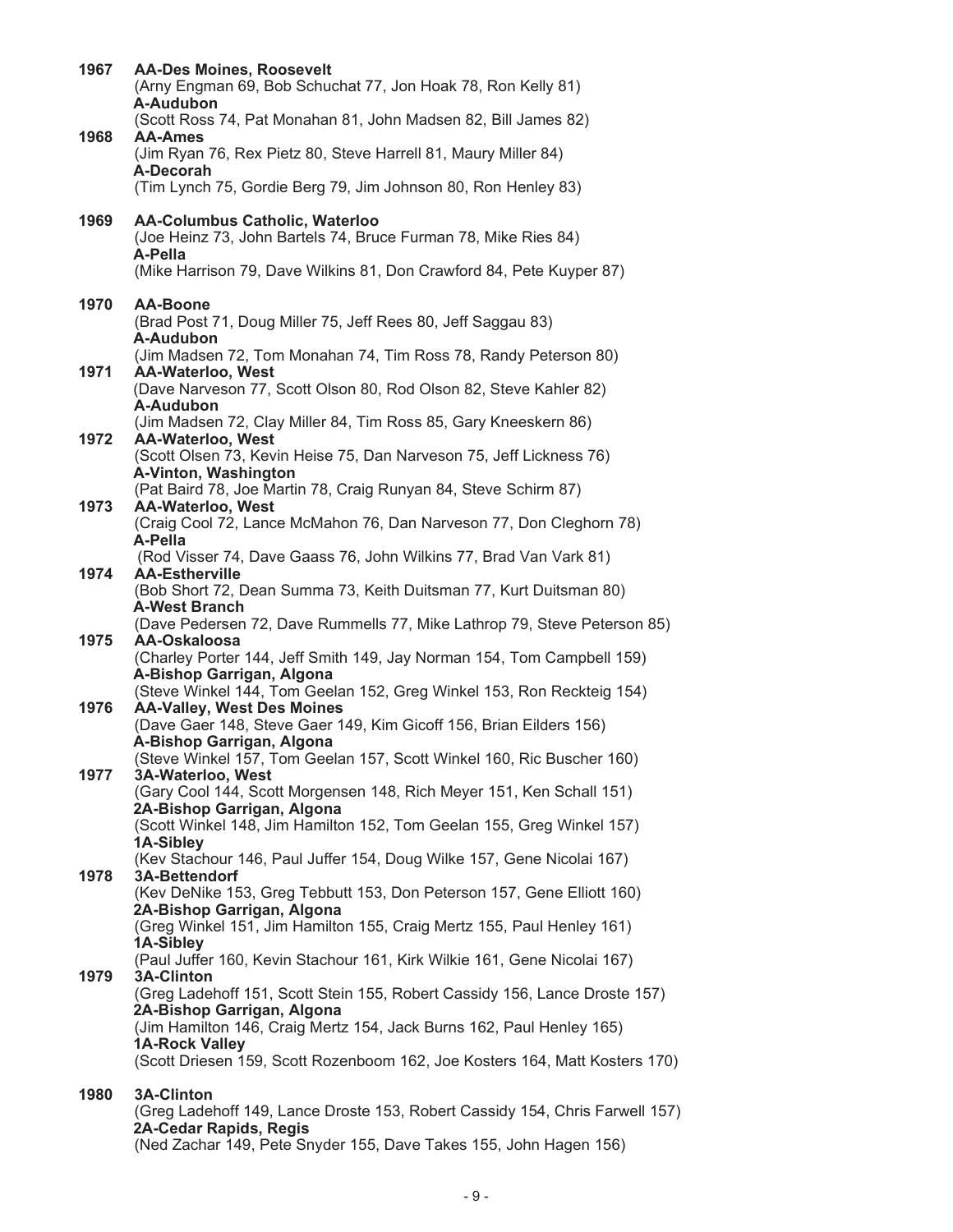|      | 1A-Prairie, Gowrie                                                                                                        |
|------|---------------------------------------------------------------------------------------------------------------------------|
| 1981 | (Mark Christensen 163, Roger Bell 171, Alan Carlon 172, Steve Tucker 175)<br>3A-Cedar Rapids, Washington                  |
|      | (Mark Chipokas 147, Jamie Fashimpaur 148, Chris Ceika 153, Drew Stimple 157)<br>2A-Estherville                            |
|      | (Steve Lund 161, Brett Bosworth 162, Tim Brashear 165, Dave Schacherer 170)<br>1A-Britt                                   |
|      | (Curt Hoick 154, Kelly Rasmusson 159, Jim Grant 164, Pat Wellik 166)                                                      |
| 1982 | 4A-Ames                                                                                                                   |
|      | (Chris Haugen 149, Jeff Roseland 150, Rob Knight 150, Robert Shahidi 150)<br>3A-Bishop Garrigan, Algona                   |
|      | (Rob Winkel 152, Chris Winkel 154, Larry Gisth 160, Mark Rooney 166)<br>2A-Denver                                         |
|      | (Rob Ehrhardt 160, Dave Kruse 162, Brad Buhrow 168, Dave Krueger 179)<br>1A-Calamus                                       |
| 1983 | (Curt Thayer 153, Al Olson 159, Jeff Henning 169, Jeff Schwein 178)<br>4A-Des Moines, Lincoln                             |
|      | (Jim Webb 152, Tony Ralph 154, Tom Brodersen 158, Dave Garnett 168)                                                       |
|      | 3A-Perry<br>(Mike Dunphy 154, Jim Ledvina 156, Dan Keenan 164, Mike Munson 165)<br>2A-Burlington, Notre Dame              |
|      | (Mike Ridge 156, John Wessells 156, John O'Neill 168, Darrell Jackson 171)                                                |
|      | <b>1A-Calamus</b><br>(Al Olson 162, Jeff Schwein 166, Troy Eden 167, Shawn Henning 183)                                   |
| 1984 | 4A-Dowling Catholic, WDM<br>(Bill Wood 150, Jim Kirke 157, Mike Sirocco 165, R.J. Compiano 165)                           |
|      | 3A-Bishop Garrigan, Algona<br>(Chris Winkel 152, Mike Winkel 161, Dave Nash 173, Dan Burns 173)                           |
|      | 2A-Adel-DeSoto<br>(Derek Ailts 158, Jim Stroud 166, Eric Heikes 171, Chris Tollari 177)                                   |
|      | 1A-Avoca, AvoHa                                                                                                           |
| 1985 | (Joel Peters 163, Kyle Rock 164, Brett Mann 183, Rod McMurphy 183)<br>4A-Oskaloosa                                        |
|      | (Mike Smith 148, Brett Pace 159, Tony Horner 159, Matt Carriker 160)<br><b>3A-Atlantic</b>                                |
|      | (Bill Bunce 153, Chad Proehl 149, Chad Speer 154, John Claggett 168)<br>2A-Durant                                         |
|      | (Scott Petersen 164, Mark Peckenschneider 173, Jeff Turkle 174, Kirk Trede 182)<br>1A-Rockwell-Swaledale                  |
|      | (Trent Eddy 164, Dave Neve 175, Greg Butcher 179, Troy Pitzenberger 180)                                                  |
| 1986 | 4A-Ames<br>(Bill Hoefle 140, Jay Horton 150, Erik Haugen 151, Corey Moutray 153)                                          |
|      | <b>3A-Vinton</b><br>(Paul Martin 151, Tom Murphy 155, Mike Fett 156, Steve Hayes 168)                                     |
|      | 2A-Tripoli<br>(Troy Schwemm 160, Pat Snelling 168, Brad Johansen 172, Chad Schwemm 188)                                   |
|      | <b>1A-Hartley-Melvin</b><br>(Carl Petersen 160, Tom Tranberg 173, Lance Heimsoth 174, John Weber 187)                     |
| 1987 | (F) Columbus Catholic, Waterloo<br>(Ed Lewis 152, Pat Langan 155, Brian Coughlin 158, Shane Boston 161, Kevin Fisher 168) |
|      | 4A-Ottumwa<br>(Jeff Collett 150, Brad Swanson 157, Dave Ketcham 157, Grant Oswalt 164)                                    |
|      | 3A-Algona                                                                                                                 |
|      | (Mark Mixdorf 154, Brian Peterson 158, Brent Peterson 158, Matt Peterson 160)<br>2A-Woodward-Granger                      |
|      | (Eric Conrad 165, Joe Blair 166, Mark Manning 169, Mike Eakle 170)<br>1A-Kingsley-Pierson                                 |
| 1988 | (Matt Ray 155, Mike Ray 158, Brian Mohr 164, Scott Wright 168)<br>(F) Dowling Catholic, WDM                               |
|      | (Pat Moore 143, Chris Myszewski 152, Tyler Marsh 154, Kevin Wormley 154, Tom Mellon 161)<br>4A-Ottumwa                    |
|      | (David Ketcham 146, Chuck Hammer 154, Joe Huston 157, Jeff Collett 159)<br><b>3A-Grinnell</b>                             |
|      | (John German 155, Ron Brown 164, Pat Kramer 164, Mark Steffen 172)                                                        |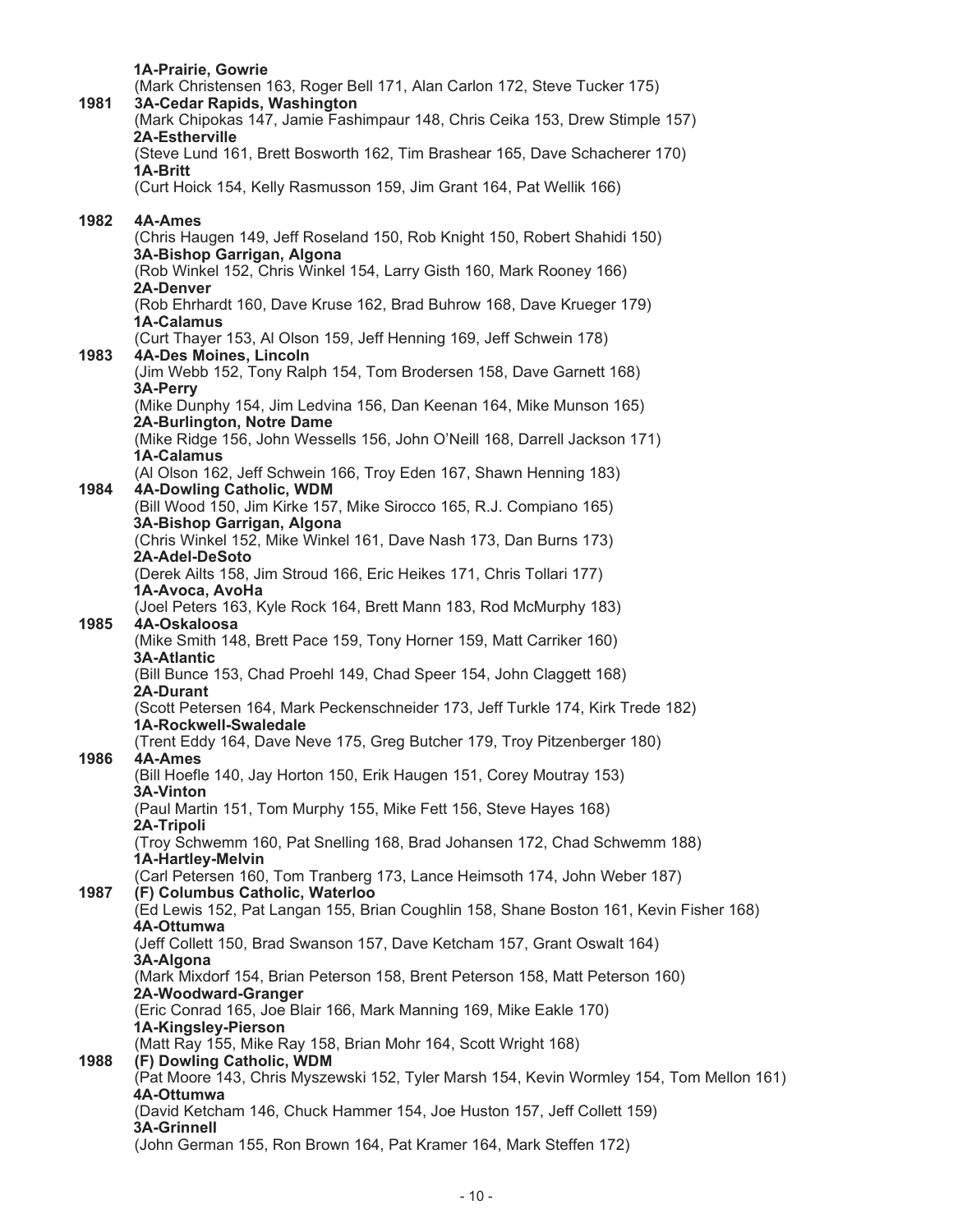**2A-Clarion** (Don Durland 168, Jeff Schipull 172, Scott Retzlaff 174, Josh Bailey 189) **1A-Rock Valley** (Eric Hansen 163, Mike Kock 163, Jason Serck 164, Todd Autry 173, Barry Van Beek 173) **1989 (F) Valley, WDM** (Doug Brown 150, Brent Myers 154, Jason Worth 155, Jon Anderson 156, Brad Norman 163) **4A-Ottumwa** (Joe Huston 148, Dave Ketcham 154, Clint Clement 161, Rich Meadows 165) **3A-Oelwein** (Jason Darland 147, Joe Steen 153, Tom Darland 160, Rick Strawn 160) **2A-West Branch** (Sean McCarty 155, JD Grimm 162, Chad McCarty 163, JJ Smith 164) **1A-Aurelia** (Tony Bohnenkamp 151, Derrick Sleezer 153, Mike Kaskey 161, Curt Kaskey 173) **1990 (F) Dowling Catholic, WDM** (Tyler Marsh 151, Scot Johnson 156, Jim Sayre 159, Eric Boehlert 167, Kevin Wormley 178) **4A-Newton** (Jason Marvelli 146, Scott Carpenter 152, Chris Jones 152, Chad Peterson 154) **3A-Alta-Aurelia** (Derrick Sleezer 153, Tony Bohnenkamp 154, Mike Kaskey 154, Shane Thompson 158) **2A-West Branch** (Sean McCarty 143, Chad McCarty 156, JJ Smith 156, Dave Scott 156, JD Grimm 159) **1A-Woodward-Granger** (Eric Conard 152, Tracy Vest 158, Scott Woodward 161, Chad Conard 162) **1991 (F) Cedar Rapids, Kennedy** (Mark Hanson 150, Caine Fitzgerald 151, Jeff Cohn 160, Justin Hansen 164, Steve Mudd 166) **4A-Ottumwa** (Clint Clement 74, Rich Meadows 75, Mike Emanuel 79, John Burgett 81) **3A-Marion** (Doug French 147, Dustin Naughton 148, Bryan Seedorf 162, Darren Reid 169) **2A-West Branch** (Sean McCarty 72, JD Grimm 74, Chad McCarty 79, Dave Scott 79) **1A-Newell-Fonda** (Jim Calkins 145, Kevin Larsen 151, Ryan Krogstad 163, Terry Janssen 164) **1992 (F) Dowling Catholic, WDM** (Eric Boehlert 70, Rex Miller 74, Ryan Zug 77, Scot Johnson 79) **4A-Ottumwa** (John Burgett 145, Clint Clement 146, Mike Emanuel 157, Dustin Schertz 162) **3A-Cedar Rapids, Regis** (Brian Rupp 155, Zach Johnson 159, Jason VanderHorn 159, Eric Seaton 160) **2A-West Branch** (Chad McCarty 157, JD Grimm 157, Dave Scott 165, Matt Tisinger 167) **1A-Rock Valley** (Kirk Eknes 158, Chad VanDenTop 158, Jon Crane 168, Chris Wright 174, Bryan Van Kley 178) **1993 (F) Dowling Catholic, WDM** (Rex Miller 149, Ryan Zug 157, Ryan Bircher 157, John Grask 161, Steve Adiamiak 164) **4A-Oskaloosa** (Brent Otto 156, Kevin Fick 156, Ryan Denburger 158, Robert Garland 160, Justin Kesterson 166) **3A-Clear Lake** (Mike Anderson 155, Jason Floy 163, Eric Riepma 165, Kevin Broers 169, Brad Svoboda 169) **2A-Wapello** (Ryan Hartman 155, Cal Jacobsen 158, Jeremy Johnson 175, Jeff Meyerholz 175, Corey Gustafson 179) **1A-Rock Valley** (Chris Wright 164, Daron Van Beek 167, Jon Crane 167, Kirk Eknes 169) **NOTE: CLASS 4A STARTED PLAYING ONLY IN THE FALL GOLF in the 1993-94 SCHOOL YEAR. Example - The 1993 Fall Champions is part of the 1993-94 school year. 1993-94 4A Newton** (Ryan Marvelli 150, Greg Thomas 151, Brandon Knopf 154, Zach Exline 156, Matt Yoder 161, Mark Matson 169) **3A-Oskaloosa** (Kevin Fick 156, Ryan DenBurger 157, Jason Mattix 158, Justin Kesterson 168) **2A-Aplington-Parkersburg**

(Chet Mellema 154, Chris Huston 155, Mark Campbell 161, Steve Schipper 174) **1A-Newman Catholic, Mason City**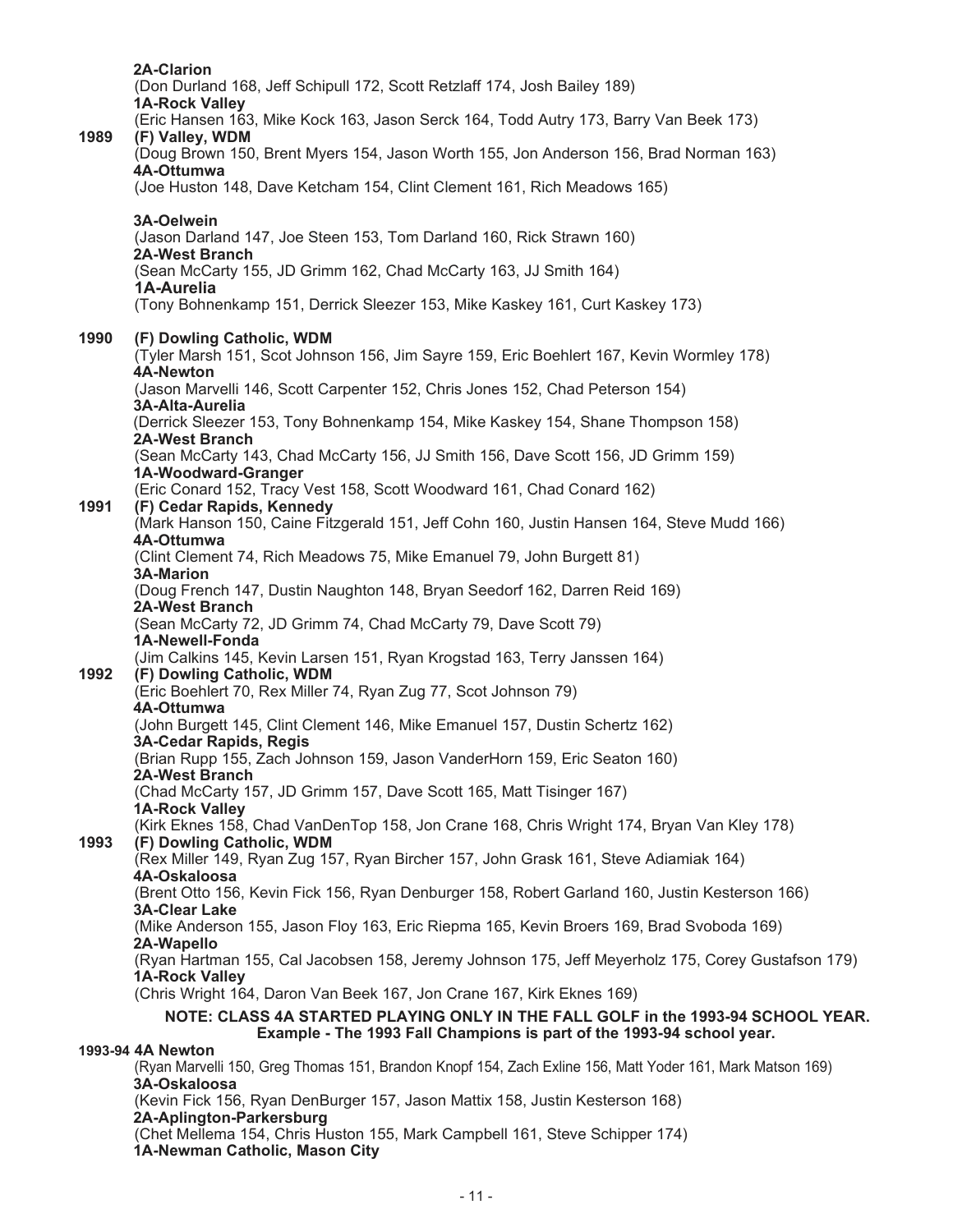(Justin Ohl 157, Kory Cole 160, Scott Determan 166, Thad Sheldon 167) **1994-95 4A-Dowling Catholic, WDM** (Dave Bartels 144, Ryan Bircher 149, Joe DePhillips 154, Andrew Tank 164, Jeff Donahoe 168) **3A-Kuemper Catholic, Carroll** (Jeff Muhlbauer 74, Paul Spieler 75, TJ Twit 78, Jamie Collison 84, Tony Pietig 87, Aaron Pick 83) **2A-Hudson** (Justin Urbanek 155, Joe Urbanek 160, Chad Brandhorst 162, Michael Nelson 164) **1A-Newman Catholic, Mason City** (Justin Ohl 154, Scott Determan 160, Thad Sheldon 161, Kory Cole 162) **1995-96 4A-Dowling Catholic, WDM** (Dave Bartels 147, R.J. Platt 154, Jeff Badura 156, Andrew Tank 161, Ben Geres 164, Kevin DePhillips 166) **3A-Keokuk** (Brent Mason 146, Jon Rogers 158, Jeff Mason 160, Matt Schleier 165) **2A-Hudson** (Mike Nelson 79, Steven Nelson 80, Brett Honn 83, Scott Messmore 87, Joe Urbanek 86, Robbie Rhoades 88) **1A-Maharishi, Fairfield** (Lyric Duveyoung 76, Noah Schechtman 79, Ted Hirsch 80, Josh Neate 91, Theo Carpenter 114) **1996-97 4A-Ottumwa** (Chris Emmanuel 144, Michael Menke 152, Grant Thies 159, Matt Mason 159, Clint Johnson 164, James Elliott 167) **3A-Ballard** (Matt Gatchel 147, Aaron Bruce 156, Scott Cooper 156, Sam Schill 164, Jared Hill 169, Luke Bennett 189) **2A-Colfax-Mingo** (Jamie Faidley 149, Dave Edwards 154, Derek Yoakum 162, Jason DeGraff 165, Josh Eastvold 165, Chris Gunsaulus 206) **1A-Hubbard-Radcliffe** (Nate Topp 154, Sam Zoske 163, Kyle Doering 165, Heath Boeke 169, Josh Norem 176, J.D. Krause 198) **1997-98 4A-Waterloo, West** (Alex Pederson 143, Mike Lewis 152, Brock Mulder 153, Mark Nemmers 154, Chris Schaefer 158, David Ballheim 178) **3A-Clear Lake** (Shad Muth 149, Cade Pleggenkuhle 152, Joe Fandel 153, Jason Cochran 166, Brad Floy 168, Jeff Scudder 175) **2A-Center Point-Urbana** (Ian Brendel 146, Matt Cress 149, Luke Slaymaker 154, Eric Cress 159, Matt Behning 180, Brian Ashlock 180) **1A-Gehlen Catholic, LeMars** (Nick Dreckman 147, Todd Puetz 161, Josh Sitzmann 163, Jake Sitzmann (Fr) 170, Jake Sitzmann (Jr) 171, Cory Puetz 182) **1998-99 4A-Marshalltown** (Jay Giannetto 150, Andrew Howard 156, Brandon Veld 157, Drew Westberg 161, Jeff Weber 161, Todd Peglow 171) **3A-Columbus Catholic, Waterloo** (Ben George 149, Brian Hanson 155, Andy Bernbridge 163, Bryce Dengler 163, Scott Metcalf 166, Nick Gifford 170) **2A-Anamosa** (Mike Neville 157, Sean Smith 158, Bret McNamara 162, Brian Neville 166, Scott Nemmers 169, Dan Miller 182) **1A-Gladbrook-Reinbeck** (Jon Freese 163, Mike Boatman 168, Chris Linder 168, Brent Beichly 169, Josh Petersen 173, Nick Linder 192) **1999-00 4A-Burlington** (Alex Bulmahn 147, A.J. Durand 151, Drew Dalziel 156, Brock Ferry 157, Nathan Vavroch 159, Nick Sheedy 170) **3A-Columbus Catholic, Waterloo** (Ben George 154, Brian Hansen 151, Scott Metcalf 153, Ben Hansen 158, Nick Gilles 171, Matt Greenwood 165) **2A-Wapello** (Paul Huddle 73, Cody Greiner 76, Sam Allworth 79, Tanner McCulley 81) **1A-Rockford** (Tyler Dingel 72, Eric Engles 79, Lane Smith 80, Dan Engles 81)

#### **2000-01 4A-Marshalltown**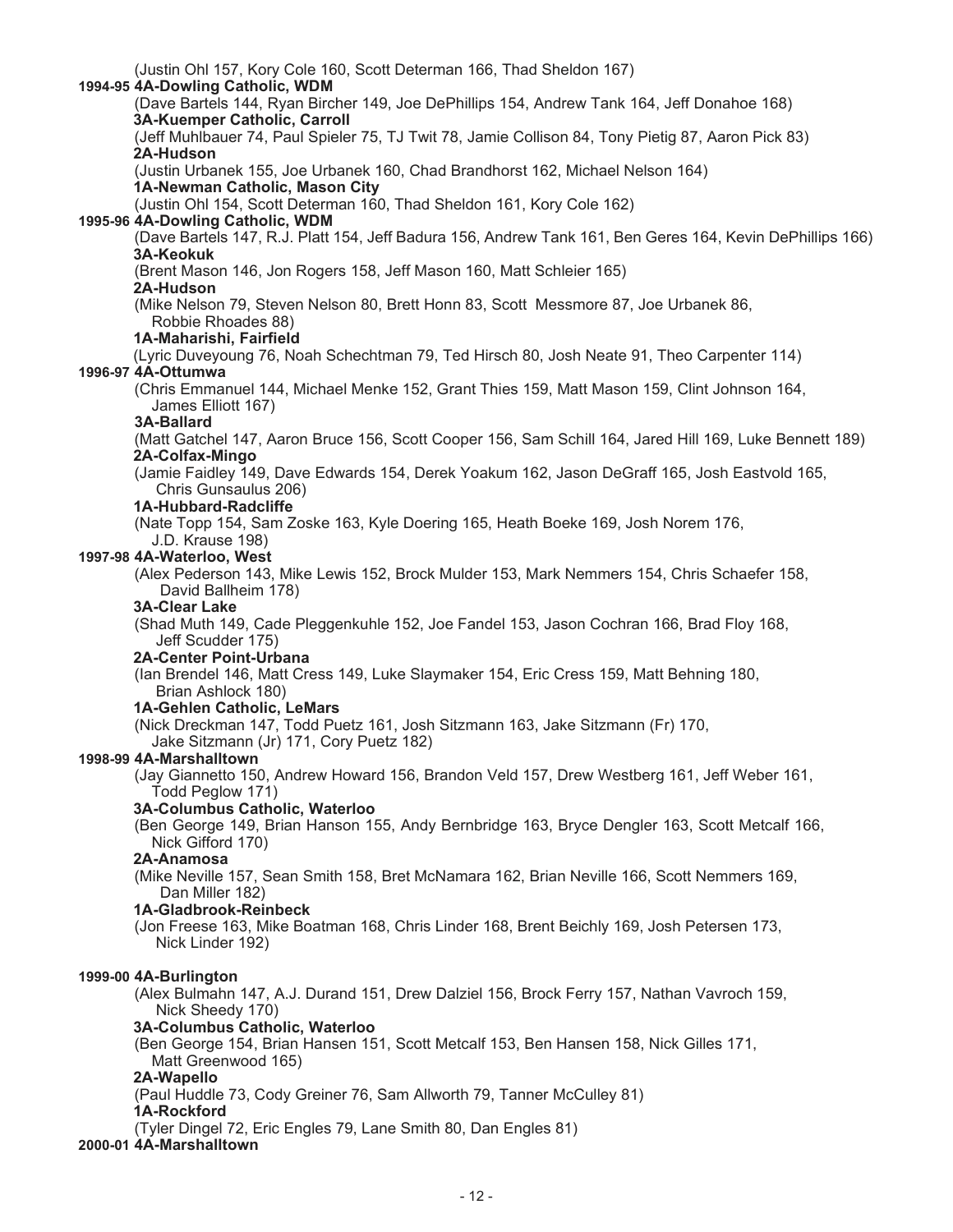Jake Robertson 175) **3A-Pella** (Tyler Roose 153, Nathan Kroese 154, Brad Roose 155, Stuart Steenhoek 156, Jon Vermeer 171, Todd Dickinson 173) **2A-Ballard** (Adam Fraser 148, Andy Krumm 156, Cory Yeager 159, Nick Jensen 162, Marcus Cooper 175, John Habermann 180) **1A-Sumner** (Jay Becker 151, Josh Krueger 158, Kyle Teeling 158, Ryan Tucker 170, Adam Converse 173, Kyle Niemann 185) **2001-02 4A-Muscatine** (J.T. McKee 148, Bryon Lemkau 150, Aaron Tank 158, Nate Erwin 161, Tom Hagerty 165, Dan Winters 166) **3A-Columbus Catholic, Waterloo** (Ben Hanson 147, Tim Ferredy 150, Nick Gilles 151, Matt Greenwood 160, Tim Hansen 164, Bill Pedersen, 182) **2A-Belle Plaine** (Robby Storm 157, Joel Formanek 158, Brian Tuttle 162, J.D. Lang 182, Andy Flowers 182, Luke Behaunek 196 **1A-Sumner** (Josh Krueger 139, Jay Becker 149, Kyle Teeling 150, Sam Meier 159, Alex Mutschler 166, Adam Converse 166) **2002-03 4A-Marshalltown** (John Danielson 154, Jay Appel 155, Tyler Peglow 158, Jake Robertson 159, Ross Turbiville 162, Peter Collison 173) **3A-Pella** (Nathan Kroese 148, Stuart Steenhoek 161, Jon Vermeer 165, Tyler Roose 170, Jasen Dahm174, Jim Dingeman 180) **2A-Grundy Center** (Scott Speirs 155, Bobby Ayers 162, Zach Swalley 167, Grant Stevens 168, Tyler Burmeister 173, Ben Mills 179) **1A-Sumner** (Jay Becker 149, Kyle Teeling 152, Josh Krueger 154, Alex Mutschler 165, Adam Converse 173, Tim Dewey 187) **2003-04 4A-Bettendorf** (Collin Burich 135, Dusty Drenth 153, Ryan Williams 153, Andy Brooks 154, Adam Seitz 155, Joe Smazal 161) **3A-Clear Lake** (Mike Oimoen 150, Jared Fairbanks 153, Joey Cates 157, Nick Ott 160, Ethan Astor 163, Andrew Cullen 164) **2A-Columbus Catholic, Waterloo** (Tim Hansen 150, Tim Fereday 156, Mike Kofta 159, Bryce Vandendreissche 167, Jeremy Walsh 175, John Fitzpatrick 176) **1A-Newman Catholic, Mason City** (Kyle Burgmeier 142, Nick Niebauer 154, Mark Dummett 158, Nick Gales, 158, Jase Thompson 164, Jared Doerfler 169) **2004-05 4A-Bettendorf** (Adam Seitz 147, Joe Smazal 155, Ryan Williams 156, Andy Brooks 156, Dusty Drenth 158, Anthony Long 166) **3A-Clear Lake** (Nick Ott 144, Mike Oimoen 146, Jared Fairbanks 149, Joey Cates 150, Ethan Astor 151, Andrew Cullen 163) **2A-Grundy Center** (Bobby Ayers 156, Zach Swalley 159, Grant Stevens 159, Taylor Schupbach 159, Michael Henely 165, Brett Spiers 187) **1A-West Monona, Onawa** (Josh Reed 147, Cody Stukenholtz 156, Cody Rush 156, Scott McCandless 161, Chris Leif 166, Tyler Sandman 174) **2005-06 4A-Bettendorf** (Mike Wuertz 145, Ryan Williams 145, Dusty Drenth 146, Adam Seitz 146, Austin Nedelcoff 153, Anthony Long 157) **3A-Clear Lake** (Zach Monson 142, Nick Ott 147, Brian Gates 159, Quincy Law 163, Kyle Hejna 173, Miles Matheson 176) **2A- Emmetsburg**

(Drew Westberg 150, Tyler Peglow 153, Jay Appel 162, Kip Hilderbrand 165, Andy Garrels 173,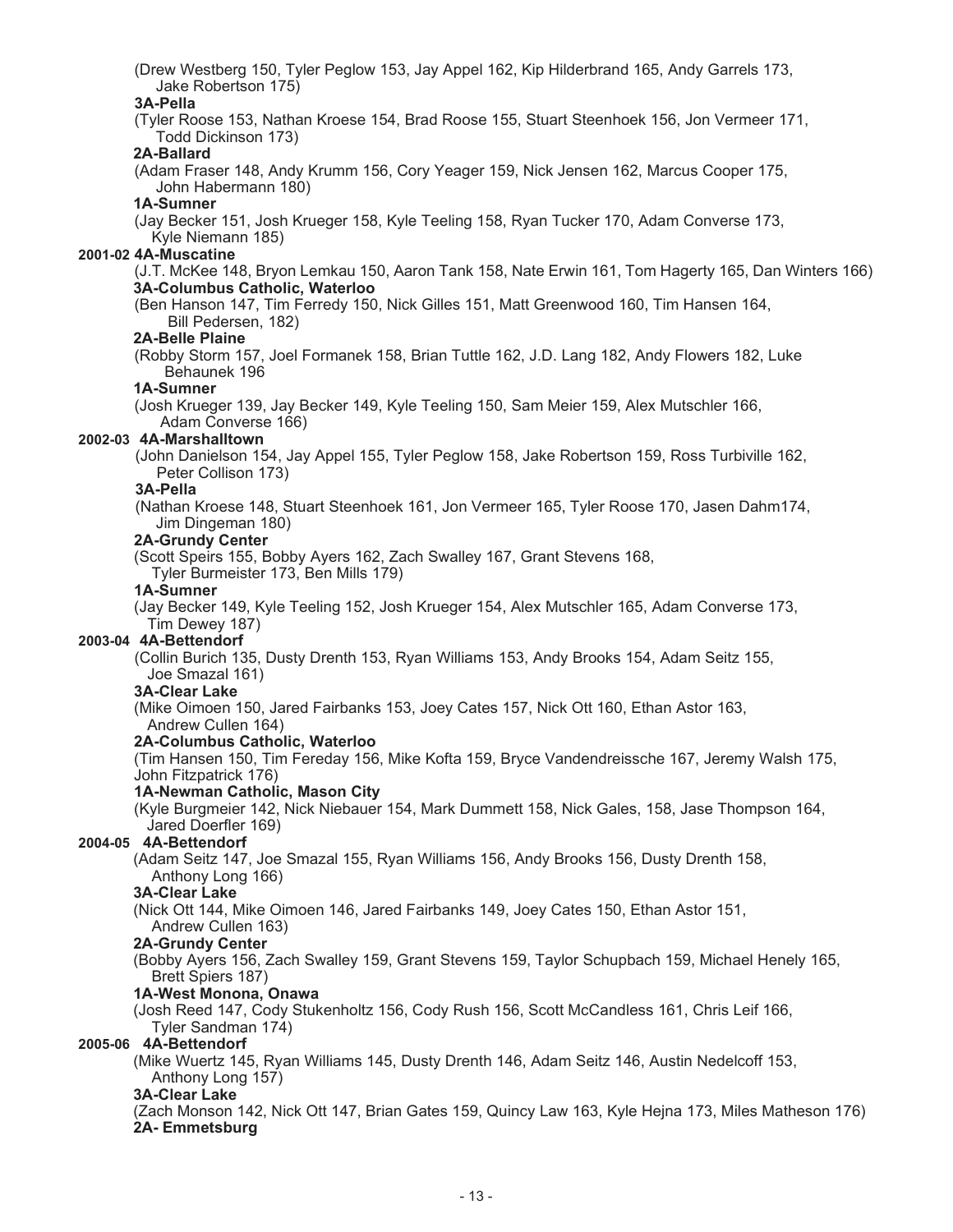(Tom Thompson 147, Michael Peterson 158, Doug Thompson 164, Robbie Myers 170, Tyler Kliegl 181, Matt Wellik 182)

#### **1A-Hinton**

(David Young 140, Josh Solma 156, Hans Vander Platts 159, Cory Westphal 159, Adam Freed 165, Jamie Smith 167)

#### **2006-07 4A-Bettendorf**

(Mike Wuertz 150, Matt Solis 154, Austin Nedelcoff 155, John Haedt 157, Anthony Long 166, Reed Festing-Smith 171)

#### **3A-Ballard**

(Devin Leland 154, Blake Jensen 161, Matt Greenfield 162, Mark Kirschenman 166, Taylor Eichinger 170, Nate Jones 202)

#### **2A-Hampton-Dumont**

(Jed Dirksen 150, Phillip Coonley 152, Drew Dillon 162, Thomas Speake 163, Kyle Freesemann 173, Jason Taylor 175)

#### **1A-Newman Catholic, Mason City**

(Jared Doerfler 159, Jason Urdahl 161, Jake Taylor 161, Max Rohlfsen 161, Chris Jessen 164, Jase Thompson 166)

#### **2007-08 4A-Valley, WDM**

(Cade Nichol 146, Kirby Brown 153, Ian Vandersee 154, Chad Minard 155, Max Court 158, Zach Weets 159)

#### **3A-Ballard**

(Devin Leland 157, Mark Kirschenman 160, Blake Jensen 161, Taylor Eichinger 161, Matt Greenfield 164, Nate Pietz 178)

#### **2A**-**PCM, Monroe**

(Matt Jennings 160, Dane Jenkins 162, Nick Peters 172, Brady Maher 173, Cole VanRyswyk 175, Brandon Teeple 190)

#### **1A**-**NUH, Cedar Falls**

(Ben Peterson 158, Jalen Bergman 167, Emmett Fritz 179, Thomas Creeden 179, Joe Weber 186, Andrew Stone 200)

#### **2008-09 4A**-**Ottumwa**

(Corbin Gardner 147, Michael Wetrich 149, Erik Thorgard 149, Will Eldrenkamp 159,

Tyler Granneman 162, Marcus Giltner 168)

#### **3A-Ballard**

(Devin Leland 161, Matt Greenfield 162, Nate Pietz 167, Taylor Eichinger 167, Andy Fraser 170, Brett Shaeffer 215)

#### **2A-Kuemper Catholic, Carroll**

 (Kyler Ludwig 164, Tyler Naberhaus 166, Jacob Buelt 167, Collin Hackett 167, Nate Molak 171, Tanner Ludwig 171)

#### **1A-Newman Catholic, Mason City**

(Jacob Urdahl 153, Jake Taylor 156, Max Rohlfsen 161, Dalton Olson 163, Andrew Burgmeier 173, Chris Hall 188)

#### **2009-10 4A-Dowling Catholic, WDM**

(Blake Waller 145, Rob Taylor 157, Drew Hansen 159, Marc Wampler 162, Alex Scheppmann 163, Patrick Hagenbucher 166)

#### **3A-Ballard**

(Devin Leland 150, Matt Greenfield 160, Nate Pietz 170, Andy Fraser 171, Brett Schaeffer 179, Clinton Eichinger 214)

#### **2A-Kuemper Catholic, Carroll**

(Nate Molak 154, Tanner Ludwig 157, Tyler Naberhaus 158, Kyler Ludwig 159, Jacob Buelt 168, Tyler Neary 175)

#### **1A-Bishop Garrigan, Algona**

 (Jordan Springer 155, Andrew Schiltz 161, Brandon Schiltz 162, Bryan Berte 170, Eli Marlowe 171, Brandon Doughan 186)

#### **2010-11 4A-Waukee**

(Collin Foster 144, Brady Campbell 150, Mike Woofter 158, Grant Campbell 159, Austin Howe 164, Jacob McKinney 182)

#### **3A-Clear Lake**

(Brent Tarr 148, Luke Monson 149, Ryan Iverson 167, Chase Duesenberg 168, Jared Bottjen 170, Shawn Snelling 174)

#### **2A-Kuemper Catholic, Carroll**

(Nathan Molak 153, Tanner Ludwig 154, Kyler Ludwig 157, Jacob Buelt 158, Brian Schreck 160, Matt Gute 169)

#### **1A-Newman Catholic, Mason City**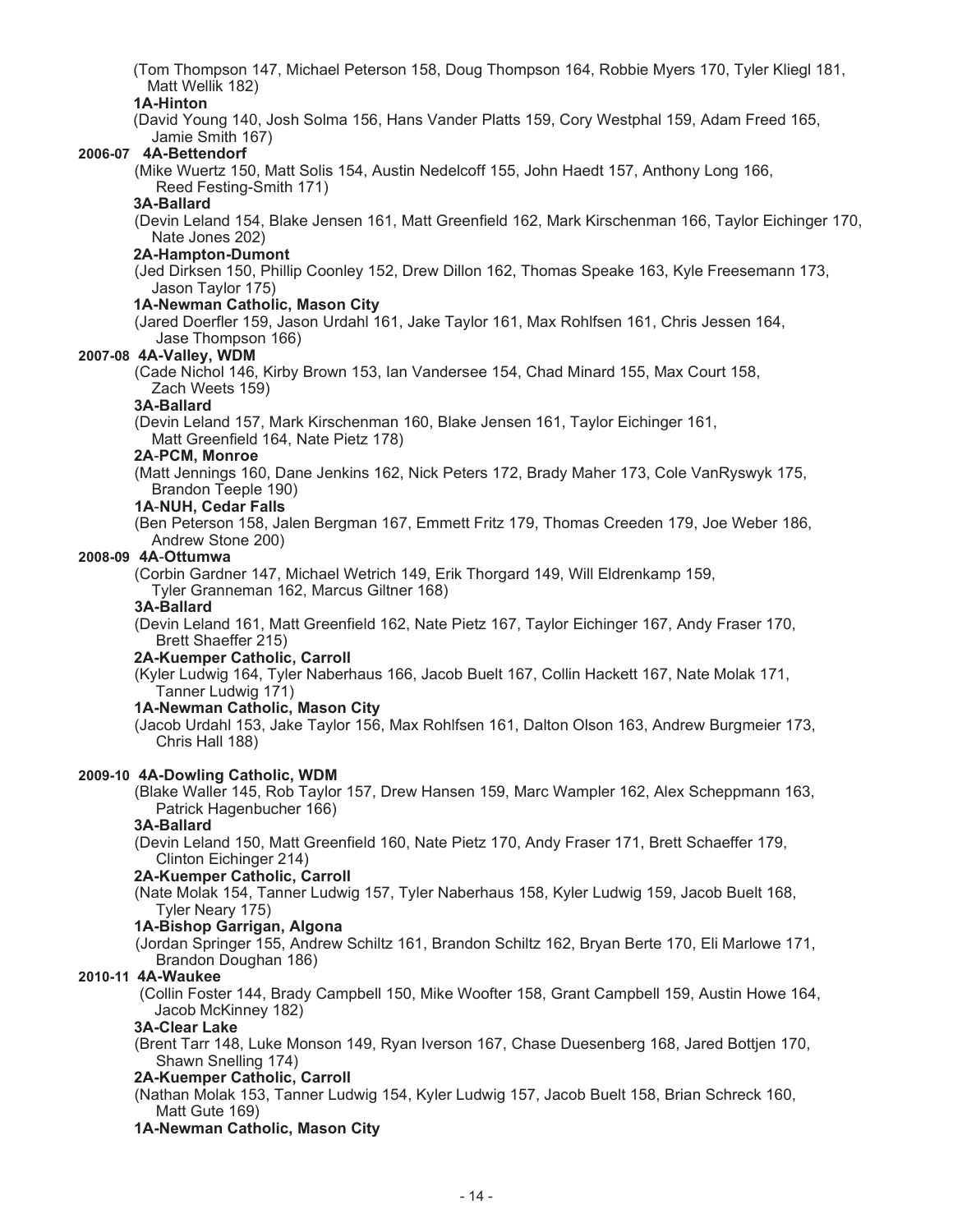(Dalton Olson 156, Jacob Urdahl 169, Tyler Fischer 176, Chris Hall 179, Derrick Urdahl 189, Tanner Gribben 213)

#### **2011-12 4A-Valley, WDM**

(Jeff Swegle 144, Tomas Gouveia 151, Isaac Vandersee 155, Sam Elliott 157, Broc Everett 159, Cole Wycoff 171)

#### **3A-Decorah**

(Nick Nelson 150, Maynard Newhouse 151, Michael Peter 157, Sam Lewey 159, Bryce Pierce 159 Peter Kephart 163)

#### **2A-Columbus Catholic, Waterloo**

(Mitch Maiers 150, Zach Ward 154, Jack Conway 156, Andrew Huff 157, Sean Cavanaugh 160, Nick Boswell 172)

#### **1A-Bishop Garrigan, Algona**

(Brandon Schiltz 164, Billy Schiltz 171, Eli Marlow 171, Michael Berte 181, Victor Berte 188, Jess Marlow 197)

#### **2012-13 4A-Waukee**

(Aaron DeNuci 152, Grant Campbell 154, Jacob McKinney 154, Mike Woofter 158, Parker Howe 159, Connor Littlefield 161)

#### **3A-Creston/Orient-Macksburg**

(Carson Whittington 155, Hunter Sickels 161, Trey Thompson 161, Sam Hartsock 170, Christian Groumoutis 171, Kainen Somers 174)

#### **2A-Columbus Catholic, Waterloo**

(Jack Conway 150, Jace Holton 160, Sean Cavanaugh 160, Zach Ward 162, Zac Howell 173, Sam Goldsberry 188)

#### **1A-Sibley-Ocheyedan**

(Ty Hanna 158, Grant Juber 168, Tristan Roetzel 173, Joe Storbakken 181, Ethan Mino 184, Evan Mehls 184)

#### **2013-14 4A-Ankeny Centennial**

(Griffen Matthias 147, Andrew Huseman 149, Matthew McAleer 161, Tanner Randall 163, Cody Holck 163, Jesse Peck 168)

#### **3A-West Delaware, Manchester**

(Clayton Larsen 144, Harrison Guetzko 152, Bryce Frick 158, Jake Gritzner 169, Carter Frick 171, Trent Shaw 181)

#### **2A-South Hamilton, Jewell**

(Trevor Ullestad 1144, Jordan Bowers 153, Braxton Risetter 155, Jordan Toillion 172, Nathan Sogard 178, Colton Coy 202)

#### **1A-Bishop Garrigan, Algona**

(Jess Marlow 150, Andrew Lallier 156, Donovan Berte 157, Logan Capesius 162, Zach Boelter 166, Michael Berte 172)

#### **2014-15 4A-Waukee**

(Tripp Kinney 146, Parker Howe 151, Aaron Denucci 152, Andrew O'Brien 154, Tom McLaughlin 157, Connor Littlefield 159)

#### **3A- Webster City**

(Alec Fuhs 152, Avery Fuhs 153, Logan Yates 158, Sean Vogelbacher 173, Drew Fielder 174, John Ferrell 182)

#### **2A-Panorama**

(Will Babcock 142, Jordan Eng 150, George Appleseth 161, Reid Cobb 163, Adam Hackforth 172, Max Monthei, 174)

#### **1A-Bishop Garrigan, Algona**

(Logan Capesius 146, Donovan Berte 151, Jess Marlow 153, Andrew Lallier 154,

Michael Condoleon 168, James Burns 185)

#### **2015-16 4A-Waukee**

(Tripp Kinney 148, Andrew O'Brien 148, Tom McLaughlin 161, Ross Vasquez 161, Colby Nicodemus 163, Brett Dively 185)

#### **3A-Webster City**

(Alec Fuhs 141, Avery Fuhs 152, Connor Shannon 158, Sean Vogelbacher 170, Drew Fielder 171, Nathan Ferrell 174)

#### **2A-Panorama**

(George Appleseth 145, Will Babcock 151, Reid Cobb 154, Mike Monthei 156, Aaron Klinge 164, Adam Hackfort 176)

#### **1A-East Buchanan**

(Chris Cooksley 143, Hunter Schulte 158, Ryan Schmitt 159, Jacob Hesner 161, Dylan Cress 163, Gradon Fangman 183)

#### **2016-17 4A-Valley, West Des Moines**

(Carson Caylor 150, Nate Dennis 151, Ben Epperly 158, Matt Creighton 167, Dawson Peters 170,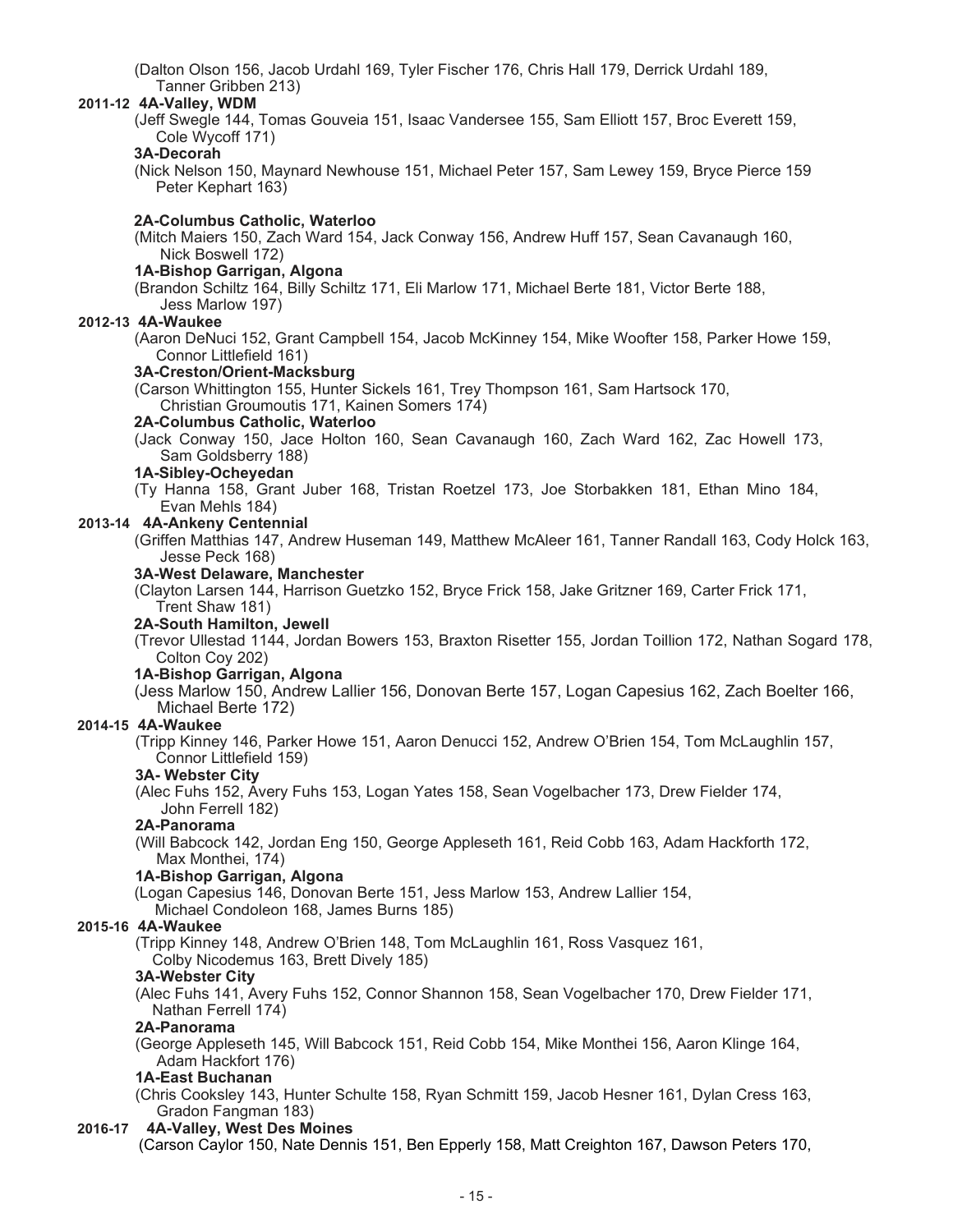Joe Boettcher 173)

#### **3A-Central DeWitt**

(Rielly McGranahan 148, McGwire Eden 150, Jacob Brainerd 167, Brad Gannon 167, Tucker Kinney 171, Tanner Steffens 179)

#### **2A-Clear Lake**

(Thomas Storbeck 147, Kyle Calaguas 148, Jackson Hamlin 154, Tate Storbeck 157, Evan Krause 157, Alex Snelling 168)

#### **1A-East Buchanan**

(Chris Cooksley 143, Jacob Hesner 150, Dylan Kress 156, Ryan Schmitt 165, Hunter Snyder 173, Nathan Schmitt 178)

#### **2017-18 4A-Marshalltown**

(Nate Vance 142 (won playoff), Cole Davis 142, Luke Appel 150, JD Pollard 153, Keygan Hansen/Mason Reid 156, Tate Carlson 157)

#### **3A-Central DeWitt**

(Tucker Kinney 146, Rielly McGranahan 147, Jacob Brainerd 157, Dylan McAleer 159, Drew Eden 184, Tanner Steffens 184)

#### **2A-Kuemper Catholic, Carroll**

(Nate Mertz 147, Jared Tigges 147, Cole Collison 153, Sam Auen 159, Ethan Pietig 181, Danny McDermott 163)

#### **1A-Grundy Center**

(Jake Bangasser 155, Andy Cox 173, Matthew Sternhagen 173, Nate Freeman 184, Tanner Appel 187, Travis Kuester 193)

#### **2018-19 4A-Waukee**

(Griffin Parker 68, Michael Vincente 72, Bennett Pedersen 74, Jackson Star 75, Joshua Nichols 87, Charlie Steer 87)

#### **3A-Nevada**

(Harold Dobemecker 74, Tyler Sansgaard 75, Kyle Linder 75, Dylan Sporrer 75, James Carsrud 81 Caden Jones 84)

#### **2A-Des Moines Christian**

(Nate Juffer 73, Jake Weissenburger 74, Matthew Wynne 77, Tommy Weissenburger 80, Nick Nelson 90, Grant Christy 90)

#### **1A-Harris-Lake Park**

(Lucas Gunderson 74, Isaac Ihnen 79, Adrian Martin 82, Jaxson Heikens 87, Brayden Perkins 89, Brody Sohn 95)

#### **2019-20 4A-Waukee**

(Matthew O'Brien 158, Jackson Starr 159, Joshua Nichols 164, Charles Andrews III 170, Jack Utsler 174, Charlie Steer 177)

**3A, 2A, 1A:** Season canceled due to COVID-19.

#### **2020-21 4A-Waukee**

(Jack Starr 147, Brock Seiser 148, Tanner Dinnebier 156, Will Kramer 158, Payton Sandfort 159, Will Klein 172)

## **3A-Gilbert**

(Brock Snyder 148, Joe Currans 158, Sawyer Hansen 159, James Bryce Malchow 162, Spencer Clatt 173, Pollard 179)

#### **2A-West Branch**

(Will Bridges 155, Dylan Countryman 165, Brady Knoop 166, Logan Highly 167, Kaleb Sexton 168, Gage Gingerich 170)

#### **1A-AGWSR, Ackley**

(Ben Macy 158, Daniel Stahl 165, Trey Lashbrook 168, Bo Gerbracht 190, Eli Brandt 206, Eli Kuper 218)

# **2021-22 4A-Cedar Falls**

(Owen Sawyer 142, Max Tjoa 144, Jack Beecher 152, Sam Jermier 158, JJ Nelson 160, Anthony Galvin 162)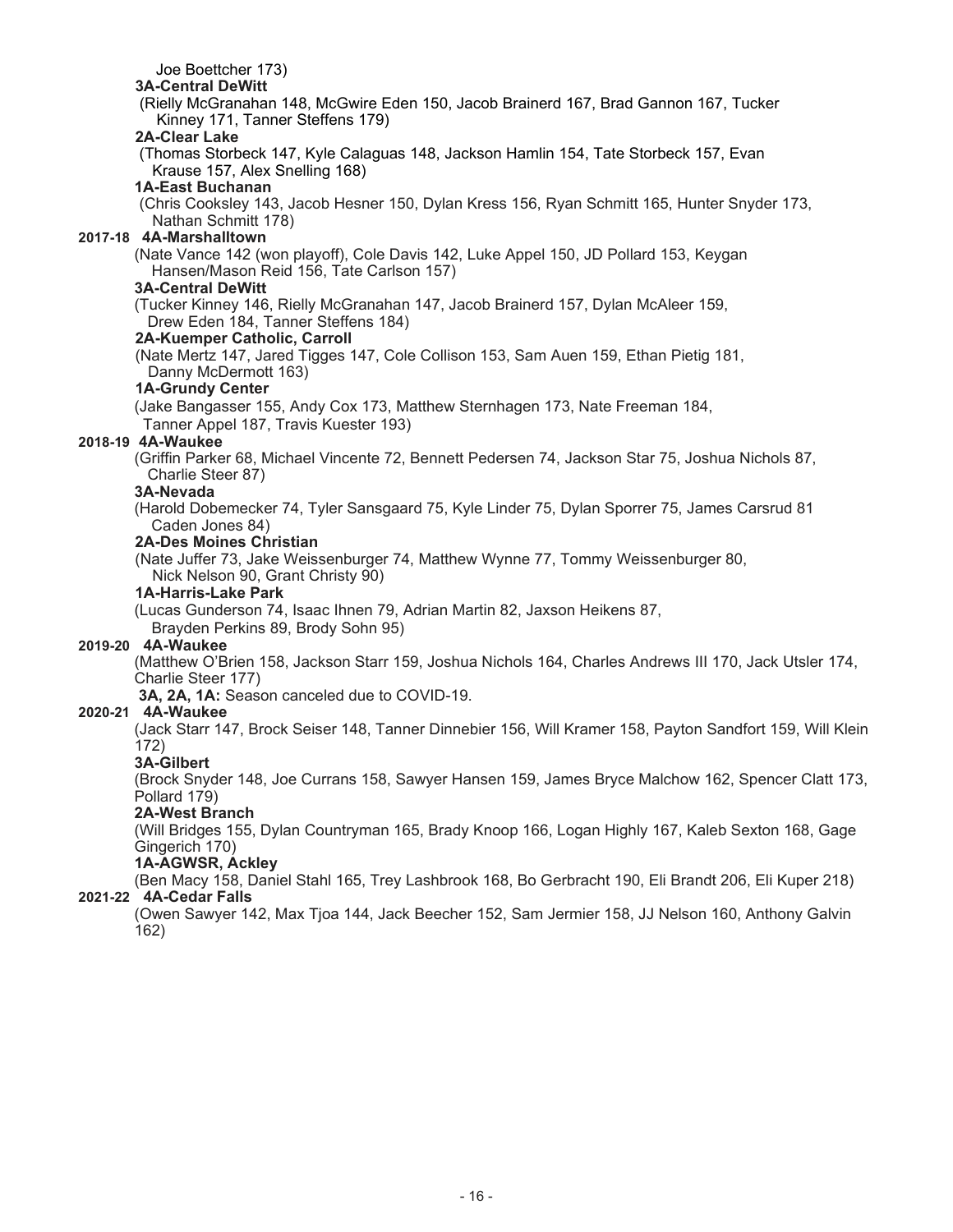# **STATE GOLF TEAM CHAMPIONS**

*Fall Champions below are listed for the calendar year they won. However, be advised that a Fall 1993 champion is for the 1993-94 school year.*

|                             | 1984<br>2021<br>1987<br>1945, 49, 68, 82, 86<br>1999                              |
|-----------------------------|-----------------------------------------------------------------------------------|
|                             | $F-2014$                                                                          |
|                             | 1994                                                                              |
|                             | 1963, 85                                                                          |
|                             | 1967, 70, 71                                                                      |
|                             | 1989, 90                                                                          |
|                             | 1984                                                                              |
|                             | 1997, 2001, 2007, 2008, 2009, 2010                                                |
|                             | 2002                                                                              |
|                             |                                                                                   |
| Bishop Garrigan, Algona  11 | 1978, 2003-F, 2004-F, 2005-F, 2006-F                                              |
|                             | 1975, 76, 77, 78, 79, 82, 84, 2010, 12, 14, 15                                    |
|                             | 1946-tied, 70                                                                     |
|                             | 1981                                                                              |
|                             | 1999                                                                              |
|                             | 1982, 83                                                                          |
|                             | 2021-F                                                                            |
|                             | 1942, 47-tied, 48                                                                 |
| Cedar Rapids, Jefferson     | 1965                                                                              |
|                             | 1990-F                                                                            |
|                             | 1980, 92                                                                          |
| Cedar Rapids, Washington    | 1981                                                                              |
|                             | 1998                                                                              |
|                             | 2017, 18                                                                          |
|                             | 1966                                                                              |
|                             | 1988                                                                              |
|                             | 1993, 98, 2004, 05, 06, 11, 17                                                    |
|                             | 1958, 59, 60, 79, 80                                                              |
|                             | 1997                                                                              |
|                             | 1969, 86-F, 99, 2000, 02, 04, 12, 13                                              |
|                             | 2013                                                                              |
|                             | 1954                                                                              |
|                             | 1968, 2012                                                                        |
|                             | 1982                                                                              |
|                             | 2019                                                                              |
|                             | 1928                                                                              |
|                             | 1937, 39-Tie, 83                                                                  |
|                             |                                                                                   |
|                             | 1929, 30, 31, 33, 34, 36, 38, 39-Tie, 40, 40-F, 41, 41-F, 46-tied,<br>47-tied, 67 |
|                             | 1984, 87-F, 89-F, 90-F, 92-F, 93-F, 95-F, 2009-F                                  |
|                             | 1962                                                                              |
|                             | 1985                                                                              |
|                             | 1965                                                                              |
| East Buchanan, Winthrop     | 2016, 17                                                                          |
|                             | 2006                                                                              |
|                             | 1974, 81                                                                          |
|                             | 1998                                                                              |
|                             | 2021                                                                              |
|                             | 1999                                                                              |
|                             | 1988                                                                              |
|                             | 2003, 05, 18                                                                      |
|                             |                                                                                   |
|                             | 2007                                                                              |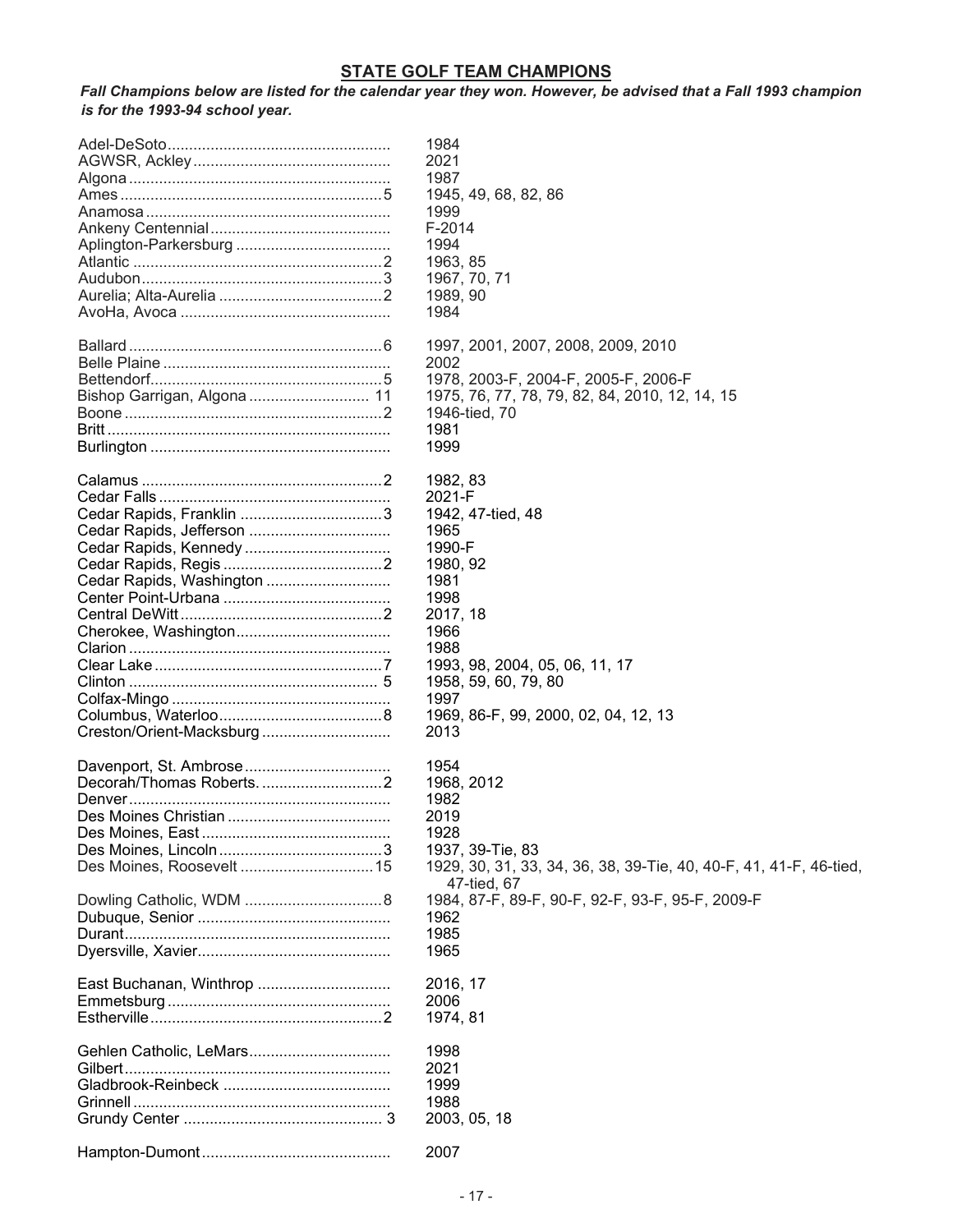|                                       | 2019                                                 |
|---------------------------------------|------------------------------------------------------|
|                                       | 1986                                                 |
|                                       | 2006                                                 |
|                                       | 1997                                                 |
|                                       | 1995, 96                                             |
|                                       |                                                      |
|                                       | 1964                                                 |
|                                       | 1963                                                 |
|                                       |                                                      |
|                                       |                                                      |
|                                       | 1966, 96                                             |
|                                       | 1987                                                 |
|                                       | 1995, 2009, 10, 11, 18                               |
|                                       |                                                      |
|                                       | 1996                                                 |
|                                       | 1991                                                 |
|                                       | 1998, 2000, 02, F-2017                               |
|                                       | 1959                                                 |
|                                       | 1961, 64, 2001                                       |
|                                       |                                                      |
|                                       | 2019                                                 |
|                                       | 1991                                                 |
|                                       | 1994, 95, 2004, 07, 09, 11                           |
|                                       | 1990, 94-F                                           |
|                                       | 1983                                                 |
| Northern University High, Cedar Falls | 2008                                                 |
|                                       |                                                      |
|                                       | 1962, 89                                             |
|                                       |                                                      |
|                                       | 1975, 85, 93, 94                                     |
|                                       | 1943, 44, 52, 53, 87, 88, 89, 91, 92, 96-F, 2008-F   |
|                                       |                                                      |
|                                       | 2015, 16                                             |
|                                       | 2008                                                 |
|                                       | 1969, 73, 2001, 03                                   |
|                                       | 1983                                                 |
|                                       | 1980                                                 |
|                                       |                                                      |
|                                       | 2000                                                 |
|                                       | 1979, 88, 92, 93                                     |
|                                       | 1985                                                 |
|                                       |                                                      |
|                                       | 1960                                                 |
|                                       | 1977, 78                                             |
|                                       | 2013                                                 |
|                                       | 2014                                                 |
|                                       |                                                      |
|                                       | 1961                                                 |
|                                       | 2001, 02, 03                                         |
|                                       |                                                      |
|                                       | 1986                                                 |
|                                       |                                                      |
| Valley, West Des Moines 4             | 1976, 88-F, 2007-F, 11-F, 2016-F                     |
|                                       | 1972, 86                                             |
|                                       |                                                      |
|                                       | 1993, 2000                                           |
|                                       | 1950, 51, 55, 56, 57, 71, 72, 73, 77, 97-F           |
|                                       | 2010-F, 12-F, 2015-F, 2016-F, 2018-F, 2019-F, 2020-F |
|                                       | 2015, 16                                             |
|                                       | 1974, 89, 90, 91, 92, 2021                           |
| West Delaware, Manchester             | 2014                                                 |
|                                       | 2005                                                 |
|                                       |                                                      |
|                                       | 1987, 90                                             |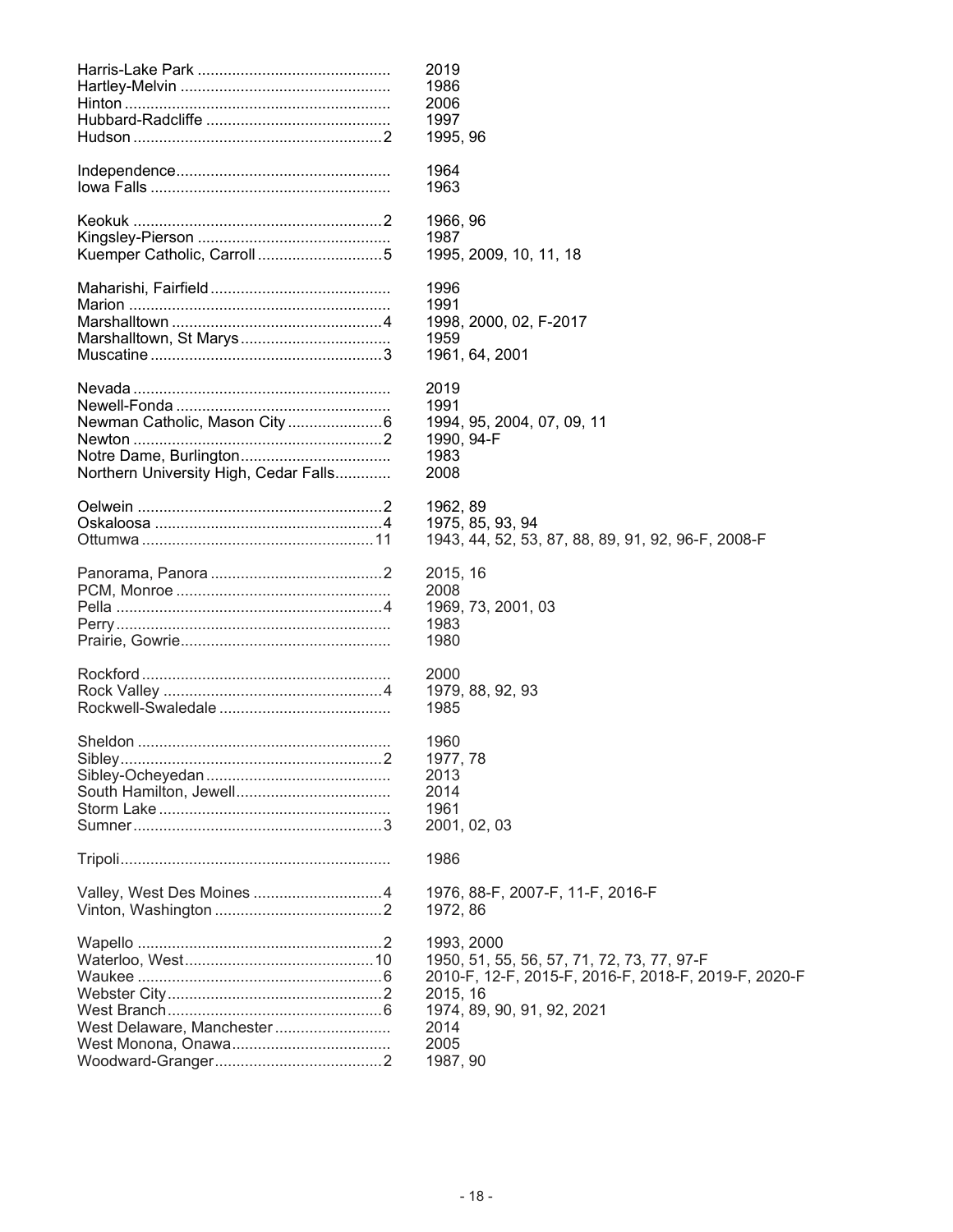# **STATE GOLF TEAM CHAMPIONSHIPS (By the number)**

|                                | 1929, 30, 31, 33, 34, 36, 38, 39-Tie, 40-S, 40-F, 41-S, 41-F,<br>46-tied, 47-tied, 67 |
|--------------------------------|---------------------------------------------------------------------------------------|
| Bishop Garrigan, Algona11      | 1975, 76, 77, 78, 79, 82, 84, 2010, 2012, 14, 15                                      |
|                                | 1943, 44, 52, 53, 87, 88, 89, 91, 92, 96-F, 2008-F                                    |
|                                | 1950, 51, 55, 56, 57, 71, 72, 73, 77, 97                                              |
|                                | 1984, 87-F, 89-F, 91-F, 92-F, 94-F, 95-F, 2009-F                                      |
| Columbus Catholic, Waterloo  8 | 1969, 86-F, 99, 2000, 02, 04, 12, 13                                                  |
|                                | 1993, 98, 2004, 05, 06, 11, 17                                                        |
|                                | 2010-F, 12-F, 15-F, 16-F, 18-F, 19-F, 20-F                                            |
|                                | 1997, 2001, 07, 08, 09, 10                                                            |
| Newman Catholic, Mason City6   | 1994, 95, 2004, 07, 08, 11                                                            |
|                                | 1974, 89, 90, 91, 92, 2021                                                            |
|                                | 1945, 49, 68, 82, 86                                                                  |
|                                | 1978, 2003-F, 04-F, 05-F, 06-F                                                        |
|                                | 1958, 59, 60, 79, 80                                                                  |
| Kuemper Catholic, Carroll5     | 1995, 2009, 10, 11, 18                                                                |
|                                | 1976, 88-F, 2007-F, F-11, 16-F                                                        |
|                                | 1998, 00, 02. F-2018                                                                  |
|                                | 1975, 85, 93, 94                                                                      |
|                                | 1969, 73, 2001, 03                                                                    |
|                                | 1979, 88, 92, 93                                                                      |
|                                | 1967, 70, 71                                                                          |
| Cedar Rapids, Franklin 3       | 1942, 47-tied, 48                                                                     |
|                                | 1937, 39-Tie, 83                                                                      |
|                                | 2003, 05, 18                                                                          |
|                                | 1961, 64, 2001                                                                        |
| Sibley & Sibley-Ocheyedan 3    | 1977, 78; 2013                                                                        |
|                                | 2001, 02, 03                                                                          |

# **STATE GOLF TEAM RUNNERS-UP**

*Fall Runners-up below are listed for the calendar year they won. However, be advised that a Fall 1993 runner-up is for the 1993-94 school year.*

|                               | 1975, 88                              |
|-------------------------------|---------------------------------------|
|                               | 1936, 43-tied, 50, 54, 71, 84, 2007-F |
|                               | 2016-F                                |
|                               | 1958, 65, 87                          |
|                               | 1967, 93                              |
|                               | 1966                                  |
|                               | 1982                                  |
|                               | 1977, 81                              |
|                               | 1977, 80, 96-F, 97-F                  |
|                               | 1983, 99, 2005, 06, 17                |
|                               | 1937, 44-tied, 45-tied, 56            |
|                               | 1998-F, 2000-F                        |
|                               | 1991                                  |
|                               | 1977, 89, 97                          |
|                               | 1952                                  |
|                               | 1972, 88-F, 2001-F, 11-F, 13-F, 14-F  |
|                               | 1992-F, 93-F                          |
| Cedar Rapids, Washington      | 2002-F                                |
|                               | 1964                                  |
|                               | 1969, 71                              |
|                               | 1981, 94, 96, 2003, 08, 12            |
|                               | 1957, 66, 75, 91-F                    |
|                               | 2003                                  |
| Columbus Catholic, Waterloo 4 | 1970, 74, 81, 2011                    |
|                               | 1989, 94                              |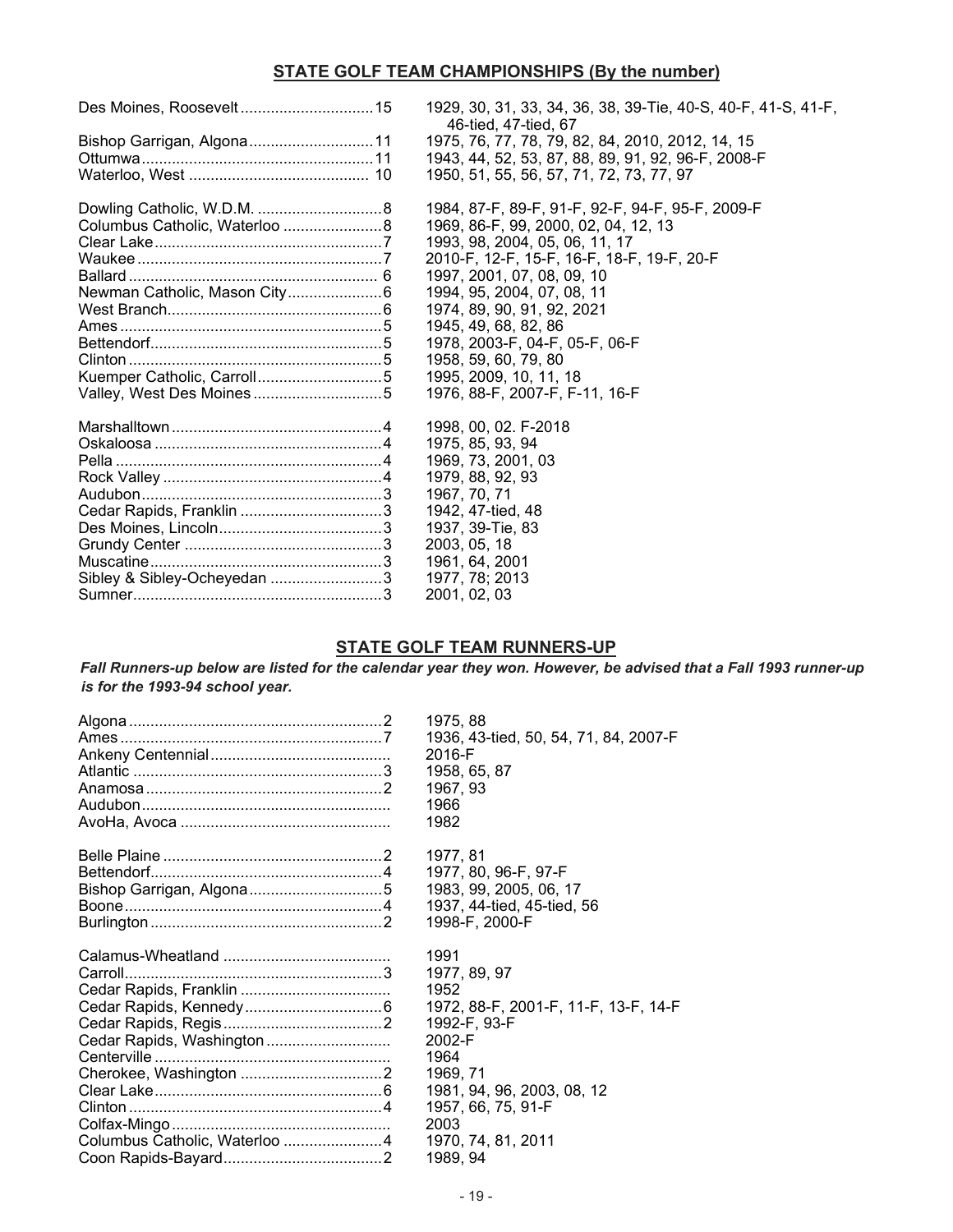| Creston/Orient-Macksburg     | 2014                          |
|------------------------------|-------------------------------|
|                              | 1940-F, 41, 43-tied, 45-tied  |
|                              | 1951, 53                      |
|                              | 2013                          |
|                              | 1983                          |
|                              | 1929, 31                      |
|                              | 1933, 40, 46                  |
|                              | 1928-Tie                      |
|                              | 1944-tied, 59, 61, 76, 2015-F |
|                              | 1986-F, 90-F, 2006-F          |
|                              | 1963                          |
|                              | 1964                          |
|                              | 1970                          |
| East Buchanan, Winthrop      | 2015                          |
|                              | 1993                          |
|                              | 1961                          |
|                              | 2000                          |
|                              | 1938                          |
|                              | 1989                          |
| Gehlen Catholic, LeMars      | 1999                          |
|                              | 2000                          |
|                              | 2008                          |
|                              | 1985                          |
|                              | 1980                          |
|                              | 1996, 2010, 14, 19, 21        |
|                              | 2005                          |
|                              | 2018                          |
|                              | 2011                          |
|                              | 1998                          |
|                              | 1997, 98                      |
|                              | 1963                          |
|                              | 1967, 89-F                    |
|                              | 1972, 73                      |
|                              | 1959, 2005-F, 2017-F          |
|                              | 1987, 95                      |
|                              | 1993                          |
|                              | 1998, 2001, 12, 15, 17        |
|                              | 1974                          |
|                              | 1995, 2004                    |
|                              | 1978                          |
|                              | 1984, 91                      |
|                              | 1973, 89, 99-F                |
|                              | 1960-tied, 62                 |
|                              | 1979                          |
|                              | 2005, 05                      |
|                              | 1985                          |
|                              | 1986, 87                      |
|                              | 1992                          |
|                              | 2002                          |
|                              | 2015                          |
|                              | 2018                          |
|                              | 2013                          |
|                              | 2008-T, 21                    |
| Newman Catholic, Mason City3 | 2002, 08-T, 16                |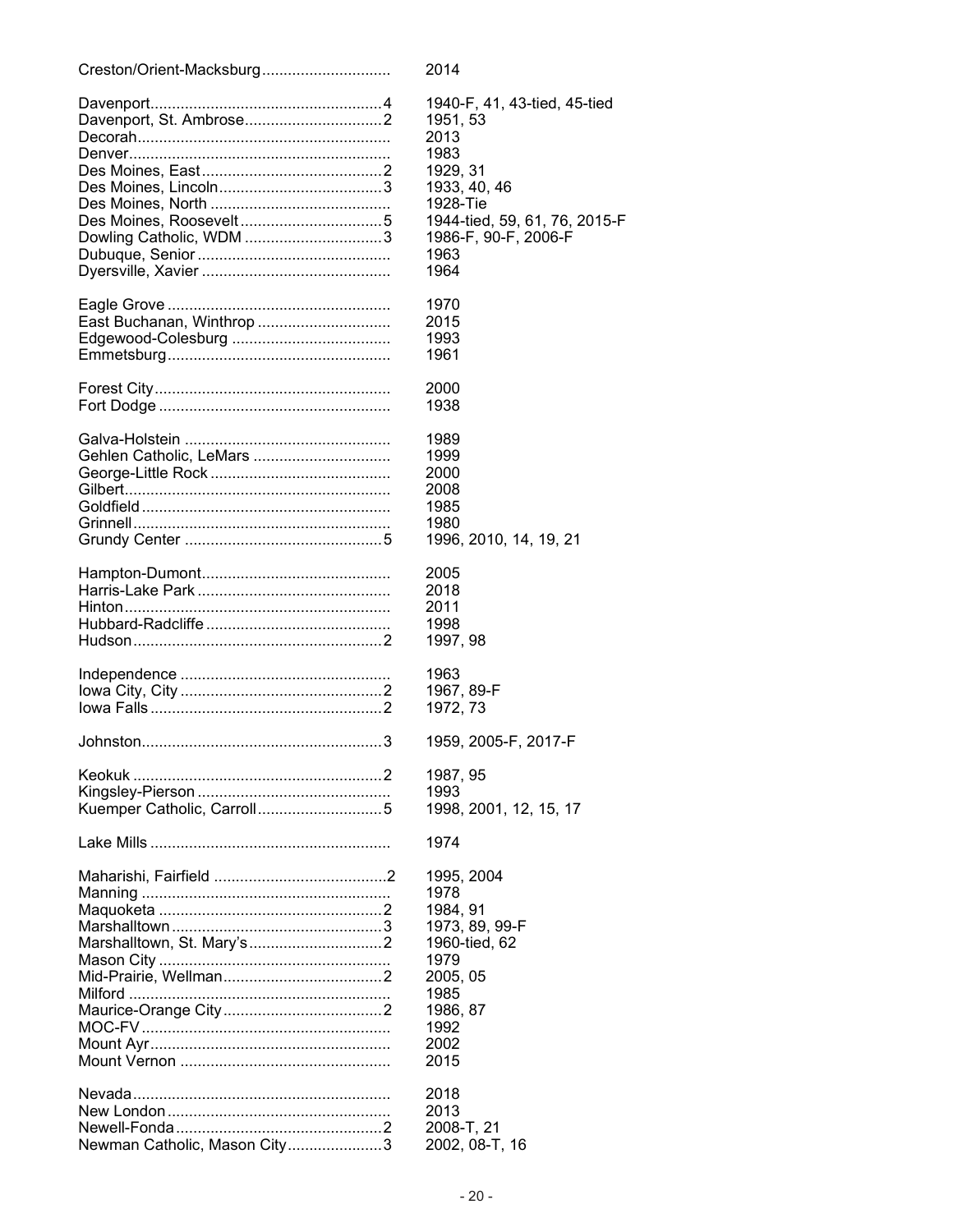|                                  | 1982, 88, 91                         |
|----------------------------------|--------------------------------------|
|                                  | 1982                                 |
| Notre Dame, Burlington           | 1988                                 |
|                                  | 1986, 90                             |
|                                  | 1948, 79                             |
|                                  | 1942, 47, 68, 83, 90, 93, 94-F       |
|                                  | 1983                                 |
|                                  | 1979                                 |
|                                  | 2004, 09, 10, 13, 18                 |
|                                  | 1968, 2002, 04, 06                   |
|                                  | 2018, 20, 21                         |
|                                  | 1992, 94, 95, 96, 97                 |
|                                  | 1984                                 |
|                                  | 1960-tied                            |
|                                  | 1980, 87, 91                         |
|                                  | 1986                                 |
|                                  | 1965, 78                             |
|                                  | 2001                                 |
|                                  | 1934, 41-F                           |
|                                  | 1928-Tie, 1930                       |
|                                  | 2021                                 |
|                                  | 2000                                 |
|                                  | 1992, 2009, 10                       |
|                                  | 2019                                 |
|                                  | 2014, 16                             |
|                                  | 1982, 84                             |
|                                  | 2009, 2012                           |
|                                  | 2001                                 |
|                                  | 1985, 87-F, 2004-F, 08-F, 09-F, 19-F |
|                                  | 2003                                 |
| Wahlert, Dubuque & Loras Academy | 1955, 2003-F                         |
|                                  | 2011                                 |
|                                  | 1949, 60, 62, 69, 78, 95             |
|                                  | 2012-F, 16-F                         |
|                                  | 1985, 86, 2017                       |
|                                  | 1976, 2019                           |
| West Delaware, Manchester        | 2016                                 |
|                                  | 1990                                 |
| Woodbury Central, Moville        | 1990                                 |
|                                  | 1988, 92                             |

# **STATE GOLF TEAM RUNNERS-UP (by the number)**

| 1936, 43-tied, 50, 54, 71, 84, 2007-F               |
|-----------------------------------------------------|
| 1942, 47, 68, 83, 90, 93, 94-F                      |
| 1949, 60, 62, 69, 78, 95-F                          |
| 1981, 94, 96, 2003, 08, 12                          |
| 1972, 88-F, 2001-F, 11-F, 13-F, 14-F                |
| 1985, 87-F, 2004-F, 08-F, 09-F, 19-F                |
| 1983, 99, 2005, 06, 17                              |
| 1970, 74, 81, 2011<br>Columbus Catholic, Waterloo 5 |
| 1944-tied, 59, 61, 76, 2015-F                       |
| 1998, 2001, 12, 15, 17                              |
| 2004, 09, 10, 12, 18                                |
| 1992, 94, 95, 96, 97                                |
|                                                     |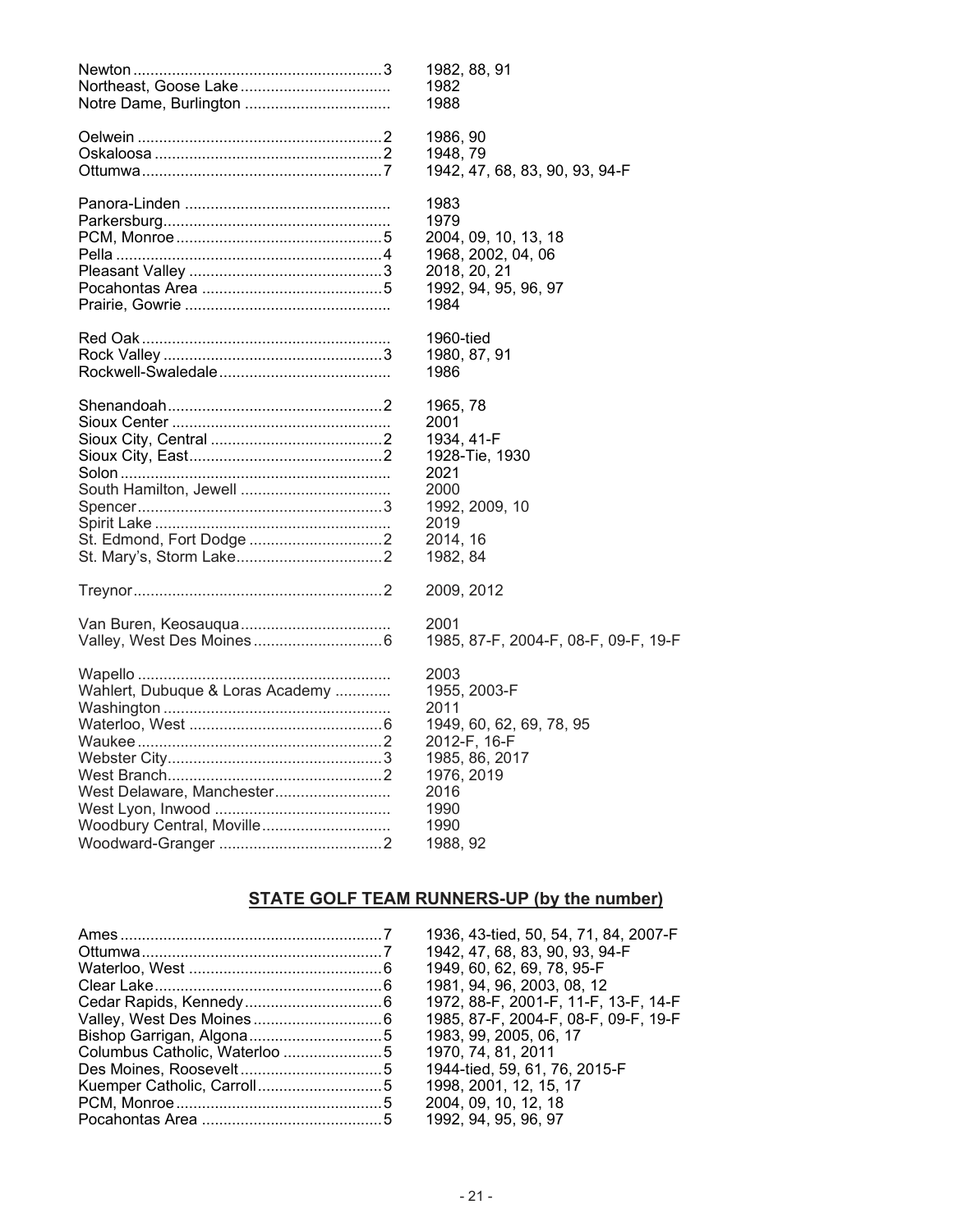|                              | 1977, 80, 96-F, 97-F         |
|------------------------------|------------------------------|
|                              | 1937, 44-tied, 45-tied, 56   |
|                              | 1957, 66, 75, 91-F           |
|                              | 1940-F, 41, 43-tied, 45-tied |
|                              | 1996, 2010, 14, 19           |
|                              | 1968, 2002, 04, 06           |
|                              | 1958, 65, 87                 |
|                              | 1977, 89, 97                 |
|                              | 1933, 40, 46                 |
|                              | 1986-F, 90-F, 2006-F         |
|                              | 1959, 2005-F, 2017-F         |
|                              | 1973, 89, 99-F               |
| Newman Catholic, Mason City3 | 2002, 08-T, 16               |
|                              | 1982, 88, 91                 |
|                              | 2018, 20, 21                 |
|                              | 1980, 87, 91                 |
|                              | 1992, 2009, 10               |
|                              | 1985, 86, 2017               |

# **BOYS' STATE INDIVIDUAL GOLF HISTORY**

**Medalist Example 20** The Medalist **Medalist** 

# **Runner-up Medalist**

| 1928<br>1929                 |                                                                                                                                                                                                                          | (T) Bruno Dempsky, Des Moines, East &                                                                                           |
|------------------------------|--------------------------------------------------------------------------------------------------------------------------------------------------------------------------------------------------------------------------|---------------------------------------------------------------------------------------------------------------------------------|
| 1930                         | Jim Lawson, Sioux City, Central  150                                                                                                                                                                                     | (T) LaVerne Paschal, Des Moines, Roosevelt;<br>George Clark, Des Moines Roosevelt &<br>Alden Huistendahl, Sioux City, East  155 |
| 1931<br>1932<br>1933<br>1934 | Jack Koenigsberger, Des Moines, East 147<br>Harold Schwartz, Des Moines, Roosevelt  156<br>David Davis, Des Moines, Roosevelt 151<br>(T) Bill Cordingley, Des Moines, Roosevelt;<br>Charles Carey, Sioux City, Central & | James Miller, Des Moines, Roosevelt 150<br>David Davis, Des Moines, Roosevelt 157                                               |
|                              | Harold Jacobson, Des Moines, Roosevelt 152                                                                                                                                                                               |                                                                                                                                 |
| 1935<br>1936                 | <b>Tournament Rained Out</b><br>Sidney Simpson, Keokuk 153                                                                                                                                                               | (T) Billy Hall, Boone &                                                                                                         |
|                              |                                                                                                                                                                                                                          | Bill Ransom, Des Moines, Roosevelt  154                                                                                         |
| 1937                         | Chase Fannon, Centerville  146                                                                                                                                                                                           | Earl Mason, Des Moines, Lincoln  148                                                                                            |
| 1938                         |                                                                                                                                                                                                                          | John Cameron, Des Moines, Roosevelt 156                                                                                         |
| 1939                         |                                                                                                                                                                                                                          | (T) Charles Adams, Sioux City, Central &<br>Otto Mason, Des Moines, Lincoln 157                                                 |
| 1940                         | (F) Wendell Robinson, DM Roosevelt  113                                                                                                                                                                                  | Robert Hummel, Dowling Catholic, DM  116                                                                                        |
| 1941                         | (F) Charles Updegraff, Boone77                                                                                                                                                                                           | Ed Knoor, Des Moines, Roosevelt 82                                                                                              |
|                              | Ed Knoor, Des Moines, Roosevelt 154                                                                                                                                                                                      | (T) Robert White, Davenport &                                                                                                   |
|                              |                                                                                                                                                                                                                          | Walter Burns, DM, Roosevelt  156                                                                                                |
| 1942                         | Hugo Brown Otopalik, Ames 128                                                                                                                                                                                            | (T) Ed Knoor, Des Moines, Roosevelt &<br>Robert Knowles, Cedar Rapids, Franklin  129                                            |
| 1943                         |                                                                                                                                                                                                                          |                                                                                                                                 |
|                              |                                                                                                                                                                                                                          |                                                                                                                                 |
| 1944                         |                                                                                                                                                                                                                          | (T) Fred Koch, DM, Roosevelt;                                                                                                   |
|                              |                                                                                                                                                                                                                          | Bob Bastron Ottumwa; Harlan Benshoof, DM, East                                                                                  |
| 1945                         | Harlan Benshoof, Des Moines, East77                                                                                                                                                                                      |                                                                                                                                 |
| 1946                         |                                                                                                                                                                                                                          | Richard Wineman, Mason City  82                                                                                                 |
| 1947<br>1948                 | (T) Tom Crabbe, Cedar Rapids, Franklin;<br>George Beals, Cedar Rapids, Franklin &                                                                                                                                        | Stewart Framness, Des Moines, Roosevelt  78                                                                                     |
|                              |                                                                                                                                                                                                                          | David Aossey, Cedar Rapids, Franklin 76                                                                                         |
|                              |                                                                                                                                                                                                                          |                                                                                                                                 |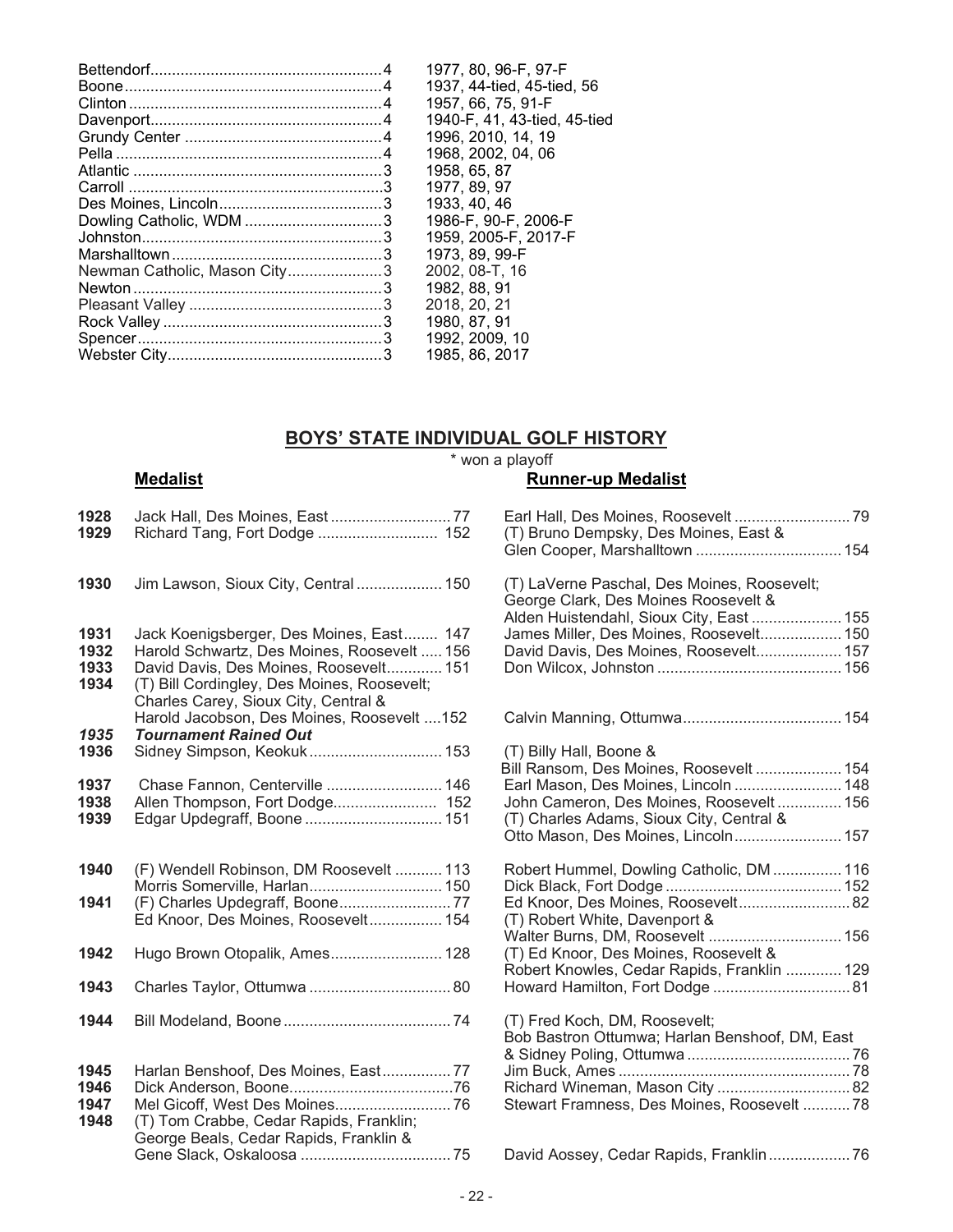| 1949 |                                              |                                                  |     |
|------|----------------------------------------------|--------------------------------------------------|-----|
| 1950 |                                              |                                                  |     |
| 1951 |                                              | Tom Washburn, Davenport, St. Ambrose 73          |     |
| 1952 | Tom Davis, Cedar Rapids, Franklin 68         |                                                  |     |
| 1953 | Lee Miller, Des Moines, Roosevelt*73         |                                                  |     |
| 1954 | Tom Garside, Davenport, St. Ambrose 72       | (T) Jack Rule, Waterloo, West &                  |     |
|      |                                              |                                                  |     |
| 1955 |                                              | (T) Don Callahan, Dubuque, Loras &               |     |
|      |                                              |                                                  |     |
| 1956 |                                              |                                                  |     |
| 1957 | Jack Rule, Waterloo, West 69                 |                                                  |     |
| 1958 |                                              | (T) Dave Nelson, Clinton; Jim Stehbens, Clinton; |     |
|      |                                              | Mike O'Connor, Atlantic & Dick McCoy, Carroll76  |     |
| 1959 |                                              |                                                  |     |
|      |                                              |                                                  |     |
|      |                                              |                                                  |     |
|      |                                              |                                                  |     |
| 1960 |                                              |                                                  |     |
|      |                                              |                                                  |     |
|      |                                              |                                                  |     |
| 1961 |                                              |                                                  |     |
|      |                                              | (T) Marv Jacobsen, Emmetsburg; Tom Sellers,      |     |
|      |                                              |                                                  |     |
| 1962 | A-Jim Scheppele, Waterloo, West 73           |                                                  |     |
|      |                                              |                                                  |     |
|      |                                              |                                                  |     |
| 1963 |                                              |                                                  |     |
|      | B-Mike Ruffcorn, Independence *74            |                                                  |     |
|      |                                              |                                                  |     |
| 1964 | AA-Jim Carney, Centerville  71               | Dennis Smith, Cedar Rapids, Jefferson  72        |     |
|      |                                              |                                                  |     |
|      |                                              |                                                  |     |
| 1965 | AA-Dennis Smith, Cedar Rapids, Jefferson  71 |                                                  |     |
|      |                                              |                                                  |     |
|      |                                              |                                                  |     |
|      |                                              |                                                  |     |
| 1966 | AA-Ron Hildebrand, Marshalltown *72          |                                                  |     |
|      |                                              |                                                  |     |
|      |                                              |                                                  |     |
| 1967 | AA-Arny Engman, Des Moines, Roosevelt 69     |                                                  |     |
|      |                                              |                                                  |     |
|      |                                              |                                                  |     |
| 1968 |                                              | Joe Heinz, Columbus Catholic, Waterloo  75       |     |
|      | A-Jim Strathman, Pocahontas Catholic*75      | Tim Lynch, Decorah, Thomas Roberts 75            |     |
|      |                                              |                                                  |     |
| 1969 | AA-Joe Heinz, Columbus Catholic, Waterloo73  |                                                  |     |
|      |                                              |                                                  |     |
|      |                                              |                                                  |     |
| 1970 |                                              |                                                  |     |
|      |                                              |                                                  |     |
|      |                                              |                                                  |     |
| 1971 | AA-Dave Narveson, Waterloo, West*77          |                                                  |     |
|      |                                              |                                                  |     |
|      |                                              |                                                  |     |
|      |                                              |                                                  |     |
| 1972 | AA-Scott Hawkins, Des Moines, Lincoln *72    |                                                  |     |
|      |                                              |                                                  |     |
|      |                                              |                                                  |     |
| 1973 | AA-Mark Rohde, Marshalltown*71               |                                                  |     |
|      |                                              |                                                  |     |
|      |                                              |                                                  |     |
| 1974 |                                              |                                                  |     |
|      |                                              |                                                  |     |
|      |                                              |                                                  |     |
| 1975 | AA-Charles Porter, Oskaloosa  144            |                                                  |     |
|      | <b>A-</b> Dave Rummells, West Branch<br>140  | Curt Schnell Milford <b>Current Schnell</b>      | 143 |

| Dale Kniss, Waterloo, West * 73              | Tom Washburn, Davenport, St. Ambrose 73          |  |
|----------------------------------------------|--------------------------------------------------|--|
|                                              |                                                  |  |
| Tom Davis, Cedar Rapids, Franklin68          |                                                  |  |
| Lee Miller, Des Moines, Roosevelt *73        |                                                  |  |
| Tom Garside, Davenport, St. Ambrose 72       | (T) Jack Rule, Waterloo, West &                  |  |
|                                              |                                                  |  |
|                                              | (T) Don Callahan, Dubuque, Loras &               |  |
|                                              |                                                  |  |
|                                              |                                                  |  |
| Jack Rule, Waterloo, West*69                 |                                                  |  |
| Jack Rule, Waterloo, West 69                 |                                                  |  |
|                                              | (T) Dave Nelson, Clinton; Jim Stehbens, Clinton; |  |
|                                              | Mike O'Connor, Atlantic & Dick McCoy, Carroll 76 |  |
|                                              |                                                  |  |
|                                              |                                                  |  |
|                                              |                                                  |  |
|                                              |                                                  |  |
|                                              | Frosty Evashevski, Iowa City, City (1a)  73      |  |
| B-Dave Bollman, Sheldon* 75                  |                                                  |  |
|                                              |                                                  |  |
|                                              |                                                  |  |
|                                              |                                                  |  |
|                                              | (T) Marv Jacobsen, Emmetsburg; Tom Sellers,      |  |
|                                              |                                                  |  |
|                                              |                                                  |  |
| <b>A-</b> Jim Scheppele, Waterloo, West73    |                                                  |  |
|                                              |                                                  |  |
|                                              |                                                  |  |
| A-John Carver, Muscatine  69                 |                                                  |  |
| B-Mike Ruffcorn, Independence *74            |                                                  |  |
|                                              |                                                  |  |
|                                              |                                                  |  |
| <b>AA-Jim Carney, Centerville  71</b>        | Dennis Smith, Cedar Rapids, Jefferson  72        |  |
|                                              |                                                  |  |
|                                              |                                                  |  |
| AA-Dennis Smith, Cedar Rapids, Jefferson  71 |                                                  |  |
|                                              |                                                  |  |
|                                              |                                                  |  |
|                                              |                                                  |  |
| AA-Ron Hildebrand, Marshalltown *72          |                                                  |  |
|                                              |                                                  |  |
|                                              |                                                  |  |
| AA-Arny Engman, Des Moines, Roosevelt 69     |                                                  |  |
|                                              |                                                  |  |
|                                              |                                                  |  |
|                                              |                                                  |  |
| AA-Ron Stewart, Ottumwa 74                   | Joe Heinz, Columbus Catholic, Waterloo  75       |  |
| A-Jim Strathman, Pocahontas Catholic*75      | Tim Lynch, Decorah, Thomas Roberts 75            |  |
|                                              |                                                  |  |
| AA-Joe Heinz, Columbus Catholic, Waterloo73  |                                                  |  |
|                                              |                                                  |  |
|                                              |                                                  |  |
|                                              |                                                  |  |
|                                              |                                                  |  |
|                                              |                                                  |  |
|                                              |                                                  |  |
| AA-Dave Narveson, Waterloo, West*77          |                                                  |  |
|                                              |                                                  |  |
|                                              |                                                  |  |
|                                              |                                                  |  |
| AA-Scott Hawkins, Des Moines, Lincoln *72    |                                                  |  |
|                                              |                                                  |  |
|                                              |                                                  |  |
|                                              |                                                  |  |
| AA-Mark Rohde, Marshalltown*71               |                                                  |  |
|                                              |                                                  |  |
|                                              |                                                  |  |
|                                              |                                                  |  |
| A-Dave Pedersen, West Branch72               |                                                  |  |
|                                              |                                                  |  |
|                                              |                                                  |  |
| AA-Charles Porter, Oskaloosa  144            |                                                  |  |
| A-Dave Rummells, West Branch  140            |                                                  |  |
|                                              |                                                  |  |
|                                              |                                                  |  |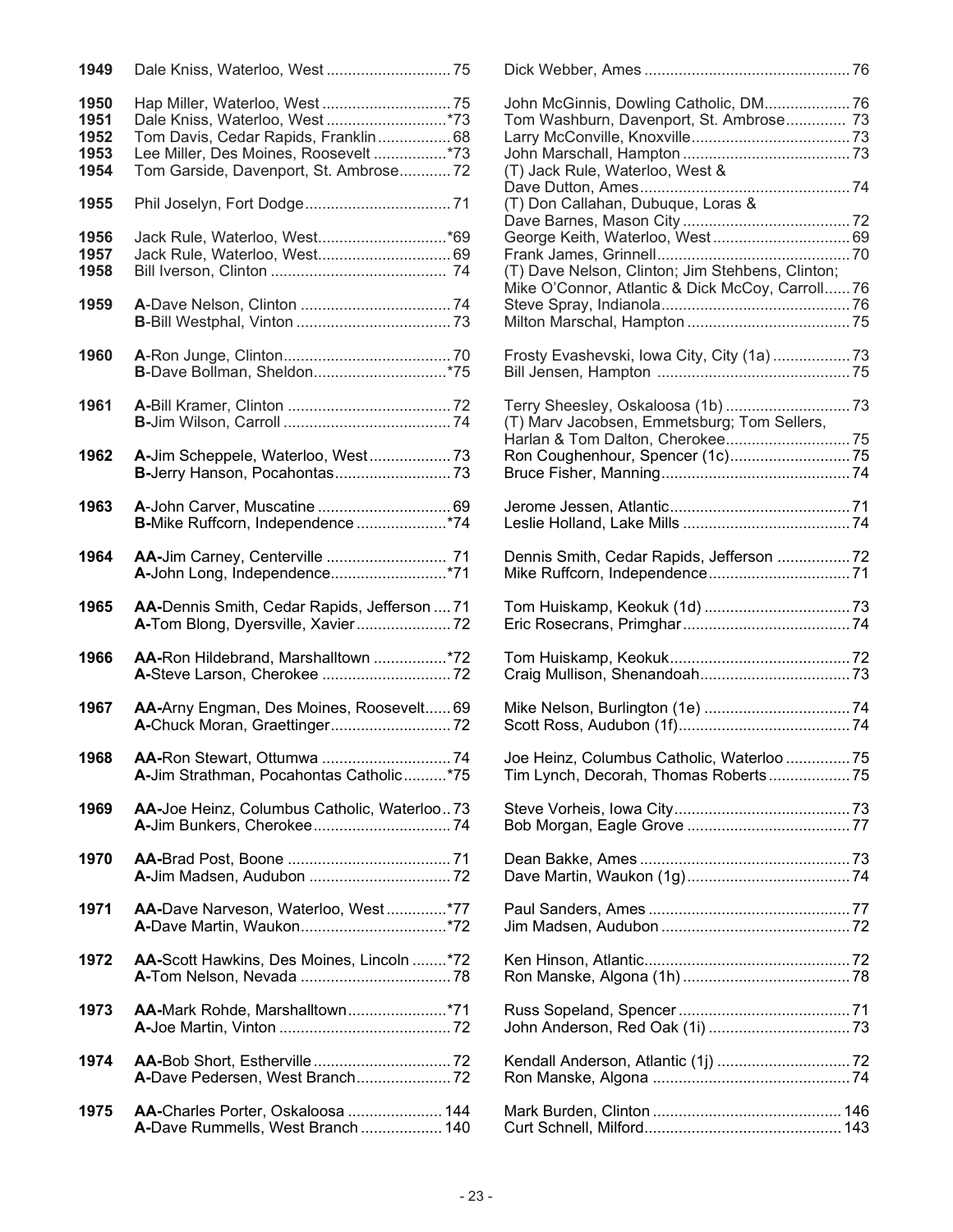| 1976 |                                               | Mike McCutcheon, Urbandale (1k) 148           |  |
|------|-----------------------------------------------|-----------------------------------------------|--|
|      | A-Dave Rummells, West Branch 146              | Neil Fisher, Belle Plaine (1l)  153           |  |
| 1977 | <b>AAA-Jeff Smith, Oskaloosa  137</b>         |                                               |  |
|      | AA-Scott Winkel, Bishop Garrigan, Algona  148 | Pat Roan, South Tama County 150               |  |
|      | A-Kevin Stachour, Sibley 146                  |                                               |  |
| 1978 | AAA-Eric Erland, Ottumwa 151                  |                                               |  |
|      | AA-Devin Dahlgren, Tipton 149                 |                                               |  |
|      | A-Jeff Austin, Columbus, Columbus Jct  151    | Brian Buntenbach, Garner-Hayfield 151         |  |
| 1979 | AAA-Doug Dunakey, Columbus, Waterloo  146     | Dave Gute, Kuemper Catholic, Carroll (1m) 147 |  |
|      | AA-Jim Hamilton, Bishop Garrigan, Algona  146 | Jerry Smith, Oskaloosa (1n)  149              |  |
|      | A-Steve Schnell, Milford  144                 |                                               |  |
| 1980 | AAA-Eugene Elliott, Bettendorf*147            |                                               |  |
|      | AA-Ned Zachar, Cedar Rapids, Regis  149       |                                               |  |
|      | A-Todd Bindner, Paullina 148                  |                                               |  |
| 1981 | AAA-Tim Joselyn, Fort Dodge 140               | Doug Dunakey, Columbus, Waterloo (1p) 144     |  |
|      | AA-Phil Wistrom, Carlisle  149                |                                               |  |
|      | A-Bill Naughton, St. Mary's, Storm Lake  153  | Trent Dossett, Wapello (1q) 153               |  |
| 1982 | 4A-Rob Higgins, Fairfield 143                 |                                               |  |
|      | 3A-Jerry Smith, Oskaloosa  147                |                                               |  |
|      |                                               | John O'Neill, Notre Dame, Burlington 158      |  |
|      | 1A-Bill Naughton, St. Mary's, Storm Lake  139 | Greg Bernhard, St. John's, Bancroft 147       |  |
| 1983 | 4A-Mike Ketcham, Ottumwa 150                  | John Compiano, Valley, WDM 151                |  |
|      | 3A-Joe Kramer, Cedar Rapids, Regis  148       | Rob Winkel, Bishop Garrigan, Algona  149      |  |
|      | 2A-Mike Roarson, Westwood, Sloan*153          | Lane Heimsoth, Hartley-Melvin 153             |  |
|      | 1A-Kurt Mathewson, Madrid 151                 |                                               |  |
| 1984 | 4A-Brad Clark, Waterloo, West  144            | Bill Wood, Dowling Catholic, WDM (1r)  150    |  |
|      | 3A-Chris Winkel, Bishop Garrigan, Algona 152  | Dick Specht, Maquoketa (1s) 155               |  |
|      | 2A-Derek Ailts, Adel-DeSoto  158              |                                               |  |
|      | 1A-Tom Laven, St. Mary's, Storm Lake 158      |                                               |  |
| 1985 | 4A-Jay Allen, Des Moines, Hoover*148          |                                               |  |
|      | 3A-Chad Proehl, Atlantic  149                 |                                               |  |
|      |                                               |                                               |  |
|      | 1A-Brian Lockin, Aurelia  163                 | Trent Eddy, Rockwell-Swaledale 164            |  |
| 1986 |                                               |                                               |  |
|      | 3A-Brian McCurnin, Norwalk  140               |                                               |  |
|      |                                               | Mike Johnsrud, BCL, Conrad 158                |  |
|      | 1A-Brian Lockin, Aurelia  153                 | Trent Eddy, Rockwell-Swaledale 157            |  |

*Note: From 1986-87-93-94 school years schools could play in the Fall and in the Spring - the medalists listed are in the school year they won; i.e. Fall of 1986 is in the 1986-87 school year (listed as 1987). These changes bring the Golf Stat Book in line with other IHSAA publications*

| 1987 |                                                      | Jade Goodin, Dubuque, Senior  151             |  |
|------|------------------------------------------------------|-----------------------------------------------|--|
|      |                                                      | Todd Reinhardt, Waverly-Shell Rock 149        |  |
|      |                                                      | Kurt Breiling, Cedar Rapids, Regis 147        |  |
|      | 2A-Mike Brennan, Prairie, Gowrie  155                |                                               |  |
|      |                                                      | Ricky Heath, Eastwood, Correctionville 151    |  |
| 1988 | <b>(F)</b> Pat Moore, Dowling Catholic, WDM 143      |                                               |  |
|      | 4A-David Ketcham, Ottumwa  146                       | Todd Messerli, Lewis Central (1t 150          |  |
|      |                                                      |                                               |  |
|      | 2A-Jay Johnsrud, BCLUW, Conrad 157                   |                                               |  |
|      | <b>1A-Ricky Heath, Eastwood, Correctionville 154</b> | Matt Klenske, Notre Dame, Burlington (1u) 155 |  |
| 1989 | (F) Jonathan Frommelt, Wahlert, Dubuque  149         |                                               |  |
|      |                                                      |                                               |  |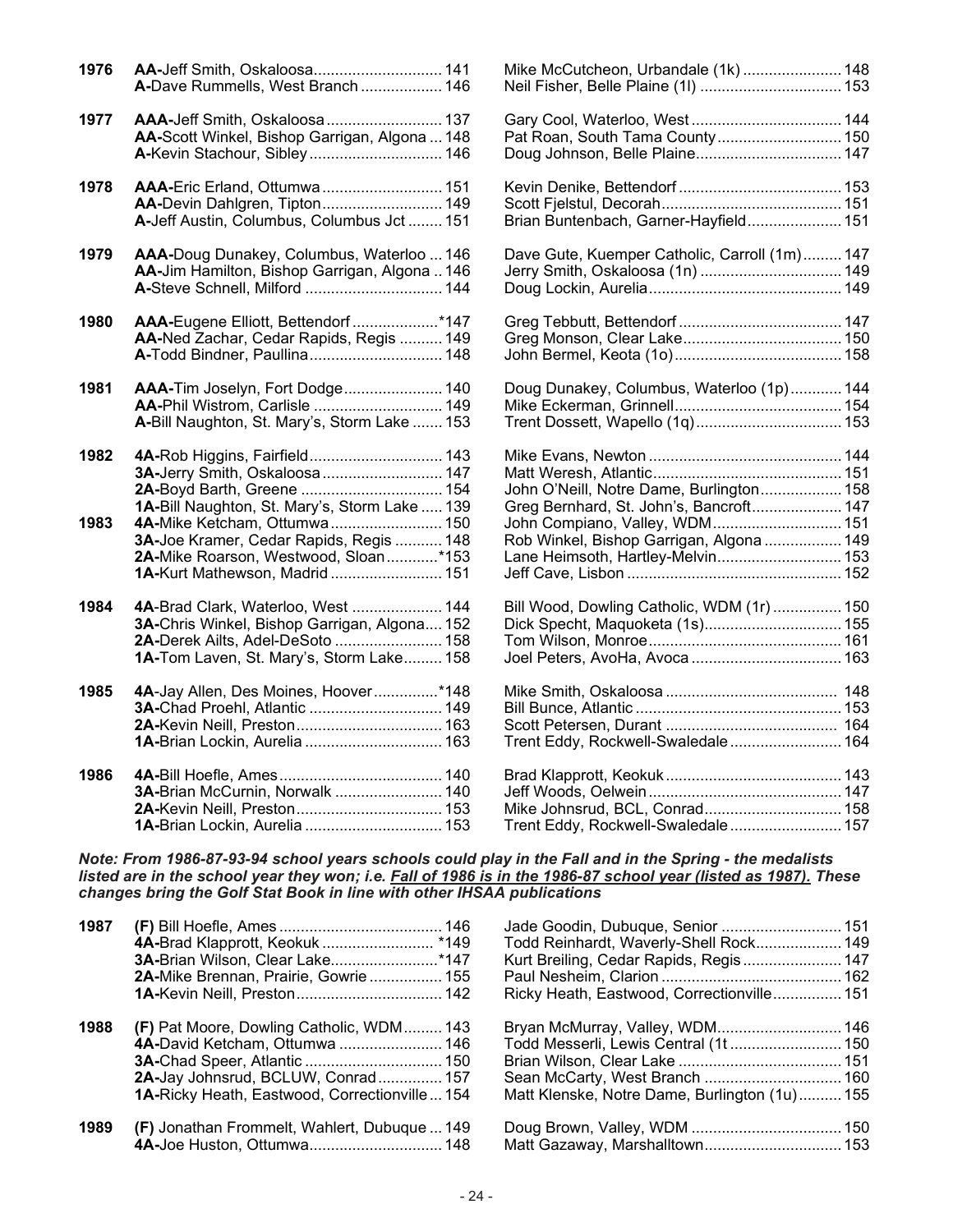|      | 3A-Brian Wilson, Clear Lake 146                    |                                                                                                         |  |
|------|----------------------------------------------------|---------------------------------------------------------------------------------------------------------|--|
|      | 2A-Sean McCarty, West Branch 155                   | Matt Esdohr, Coon Rapids-Bayard (1v) 157                                                                |  |
|      | 1A-Bob Berger, Rockwell-Swaledale 147              | Tony Bohnenkamp, Aurelia  151                                                                           |  |
| 1990 | (F) Curt Berggren, Cedar Falls  *145               | Jason Worth, Valley, WDM 145                                                                            |  |
|      | 4A-Jason Marvelli, Newton  146                     | Brent Otto, Oskaloosa (1w)  147                                                                         |  |
|      |                                                    |                                                                                                         |  |
|      | 2A-Sean McCarty, West Branch 143                   | Robert Schaff, West Lyon, Inwood  148                                                                   |  |
|      | 1A-Jesse Lanham, Woodbury Central 150              | Eric Conard, Woodward-Granger 152                                                                       |  |
| 1991 | (F) Greg Shank, Iowa City, City High 144           | Mark Hanson, Cedar Rapids, Kennedy  150                                                                 |  |
|      | 4A-Brent Otto, Oskaloosa (Rain shortened) 73       |                                                                                                         |  |
|      | 3A-Craig Arthur, Grinnell  145                     |                                                                                                         |  |
|      | 2A-Sean McCarty, West Branch (Rain shortened). 72  |                                                                                                         |  |
|      | 1A-John Evans, English Valley 142                  |                                                                                                         |  |
| 1992 | (F) Eric Boehlert, Dowling Catholic (Rain)70       | Rex Miller, Dowling Catholic, WDM  74                                                                   |  |
|      | 4A-Jason Rockhold, Marshalltown  144               |                                                                                                         |  |
|      | 3A-Jamie Bilbrey, Norwalk 144                      | Brandon Ropp, Mid-Prairie, Wellman  148                                                                 |  |
|      | 2A-Ryan Hartman, Wapello*155                       | Kerry Niesder, BGM, Brooklyn 155                                                                        |  |
|      | 1A-Chad Conard, Woodward-Granger 152               | Travis Bebout, Woodward-Granger 156                                                                     |  |
| 1993 | (F) Mike Hall, Cedar Rapids, Washington  148       | Rex Miller, Dowling Catholic, WDM  149                                                                  |  |
|      | 4A-Derek Knief, Denison  152                       |                                                                                                         |  |
|      | 3A-Travis Korver, MOC-FV 145                       |                                                                                                         |  |
|      | 2A-David Scott, West Branch 154                    |                                                                                                         |  |
|      |                                                    | Dale Schmitz, SCMT, Sheffield  163                                                                      |  |
|      |                                                    | NOTE: Class 4A started playing fall golf ONLY in 1993-94 school year.                                   |  |
|      |                                                    | Brian Rupp, Cedar Rapids, Regis 145                                                                     |  |
|      |                                                    |                                                                                                         |  |
|      | 2A-Jay Thompson, Lake Mills  153                   | Chet Mellema, Aplington-Parkersburg 154                                                                 |  |
|      | 1A-Mike Phillips, New London 153                   | Justin Ohl, Newman Catholic, Mason City (2a) 157                                                        |  |
|      |                                                    | David Bartels, Dowling Catholic, WDM (2b) 145                                                           |  |
|      |                                                    | 3A-(T) Jeff Muhlbauer, Kuemper Catholic, Carroll & Brian Fisher, Columbus Catholic, Waterloo (Rain)  74 |  |
|      | 2A-Joe Warren, Waukee  152                         |                                                                                                         |  |
|      | 1A-Lyric Duveyoung, Maharishi, Fairfield 152       | Jordan Dirks, Grundy Center 152                                                                         |  |
|      | 1995-96 4A-Dave Bartels, Dowling Catholic, WDM 147 | Josh Nelson, Davenport, North 148                                                                       |  |
|      | 3A-Brett Mason, Keokuk 146                         | Dan Demory, Glenwood (2c)  154                                                                          |  |
|      | 2A-Josh Bevins, Pocahontas Area75                  |                                                                                                         |  |
|      | 1A-Mike Phillips, New London*76                    | Lyric Duveyoung, Maharishi, Fairfield (Rain)76                                                          |  |
|      | 1996-97 4A-Chris Emmanuel, Ottumwa  144            | Dave Bartels, Dowling Catholic, WDM  145                                                                |  |
|      | 3A-Ryan Morrison, Atlantic 145                     |                                                                                                         |  |
|      | 2A-Jamie Faidley, Colfax-Mingo*149                 |                                                                                                         |  |
|      | 1A-Chris Felderman, Bellevue 153                   | Nathan Topp, Hubbard-Radcliffe 154                                                                      |  |
|      | 1997-98 4A-Alex Pedersen, Waterloo, West 143       | Ayron Corporon, Sioux City, East (2e) 144                                                               |  |
|      | 3A-Brett Gallinger, Harlan Community  145          |                                                                                                         |  |
|      | 2A-Jamie Faidley, Colfax-Mingo 143                 | Ian Brendel, Center Point-Urbana (2f) 146                                                               |  |
|      | 1A-Nathan Topp, Hubbard-Radcliffe  144             | Nick Dreckman, Gehlen Catholic, LeMars 147                                                              |  |
|      | 1998-99 4A-Bryan Schweizer, Burlington 148         | Jim Kennedy, Dubuque, Senior 149                                                                        |  |
|      | 3A-Brian Schultz, LeMars*147                       |                                                                                                         |  |
|      |                                                    | Jaime Faidley, Colfax-Mingo  148                                                                        |  |
|      | 1A-Mitch Weber, Don Bosco, Gilbertville  150       |                                                                                                         |  |
|      | 1999-00 4A-Alex Bulmahn, Burlington 147            | Jay Giannetto, Marshalltown  148                                                                        |  |
|      |                                                    | Brett Gallinger, Harlan Community 145                                                                   |  |
|      | 2A-Matt Grimm, Mid-Prairie, Wellman71              | Nick Ellertson, Garner-Hayfield (2h) (Rain)  72                                                         |  |
|      | 1A-Ryan Lambert, Cardinal Stritch, Keokuk 69       | Ben Collen, SE Webster, Burnside (2i) 72                                                                |  |
|      |                                                    |                                                                                                         |  |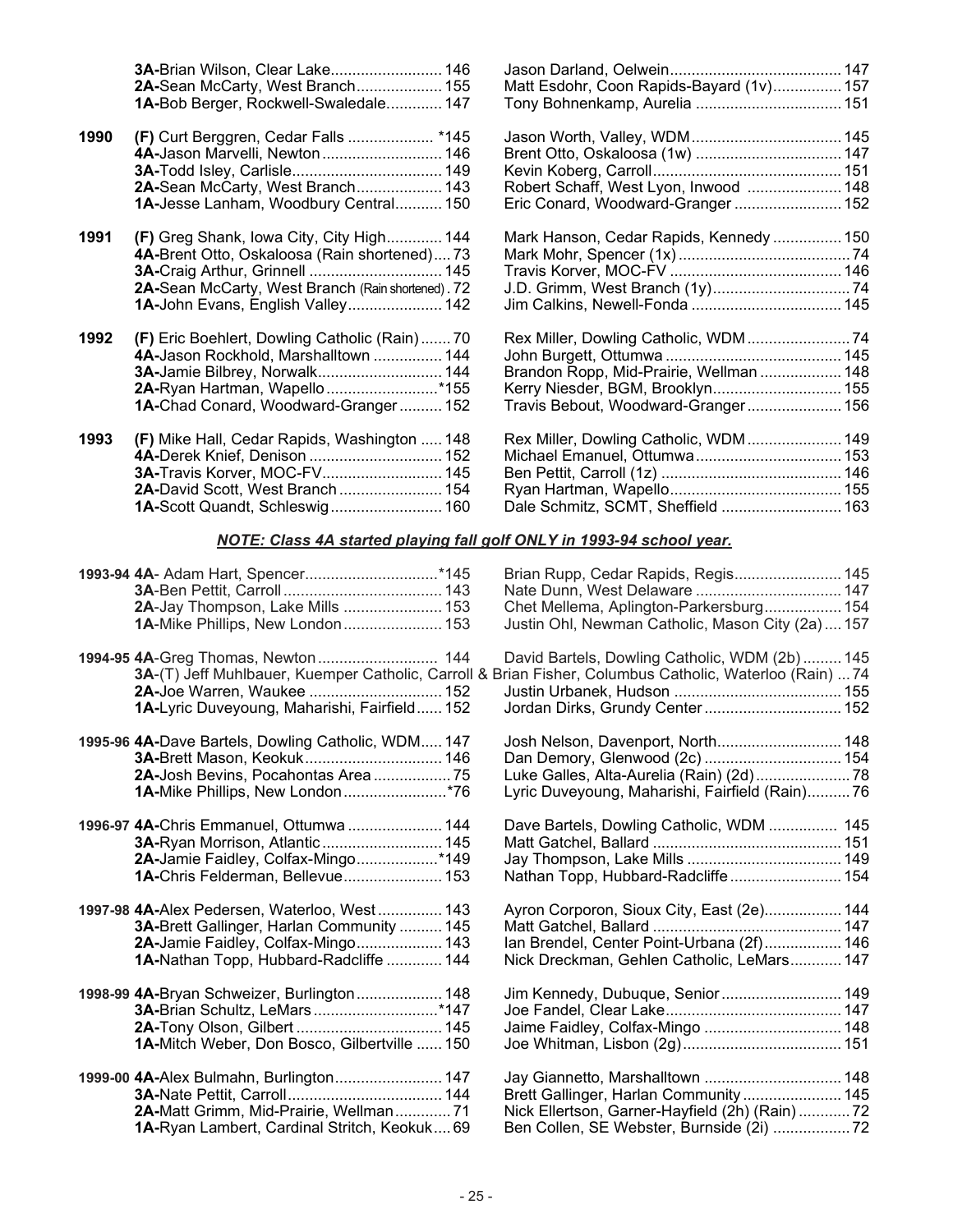| 2000-01 4A-Drew Westberg, Marshalltown  150          | Tyler Peglow, Marshalltown 153                                                                          |     |
|------------------------------------------------------|---------------------------------------------------------------------------------------------------------|-----|
| 3A-Dave Blum, Kuemper Catholic, Carroll  147         |                                                                                                         |     |
| 2A-Paul Huddle, Wapello 143                          |                                                                                                         |     |
| 1A-Andy White, Van Buren, Keosauqua  149             |                                                                                                         |     |
|                                                      |                                                                                                         |     |
| 3A-Ben Hanson, Columbus, Waterloo*147                | Wes Aeschliman, Davis County, Bloomfield (2l)  147                                                      |     |
| 2A-T.J. Redding, Mount Ayr  146                      | Andy White, Van Buren, Keosauqua  152                                                                   |     |
| 1A-Josh Kruger, Sumner  139                          |                                                                                                         |     |
| 2002-03 4A-Bennet Hammerberg, CR Washington  152     | Marc Gladson, Linn-Mar, Marion (2k) 154                                                                 |     |
|                                                      | Ben Hanson, Columbus Catholic, Waterloo  156                                                            |     |
| 2A-Jordan Weber, Cascade  152                        | Mike Dillehay, St. Edmond, Fort Dodge 155                                                               |     |
| 1A-Derek Thomas, Newman Catholic, MC 146             |                                                                                                         |     |
| 2003-04 4A-Collin Burich, Bettendorf  135            | Marc Gladson, Linn-Mar, Marion  144                                                                     |     |
|                                                      |                                                                                                         |     |
| 2A-Tim Hansen, Columbus, Waterloo  150               | Brook Maher, PCM, Monroe 152                                                                            |     |
| 1A-Josh Krueger, Sumner 141                          | Kyle Burgmeier, Newman Catholic, Mason City 142                                                         |     |
|                                                      |                                                                                                         |     |
| 2004-05 4A-Ben Herrera, Valley, WDM 139              | Marc Gladson, Linn-Mar, Marion  142<br>(Tie) Cole Peevler, Keokuk; Nick Ott, Clear Lake &               |     |
|                                                      | Cody Schweinfus, Decorah  144                                                                           |     |
|                                                      |                                                                                                         |     |
| 2A-Bobby Ayers, Grundy Center 156                    |                                                                                                         |     |
| 1A-Blake Hibben, NUH, Cedar Falls  143               | Josh Reed, West Monona, Onawa 147                                                                       |     |
| 2005-06 4A-Jack Newman, Des Moines Hoover 138        | Nathan Leary, Waterloo West 142                                                                         |     |
| 3A-Cody Schweinefus, Decorah 140                     |                                                                                                         |     |
| 2A-Joel Winters, Hampton-Dumont *143                 |                                                                                                         |     |
|                                                      | Bobby Geelan, Bishop Garrigan, Algona 145                                                               |     |
|                                                      |                                                                                                         |     |
| 2006-07 4A-Nathan Leary, Waterloo West 143           | (T) Jared Walahoski, Johnston & Brad George,                                                            |     |
|                                                      |                                                                                                         |     |
| 3A-Cody Schweinefus, Decorah 146                     | (T) Aaron Smith, Pella & Jake Thomas,                                                                   |     |
|                                                      |                                                                                                         |     |
| 2A-Matt Wennekamp, Monticello 149                    | Jed Dirksen, Hampton-Dumont  150                                                                        |     |
| 1A-Jon Tink, Walnut Ridge Baptist, W'loo 149         |                                                                                                         |     |
| 2007-08 4A-Nate McCoy, Dowling Catholic, WDM  138    |                                                                                                         |     |
|                                                      | Jake Thomas, Independence  150                                                                          |     |
| 2A-Ryan McKilligan, Gilbert 154                      |                                                                                                         |     |
| 1A-Jon Tink, Walnut Ridge Baptist, W'loo 157         | Ben Peterson, NUH, Cedar Falls 158                                                                      |     |
| 2008-09 4A-Corbin Gardner, Ottumwa (2m) *147         | Zach Steffen, Des Moines Lincoln 147                                                                    |     |
| 3A-Andrew Peter, Decorah 152                         | Jake Thomas, Independence  153                                                                          |     |
| 2A-Neil Malenke, Unity Christian 153                 | Aaron Ahrendeson, IKM-Manning  154                                                                      |     |
| 1A-Jon Tink, Walnut Ridge Baptist, W'loo 151         | Jacob Urdahl, Newman Catholic, Mason City  153                                                          |     |
| 2009-10 4A-Blake Waller, Dowling Catholic (2n)*145   | Ian Vanderzee, Valley, WDM 145                                                                          |     |
| 3A-Devin Leland, Ballard 150                         | (T) Andrew Peter, Decorah &                                                                             |     |
|                                                      |                                                                                                         |     |
| 2A-Matt Jennings, PCM, Monroe  147                   | (T) Nate Molak, Kuemper Catholic; Cole Jaeschke,<br>Prairie Valley & Neil Malenke, Unity Christian  154 |     |
| 1A-Ryan Kiewiet, Grundy Center  152                  | Nolan Schmidt, A-H-S-T, Avoca  154                                                                      |     |
| 2010-11 4A-Collin Foster, Waukee 144                 | Dane Worley, Cedar Rapids Kennedy 149                                                                   |     |
| 3A-Brent Tarr, Clear Lake* 148                       | (T) Mitch Tucker, Oskaloosa & Lucas Boyd, Pella  148                                                    |     |
| 2A-Adam Squiers, Columbus Catholic  147              | Nate Schill, Prairie Valley, Gowrie 152                                                                 |     |
|                                                      |                                                                                                         |     |
| 1A-Tyler Gunderson, Lisbon 149                       | Joe Weber, Northern Univ. High, Cedar Falls  151                                                        |     |
| 2011-12 4A-Jeff Swegle, Valley, West Des Moines  144 | Tomas Gouveia, Valley, West Des Moines  151                                                             |     |
| 3A-Alex Moorman, Centerville 147                     | (T) Nick Nelson, Decorah & Lucas Boyd, Pella  150                                                       |     |
| 2A-Shaan Desaii, S. O'Brien, Paullina (20)*150       | Mitch Maiers, Columbus Catholic, Waterloo 150                                                           |     |
| <b>1A-Carson Barron, Don Bosco, Gilbertville</b> 151 | Levi Fink, Valley Community, Floin                                                                      | 152 |

| 4A-Drew Westberg, Marshalltown  150<br>3A-Dave Blum, Kuemper Catholic, Carroll  147 | Tyler Peglow, Marshalltown 153                       |
|-------------------------------------------------------------------------------------|------------------------------------------------------|
|                                                                                     |                                                      |
| 2A-Paul Huddle, Wapello 143                                                         |                                                      |
| 1A-Andy White, Van Buren, Keosauqua  149                                            |                                                      |
|                                                                                     |                                                      |
| 3A-Ben Hanson, Columbus, Waterloo*147                                               | Wes Aeschliman, Davis County, Bloomfield (2I)  147   |
| 2A-T.J. Redding, Mount Ayr  146                                                     | Andy White, Van Buren, Keosauqua  152                |
|                                                                                     |                                                      |
|                                                                                     |                                                      |
| 4A-Bennet Hammerberg, CR Washington  152                                            | Marc Gladson, Linn-Mar, Marion (2k) 154              |
| 3A-Nathan Kroese, Pella  148                                                        | Ben Hanson, Columbus Catholic, Waterloo  156         |
| 2A-Jordan Weber, Cascade  152                                                       | Mike Dillehay, St. Edmond, Fort Dodge 155            |
| 1A-Derek Thomas, Newman Catholic, MC 146                                            |                                                      |
| 4A-Collin Burich, Bettendorf  135                                                   | Marc Gladson, Linn-Mar, Marion  144                  |
|                                                                                     |                                                      |
|                                                                                     |                                                      |
| 2A-Tim Hansen, Columbus, Waterloo  150                                              |                                                      |
| 1A-Josh Krueger, Sumner  141                                                        | Kyle Burgmeier, Newman Catholic, Mason City 142      |
| 4A-Ben Herrera, Valley, WDM 139                                                     | Marc Gladson, Linn-Mar, Marion  142                  |
|                                                                                     | (Tie) Cole Peevler, Keokuk; Nick Ott, Clear Lake &   |
|                                                                                     | Cody Schweinfus, Decorah  144                        |
| 2A-Bobby Ayers, Grundy Center  156                                                  |                                                      |
| 1A-Blake Hibben, NUH, Cedar Falls  143                                              | Josh Reed, West Monona, Onawa 147                    |
|                                                                                     |                                                      |
| 4A-Jack Newman, Des Moines Hoover 138                                               | Nathan Leary, Waterloo West 142                      |
| 3A-Cody Schweinefus, Decorah 140                                                    |                                                      |
| 2A-Joel Winters, Hampton-Dumont *143                                                |                                                      |
|                                                                                     | Bobby Geelan, Bishop Garrigan, Algona 145            |
| 4A-Nathan Leary, Waterloo West 143                                                  | (T) Jared Walahoski, Johnston & Brad George,         |
|                                                                                     |                                                      |
| 3A-Cody Schweinefus, Decorah 146                                                    | (T) Aaron Smith, Pella & Jake Thomas,                |
|                                                                                     |                                                      |
| 2A-Matt Wennekamp, Monticello 149                                                   |                                                      |
|                                                                                     | Jed Dirksen, Hampton-Dumont  150                     |
| 1A-Jon Tink, Walnut Ridge Baptist, W'loo 149                                        |                                                      |
| 4A-Nate McCoy, Dowling Catholic, WDM  138                                           |                                                      |
|                                                                                     | Jake Thomas, Independence  150                       |
| 2A-Ryan McKilligan, Gilbert 154                                                     |                                                      |
| 1A-Jon Tink, Walnut Ridge Baptist, W'loo 157                                        | Ben Peterson, NUH, Cedar Falls 158                   |
|                                                                                     |                                                      |
| 4A-Corbin Gardner, Ottumwa (2m) *147                                                |                                                      |
| 3A-Andrew Peter, Decorah 152                                                        | Jake Thomas, Independence  153                       |
| 2A-Neil Malenke, Unity Christian 153                                                | Aaron Ahrendeson, IKM-Manning  154                   |
| 1A-Jon Tink, Walnut Ridge Baptist, W'loo 151                                        | Jacob Urdahl, Newman Catholic, Mason City  153       |
| 4A-Blake Waller, Dowling Catholic (2n)*145                                          | Ian Vanderzee, Valley, WDM 145                       |
| 3A-Devin Leland, Ballard 150                                                        | (T) Andrew Peter, Decorah &                          |
|                                                                                     |                                                      |
| 2A-Matt Jennings, PCM, Monroe  147                                                  | (T) Nate Molak, Kuemper Catholic; Cole Jaeschke,     |
|                                                                                     | Prairie Valley & Neil Malenke, Unity Christian  154  |
| 1A-Ryan Kiewiet, Grundy Center  152                                                 | Nolan Schmidt, A-H-S-T, Avoca  154                   |
|                                                                                     |                                                      |
| 4A-Collin Foster, Waukee 144                                                        | Dane Worley, Cedar Rapids Kennedy 149                |
| 3A-Brent Tarr, Clear Lake* 148                                                      | (T) Mitch Tucker, Oskaloosa & Lucas Boyd, Pella  148 |
| 2A-Adam Squiers, Columbus Catholic  147                                             | Nate Schill, Prairie Valley, Gowrie 152              |
| 1A-Tyler Gunderson, Lisbon 149                                                      | Joe Weber, Northern Univ. High, Cedar Falls  151     |
|                                                                                     |                                                      |
| 4A-Jeff Swegle, Valley, West Des Moines  144                                        | Tomas Gouveia, Valley, West Des Moines  151          |
| 3A-Alex Moorman, Centerville 147                                                    | (T) Nick Nelson, Decorah & Lucas Boyd, Pella  150    |
| 2A-Shaan Desaii, S. O'Brien, Paullina (2o)*150                                      | Mitch Maiers, Columbus Catholic, Waterloo 150        |
| 1A-Carson Barron, Don Bosco, Gilbertville  151                                      | Levi Fink, Valley Community, Elgin  152              |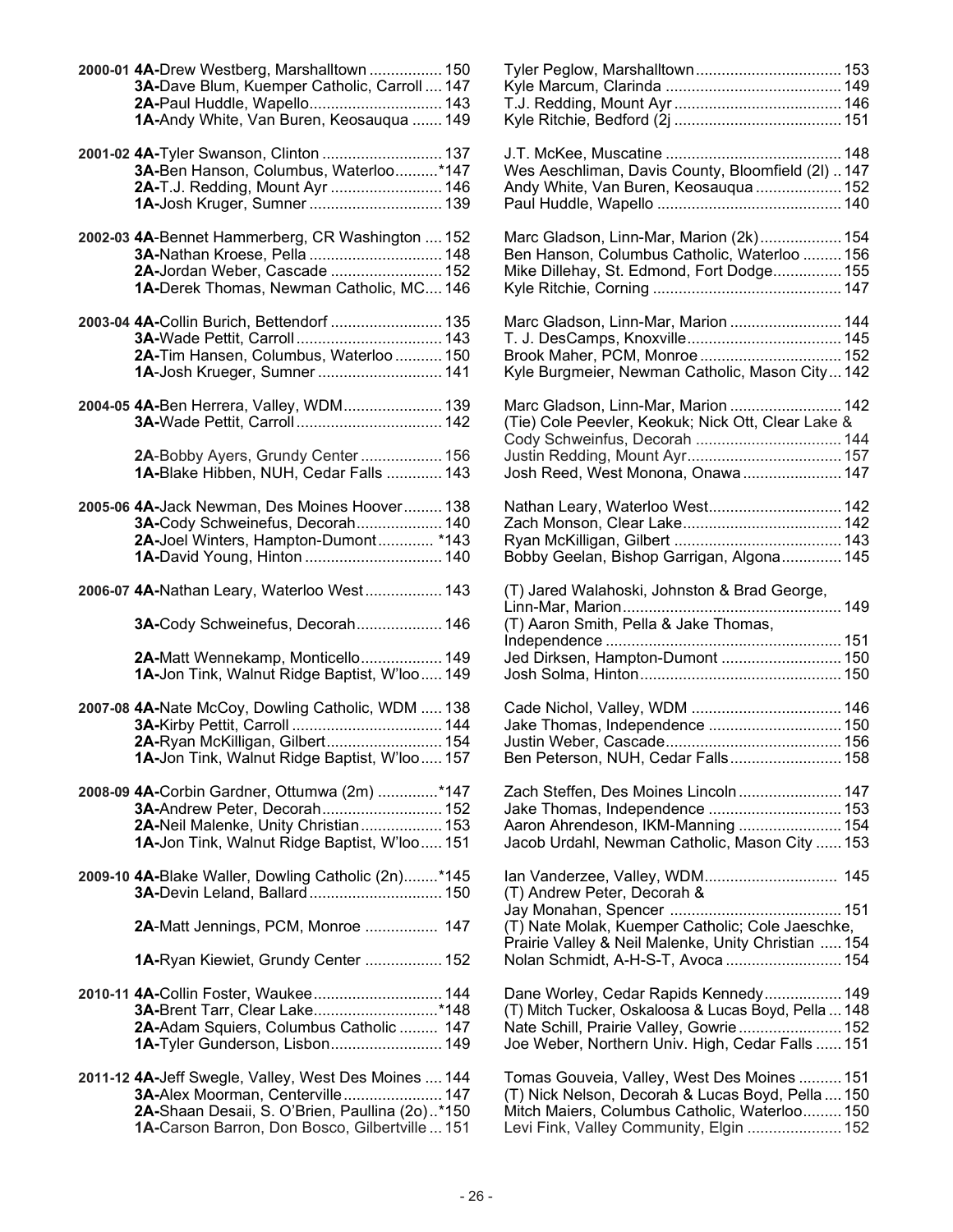| 2012-13 4A-Matthew Walker, Ottumwa 141                    | (T) Dustin Atkinson, Ames; Grant Smith, Johnston                                        |  |
|-----------------------------------------------------------|-----------------------------------------------------------------------------------------|--|
| 3A-Carson Whittington, Creston/O-M 155                    | (T) Alex Moorman, Centerville; Dane Waldron,<br>Clear Lake; & Michael Peter, Decorah156 |  |
| 2A-Jack Conway, Columbus Catholic  150                    | Ryan Minor, Des Moines Christian  152                                                   |  |
| 1A-Ty Hanna, Sibley-Ocheyedan  158                        | Jacob Smoldt, Gladbrook-Reinbeck  164                                                   |  |
| 2013-14 4A-Griffen Matthias, Ankeny Centennial (2p) *147  |                                                                                         |  |
| <b>3A-Alex Moorman, Centerville  143</b>                  | Clayton Larsen, West Delaware, Manchester  144                                          |  |
| 2A-Trevor Ullestad, South Hamilton, Jewell 144            | Justin Kraft, East Sac County  149                                                      |  |
| 1A-Chris Cooksley, East Buchanan (2q)*147                 | Josh McCormick, Alta-Aurelia 147                                                        |  |
| 2014-15 4A-Matthew Walker, Ottumwa 141                    | Aaron Wirt, Des Moines, Roosevelt 144                                                   |  |
| 3A-Dane Waldron, Clear Lake 150                           |                                                                                         |  |
| 2A-Will Babcock, Panorama 142                             | (T) Jordan Eng, Panorama &                                                              |  |
|                                                           | Logan Schweinefus, South Winneshiek, Calmar 150                                         |  |
| 1A-Kaleb Hagge, Winfield-Mt. Union 145                    | Logan Capesius, Bishop Garrigan, Algona  146                                            |  |
| 2015-16 4A-Ben Epperly, Valley, West Des Moines  142      | (T) Tripp Kinney, Waukee &                                                              |  |
|                                                           |                                                                                         |  |
| 3A-Clayton Larsen, West Delaware  140                     | (T) Alec Fuhs, Webster City; Sam Sacquitne,                                             |  |
| 2A-Logan Schweinefus, South Winneshiek 139                | Charlie Doyle, St. Edmond, Fort Dodge  141                                              |  |
| 1A-Chris Cooksley, East Buchanan  143                     |                                                                                         |  |
| 2016-17 4A-Willis Gaer, Des Moines, Roosevelt 145         | Brock Barnhart, Cedar Rapids, Kennedy  147                                              |  |
| 3A-Tommy Doyle, Gilbert  141                              | Rielly McGranahan, Central DeWitt 148                                                   |  |
| 2A-Carter Stochl, New Hampton  140                        | (T) Will Babcock, Panorama; Ryan Ruzek,                                                 |  |
|                                                           | Shenandoah; Dylan Ellis, Aplington-P'burg  142                                          |  |
| 1A- Kaleb Hagge, Winfield-Mount Union 137                 | (T) Chris Cooksley, East Buchanan &                                                     |  |
|                                                           | Parker Oleson, North Union 143                                                          |  |
| 2017-18 4A-Nate Vance, Marshalltown (2r) *142             | (T) Cole Davis, Marshalltown; Benjamin Krapfl.                                          |  |
|                                                           | Indianola; Jake Marvelli, Indianola  142                                                |  |
| 3A-Lucas Scherf, Grinnell 142                             | Tucker Kinney, Central DeWitt  148                                                      |  |
| 2A-Bo Weissenfluh, Dike-New Hartford  144                 | Kolby Shackelford, Panorama  145                                                        |  |
| 1A-Jacob Hesner, East Buchanan 147                        | Kaleb Hagge, Winfield-Mount Union 148                                                   |  |
| 2018-19 4A-Matthew Garside, Bettendorf (18 holes-rain) 65 |                                                                                         |  |
| 3A-Brandon Larsen, W. Delaware.(18 holes-rain) 69         | Matthew Briggs, Notre Dame/West Burlington  71                                          |  |
| 2A-Kolby Shackelford, Panorama(18 holes-rain) 69          |                                                                                         |  |
| 1A-Ethan Streicher, Edgew'd-C'brg (18 holes-rain)72       |                                                                                         |  |
| 2019-20 4A-Dillon Burr, Linn-Mar, Marion  146             | Nile Petersen, Cedar Rapids, Washington  152                                            |  |
| 3A Season canceled due to COVID-19.                       |                                                                                         |  |
| 2A Season canceled due to COVID-19.                       |                                                                                         |  |
| <b>1A</b> Season canceled due to COVID-19.                |                                                                                         |  |
|                                                           |                                                                                         |  |
| 3A-Hogan Hansen, Waverly-Shell Rock 145                   |                                                                                         |  |
| 2A-Nathan Offerman, Beckman, Dyersville 149               | Ashton Martens, Grundy Center 151                                                       |  |
| 1A-Lucas Gunderson, Harris-Lake Park 149                  | Hogan Henrich, Newell-Fonda 155                                                         |  |
| 2021-22 4A-Cale Leonard, Ottumwa  139                     |                                                                                         |  |
|                                                           |                                                                                         |  |

| (T) Dustin Atkinson, Ames; Grant Smith, Johnston<br>& Andrew Huseman, Ankeny  146<br>(T) Alex Moorman, Centerville; Dane Waldron,<br>Clear Lake; & Michael Peter, Decorah156<br>Ryan Minor, Des Moines Christian  152<br>Jacob Smoldt, Gladbrook-Reinbeck  164 |  |
|----------------------------------------------------------------------------------------------------------------------------------------------------------------------------------------------------------------------------------------------------------------|--|
| Clayton Larsen, West Delaware, Manchester  144<br>Justin Kraft, East Sac County  149<br>Josh McCormick, Alta-Aurelia 147                                                                                                                                       |  |
| Aaron Wirt, Des Moines, Roosevelt 144<br>(T) Jordan Eng, Panorama &<br>Logan Schweinefus, South Winneshiek, Calmar 150<br>Logan Capesius, Bishop Garrigan, Algona  146                                                                                         |  |
| (T) Tripp Kinney, Waukee &<br>(T) Alec Fuhs, Webster City; Sam Sacquitne,<br>Charlie Doyle, St. Edmond, Fort Dodge  141                                                                                                                                        |  |
| Brock Barnhart, Cedar Rapids, Kennedy  147<br>Rielly McGranahan, Central DeWitt 148<br>(T) Will Babcock, Panorama; Ryan Ruzek,<br>Shenandoah; Dylan Ellis, Aplington-P'burg  142<br>(T) Chris Cooksley, East Buchanan &<br>Parker Oleson, North Union 143      |  |
| (T) Cole Davis, Marshalltown; Benjamin Krapfl.<br>Indianola; Jake Marvelli, Indianola  142<br>Tucker Kinney, Central DeWitt  148<br>Kolby Shackelford, Panorama  145<br>Kaleḃ Hagge, Winfield-Mount Union 148                                                  |  |
| Matthew Briggs, Notre Dame/West Burlington  71<br>Dylan Countryman, West Branch 72<br>Lucas Gunderson, Harris-Lake Park 74                                                                                                                                     |  |
| Nile Petersen, Cedar Rapids, Washington  152                                                                                                                                                                                                                   |  |
|                                                                                                                                                                                                                                                                |  |

| Ashton Martens, Grundy Center 151 |  |
|-----------------------------------|--|
|                                   |  |
|                                   |  |
|                                   |  |

#### **\*WON CHAMPIONSHIP PLAYOFF**

#### *Other notes:*

1a-Beat Earl Meeter, Waterloo, West in playoff 1b-Beat Tom Iverson, Clinton; Ron Coughenhour, Spencer & Pat Trowbridge, Marshalltown in playoff 1c-Beat Jack Hughes, Oskaloosa & Ed Laube, Dubuque in playoff 1d-Beat Jim Carney, Centerville & Steve Marsh, Sioux City, Central in playoff 1e-Beat Craig Muhl, Oskaloosa in playoff 1f-Beat Jim Dworzak, Marshalltown, Lenihan in playoff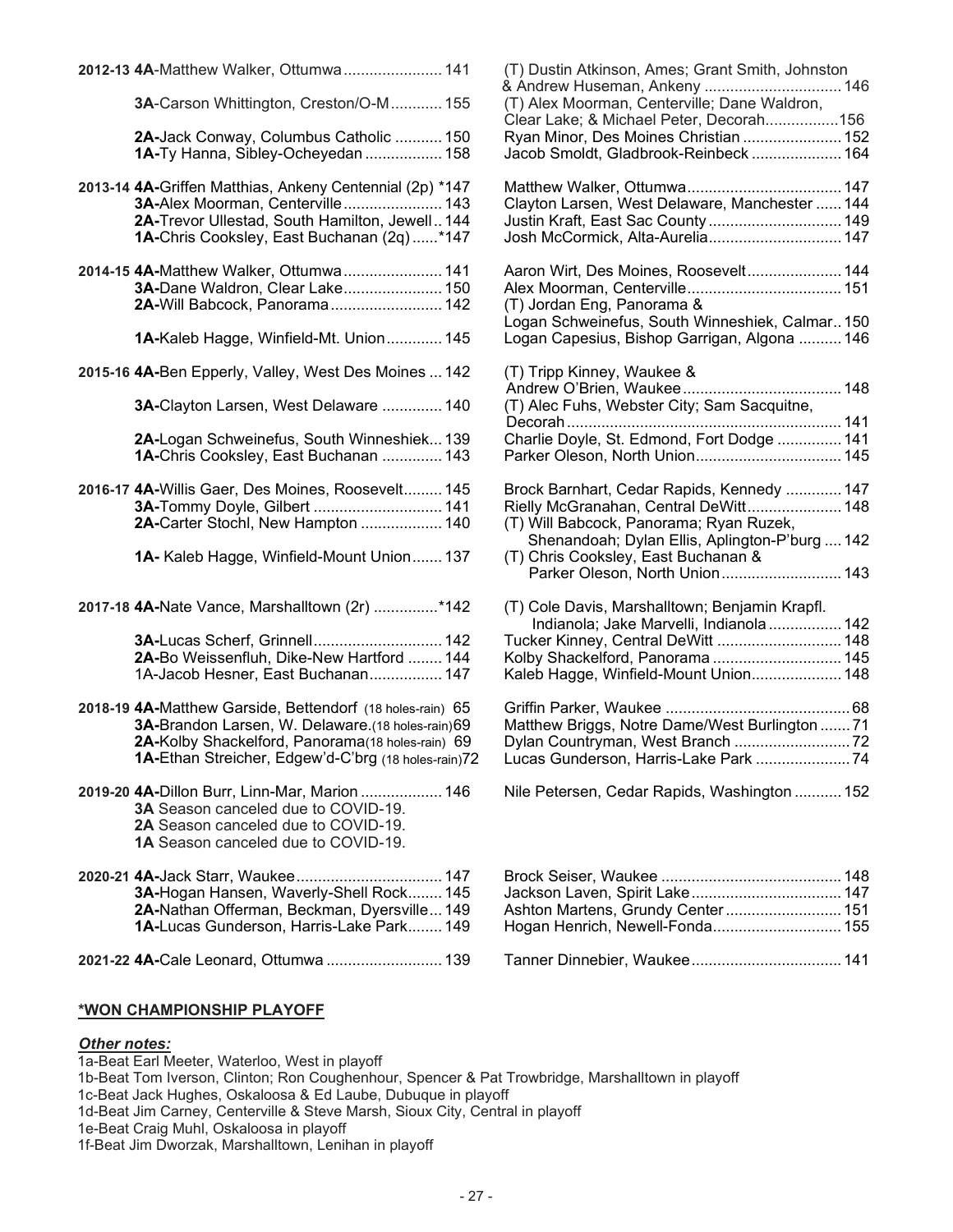1g-Beat Tom Monohan, Audubon & Lon Nielsen, Belle Plaine in playoff 1h-Lost to Nelson but defeated Joe Martin, Vinton & Pat Baird, Vinton in playoff 1i-Beat Bruce Lubach, Sioux Center & Kurt Bowan, Iowa Falls in playoff 1j-In championship playoff, lost to Short but beat Tim O'Connor, SC, Heelan 1k-Beat Dave Gaer, West Des Moines, Valley in playoff 11-Beat Doug Lockin, Aurelia in playoff 1m-Beat Greg Tebbutt, Bettendorf in playoff 1n-Beat Mark Farmer, Spirit Lake in playoff lo-Beat Ted Mazula, Springville in playoff 1p-Beat Doug Wood, Davenport, Central in playoff 1q-In championship playoff, lost to Naughton but defeated Kurt Mathewson, Madrid 1r-Beat Mike Smith, Oskaloosa & Mike Reilly, Dubuque, Wahlert in playoff 1s-Beat Scott Birdsell, Hampton in playoff 1t-Beat Mark Mann, Spencer in playoff 1u-Beat Brad Cronin, Corwith-Wesley-Luverne in playoff 1v-Beat Tracy Vest, Woodward-Granger in playoff 1w-Beat James Burger, Marshalltown in playoff 1x-Beat Scott Carpenter, Newton and Clint Clement, Ottumwa in playoff 1y-Beat Darin Pint, Wapsie Valley, Fairbank in playoff 1z-Beat Donnie Teeter, Algona in playoff 2a-Beat Lyric Duveyoung, Maharishi, Fairfield in playoff 2b-Beat Chris Emmanuel, Ottumwa in playoff 2c-Beat Seth Kouba, Davis County, Bloomfield in playoff 2d-Beat Aaron Kessler, Solon and Aaron Rath, Mid-Prairie, Wellman in playoff 2e-Beat Matt McIntyre, Fort Dodge in playoff 2f-Beat Joe Urbanek, Hudson in playoff 2g-Beat Corey Puetz, Gehlen Catholic, LeMars in playoff. 2h-Beat Paul Huddle, Wapello, & Andrew Hertzke, South Hamilton in playoff 2i-Beat Tyler Dingel, Rockford, & Sam Huff, George-Little Rock in playoff 2j-Beat Jay Becker, Sumner in playoff 2k-Beat John Danielson Marshalltown in playoff 2l-Beat Seth Ott, Clear Lake in playoff after 3-way tie for first 2m - Won sudden death playoff with Steffen 2n - Won a three-hole playoff 2o - Won a three-hole playoff 2p - Won sudden death playoff with Walker 2q - Won sudden death playoff with McCormick 2r -Won playoff with Davis, Krapfl, and Marvelli with an "eagle" on the first playoff hole.

# **STATE GOLF TOURNEY MEDALISTS**

*Fall Medalist and Runner-up are listed for the calendar year they won. However, be advised that the Fall 1994 tournament is for the 1994-95 school year.*

| Adel-DeSoto 1984<br>Des Moines Hoover 1985<br>Boone 1946<br>Grinnell 1991<br>Columbus, Columbus Junction 1978<br>Grundy Center 2005 |
|-------------------------------------------------------------------------------------------------------------------------------------|
| Panorama 2015                                                                                                                       |
| Don Bosco, Gilbertville, 2012                                                                                                       |
| Dowling Catholic, WDM 1995                                                                                                          |
| Greene 1982                                                                                                                         |
| Cedar Rapids, Franklin 1948 (3-way tie)                                                                                             |
| Des Moines East 1945                                                                                                                |
| Rockwell-Swaledale 1989                                                                                                             |
| Cedar Falls F-1989                                                                                                                  |
| Pocahontas Area 1996                                                                                                                |
| Norwalk 1992                                                                                                                        |
| Paullina 1980                                                                                                                       |
| Dyersville, Xavier 1965                                                                                                             |
| Kuemper Catholic, Carroll 2001                                                                                                      |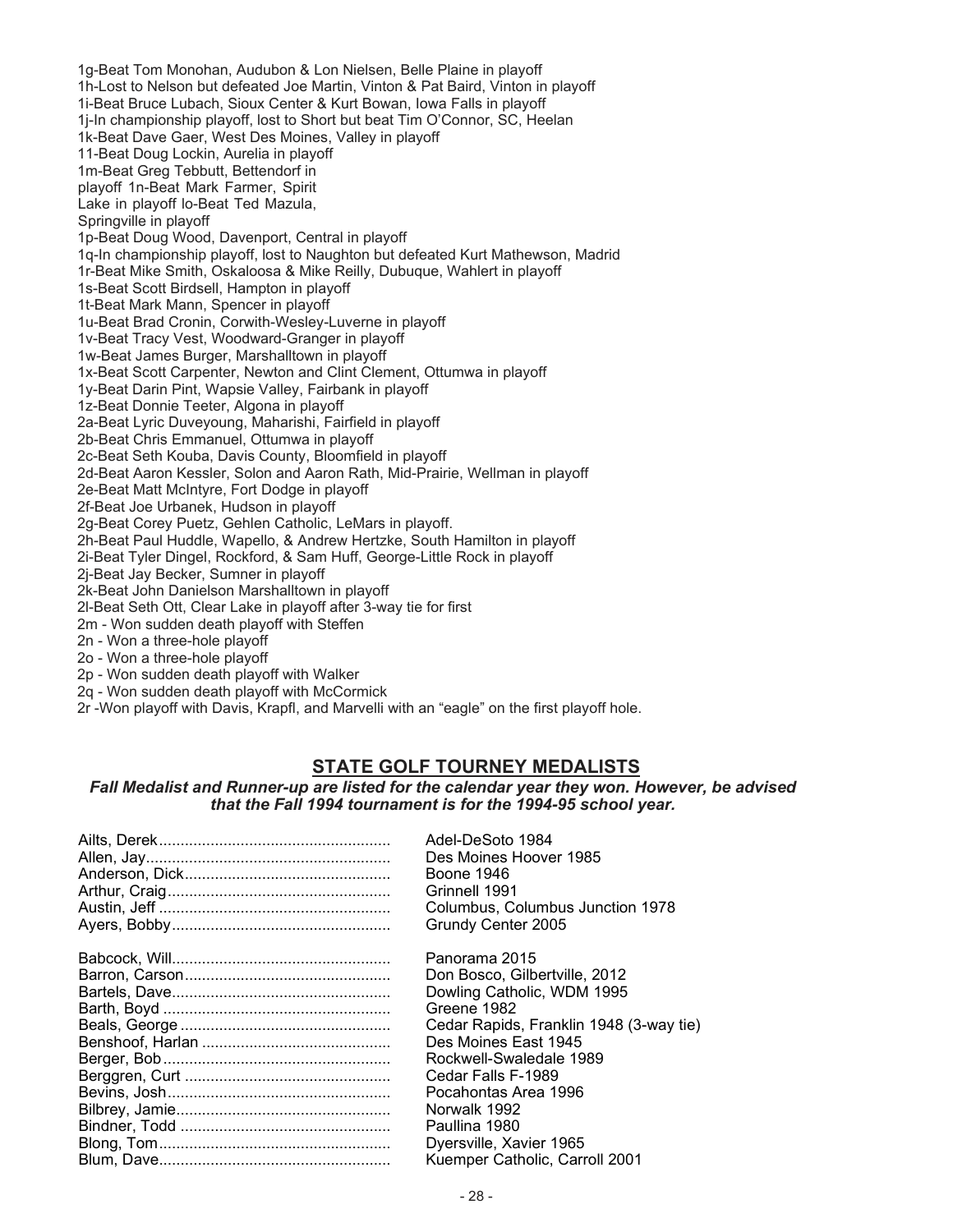| Dowling Catholic, WDM F-1991              |
|-------------------------------------------|
| Sheldon 1960                              |
| Prairie, Gowrie 1987                      |
| Burlington 1999                           |
| Cherokee Washington 1969                  |
| Bettendorf, F-2003                        |
| Linn-Mar, F-2019                          |
| Centerville 1964                          |
| Muscatine 1963                            |
| Waterloo West 1984                        |
| Woodward-Granger 1992                     |
| Columbus Catholic, Waterloo, 2013         |
| East Buchanan, Winthrop 2014, 16          |
| Des Moines Roosevelt 1934 (2-way tie)     |
| Cedar Rapids Franklin 1948 (3-way tie)    |
| Tipton 1978                               |
| Des Moines Roosevelt 1933                 |
| Cedar Rapids Franklin 1952                |
| South O'Brien, Paullina 2012              |
| Gilbert 2017                              |
| Columbus Catholic, Waterloo 1979          |
| Maharishi, Fairfield 1995                 |
| Bettendorf 1980                           |
|                                           |
| Ottumwa 1996<br>Des Moines Roosevelt 1967 |
| Waukee 2015-F                             |
| Ottumwa 1978                              |
| English Valleys, North English 1991       |
|                                           |
| Colfax-Mingo 1997, 98                     |
| Centerville 1937                          |
| Bellevue 1997                             |
| Columbus Catholic, Waterloo 1995-tied     |
| Waukee 2010-F                             |
| Wahlert, Dubuque F-1988                   |
| Des Moines, Roosevelt, 2016-F             |
| Harlan Community 1998                     |
| Ottumwa 2008                              |
| Bettendorf 2018-F                         |
| Davenport St. Ambrose 1954                |
| West Des Moines 1947                      |
| Mid-Prairie, Wellman 2000                 |
| Harris-Lake Park 2021                     |
| Lisbon 2011                               |
| Winfield-Mt. Union 2015, 17               |
| Des Moines East 1928                      |
| Cedar Rapids Washington F-1992            |
| Bishop Garrigan, Algona 1979              |
| Cedar Rapids Washington, 2002-F           |
| Sibley-Ocheyedan 2013                     |
| Waverly-Shell Rock 2021                   |
| Columbus Catholic, Waterloo 2004          |
| Columbus Catholic, Waterloo 2002          |
| Pocahontas 1962                           |
| Spencer F-1993                            |
| Wapello 1992                              |
| Des Moines Lincoln 1972                   |
| Eastwood, Correctionville 1988            |
| Columbus Catholic, Waterloo 1969          |
| Valley, West Des Moines 2004-F            |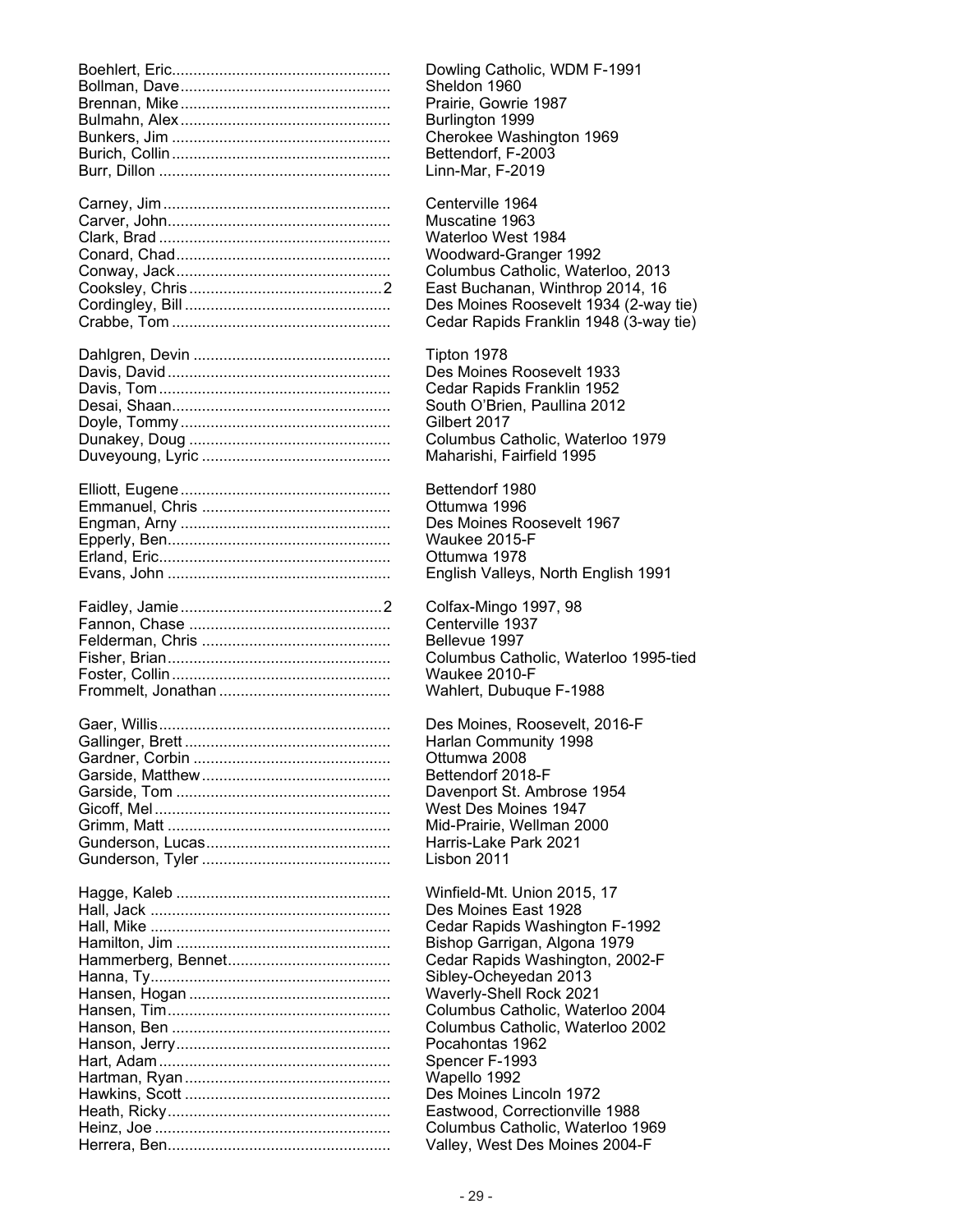| Northern University High, Cedar Falls 2005 |
|--------------------------------------------|
| Fairfield 1982                             |
| Marshalltown 1966                          |
| Ames F-1986, 86                            |
| Wapello 2001                               |
| Ottumwa 1989                               |
| Carlisle 1990                              |
| Clinton 1958                               |
| Des Moines Roosevelt 1934 (2-way tie)      |
| PCM, Monroe 2010                           |
| BCL-UW, Conrad 1988                        |
| Fort Dodge 1955                            |
| Fort Dodge 1981                            |
| Clinton 1960                               |
| Ottumwa 1988                               |
| Ottumwa 1983                               |
| Grundy Center 2010                         |
| Keokuk 1987                                |
| Denison 1993                               |
| Waterloo West 1949, 51                     |
| Des Moines Roosevelt 1941                  |
| Des Moines East 1931                       |
| <b>MOC-FV 1993</b>                         |
| Clinton 1961                               |
| Cedar Rapids Regis 1983                    |
| Pella 2003                                 |
| Sumner 2002, 04                            |
| Cardinal Stritch, Keokuk 2000              |
| Woodbury Central, Moville 1990             |
| West Delaware, Manchester 2019             |
| West Delaware, Manchester 2016             |
| Cherokee Washington 1966                   |
| St. Mary's, Storm Lake 1984                |
| Sioux City Central 1920                    |
| Waterloo West 2006-F                       |
| Ballard 2010                               |
| Ottumwa 2021-F                             |
| Aurelia 1985, 86                           |
| Independence 1964                          |
| Audubon 1970                               |
| Unity Christian, Orange City 2009          |
| Madrid 1983                                |
| Waukon 1971                                |
| Vinton Washington 1973                     |
| Newton 1990                                |
| Keokuk 1996                                |
| Ankeny Centennial, 2014-F                  |
| West Branch 1989, 90, 91                   |
| Dowling Catholic, WDM F-2007               |
| Norwalk 1986                               |
| Gilbert, 2008                              |
| Waterloo West 1950                         |
| Des Moines Roosevelt 1953                  |
| Boone 1944                                 |
| Dowling Catholic, WDM F-1987               |
| Centerville 2012 (freshman), 14            |
| Graettinger 1967                           |
| Atlantic 1997                              |
| Kuemper Catholic, Carroll 1995-tied        |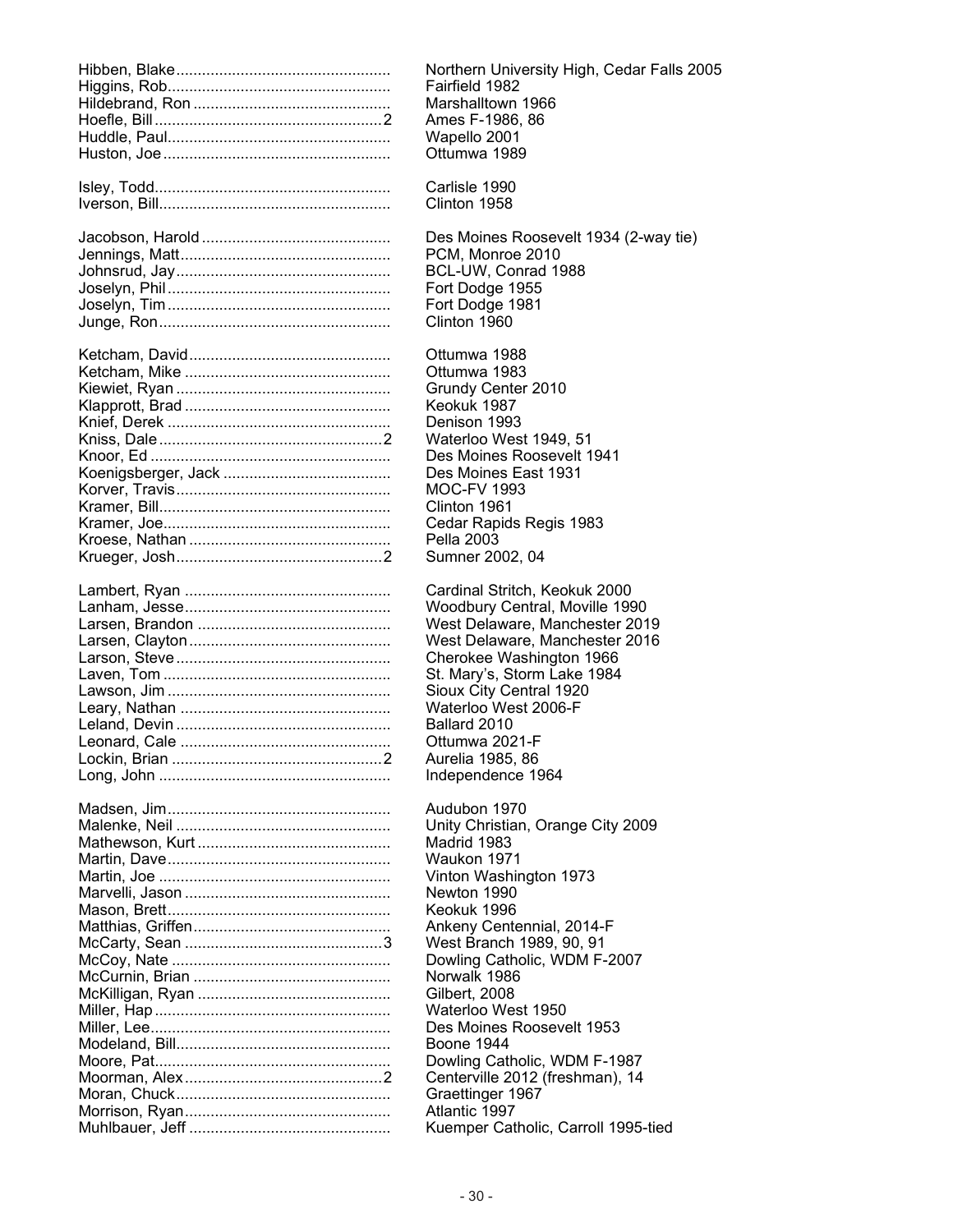| Waterloo, West 1971                                                                                            |
|----------------------------------------------------------------------------------------------------------------|
| St. Mary's, Storm Lake 1981, 82                                                                                |
| Preston 1985, 86, 87                                                                                           |
| Clinton 1959                                                                                                   |
| Nevada 1972                                                                                                    |
| Des Moines Hoover 2005-F                                                                                       |
|                                                                                                                |
| Beckman Catholic, Dyersville 2021                                                                              |
| Gilbert 1999                                                                                                   |
|                                                                                                                |
| <b>Ames 1942</b>                                                                                               |
| Oskaloosa 1991                                                                                                 |
|                                                                                                                |
| Waterloo, West 1997                                                                                            |
| West Branch 1974                                                                                               |
| Decorah 2009                                                                                                   |
| Carroll 1994                                                                                                   |
| Carroll 2008                                                                                                   |
| Carroll 2000                                                                                                   |
| Carroll 2004, 2005                                                                                             |
| Note: The four Pettit players are brothers and their 5 state meet medalist wins is the most by any lowa family |
| New London 1994, 96                                                                                            |
| Oskaloosa 1975                                                                                                 |
| <b>Boone 1970</b>                                                                                              |
| Atlantic 1985                                                                                                  |
|                                                                                                                |
| Schleswig 1993                                                                                                 |
|                                                                                                                |
| Mount Ayr 2002                                                                                                 |
| Westwood, Sloan, 1983                                                                                          |
| Des Moines Roosevelt, 1940-F                                                                                   |
| Marshalltown 1992                                                                                              |
|                                                                                                                |
| Marshalltown 1973                                                                                              |
| Independence 1963                                                                                              |
| Waterloo West 1956, 57                                                                                         |
| West Branch 1975, 76                                                                                           |
|                                                                                                                |
| Waterloo, West 1962                                                                                            |
| Grinnell 2018                                                                                                  |
| Milford 1979                                                                                                   |
| LeMars 1999                                                                                                    |
| Decorah 2006, 07                                                                                               |
| South Winneshiek, Calmar 2016                                                                                  |
| Burlington 1998                                                                                                |
| West Branch 1993                                                                                               |
| Panorama 2019                                                                                                  |
| Iowa City, City F-1990                                                                                         |
| Estherville 1974                                                                                               |
| Keokuk 1936                                                                                                    |
| Oskaloosa 1948 (3-way tie)                                                                                     |
|                                                                                                                |
| Cedar Rapids Jefferson 1965                                                                                    |
| Oskaloosa 1976, 77                                                                                             |
| Oskaloosa 1982                                                                                                 |
| Harlan 1940                                                                                                    |
| Atlantic 1988                                                                                                  |
| Columbus Catholic, Waterloo 2011                                                                               |
| Sibley 1977                                                                                                    |
| Waukee 2020                                                                                                    |
| Ottumwa 1968                                                                                                   |
| New Hampton 2017                                                                                               |
| Pocahontas Catholic 1968                                                                                       |
| Edgewood-Coleburg 2019                                                                                         |
| Clinton F-2001                                                                                                 |
| Des Moines Roosevelt 1932                                                                                      |
|                                                                                                                |
| Valley, W.D.M. 2011-F                                                                                          |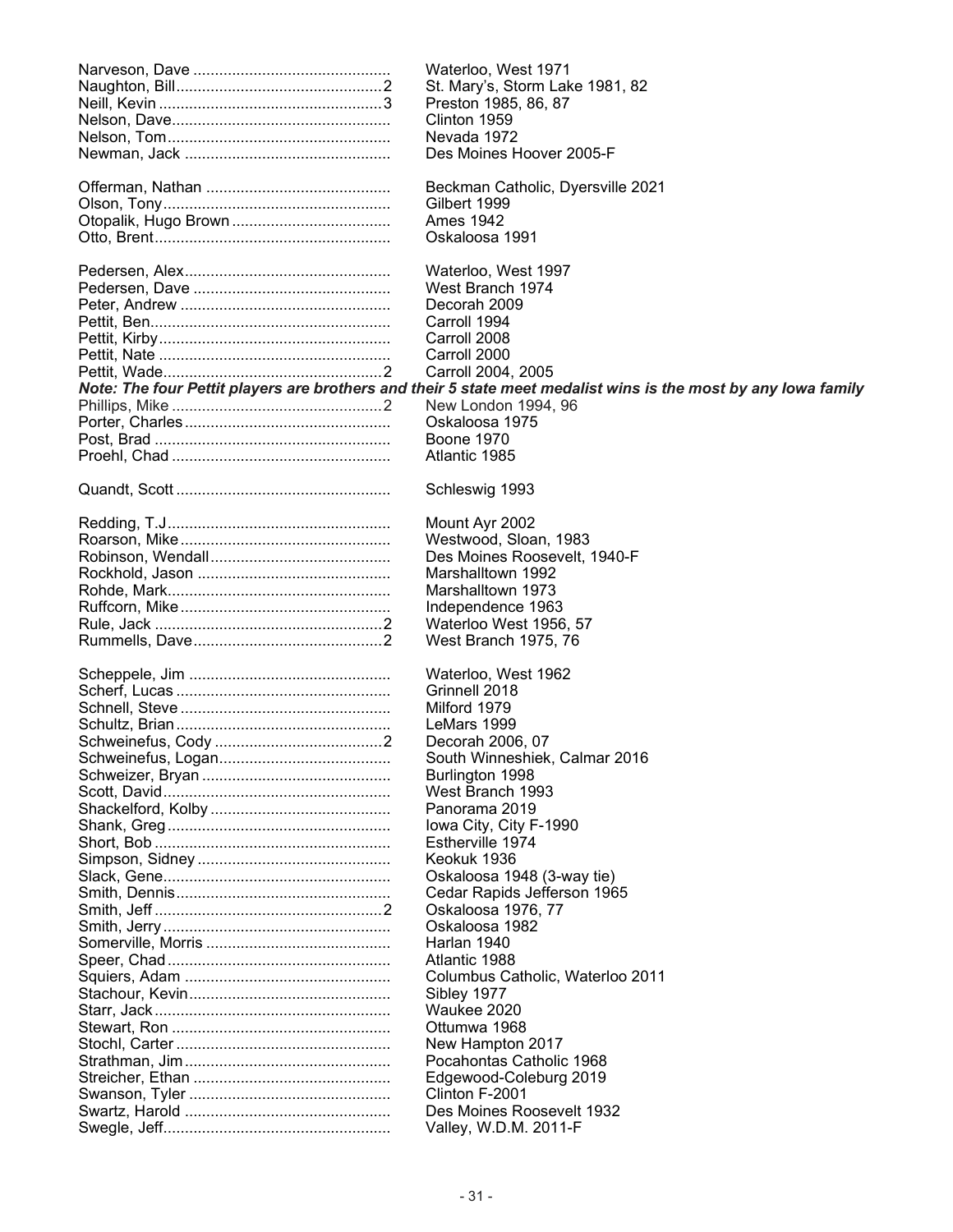| Fort Dodge 1929<br>Clear Lake 2011<br>Ottumwa 1943<br>Newman Catholic, Mason City 2003<br>Newton 1994<br>Fort Dodge 1938<br>Lake Mills 1994<br>Walnut Ridge Baptist Academy, Waterloo 2007, 08, 09<br>Hubbard-Radcliffe 1998 |
|------------------------------------------------------------------------------------------------------------------------------------------------------------------------------------------------------------------------------|
| South Hamilton, Jewell 2014                                                                                                                                                                                                  |
| <b>Boone 1941-F</b>                                                                                                                                                                                                          |
| <b>Boone 1939</b>                                                                                                                                                                                                            |
| Marshalltown 2017-F                                                                                                                                                                                                          |
| Clear Lake 2015                                                                                                                                                                                                              |
| Ottumwa F-2012, F 2014-15                                                                                                                                                                                                    |
| Dowling Catholic 2009-F                                                                                                                                                                                                      |
| Waukee 1995                                                                                                                                                                                                                  |
| Cascade 2003                                                                                                                                                                                                                 |
| Don Bosco, Gilbertville 1999                                                                                                                                                                                                 |
| Dike-New Hartford                                                                                                                                                                                                            |
| Monticello 2007                                                                                                                                                                                                              |
| Marshalltown 2000                                                                                                                                                                                                            |
| Vinton, Washington 1959                                                                                                                                                                                                      |
| Van Buren, Keosauqua 2001                                                                                                                                                                                                    |
| Clear Lake 1987, 89                                                                                                                                                                                                          |
| Carroll 1961                                                                                                                                                                                                                 |
| Bishop Garrigan, Algona 1984                                                                                                                                                                                                 |
| Bishop Garrigan, Algona 1977                                                                                                                                                                                                 |
| Hampton-Dumont 2006                                                                                                                                                                                                          |
| Carlisle 1981                                                                                                                                                                                                                |
| Hinton 2006                                                                                                                                                                                                                  |
| Cedar Rapids Regis 1980                                                                                                                                                                                                      |

# STATE TOURNEY MEDALISTS PER SCHOOL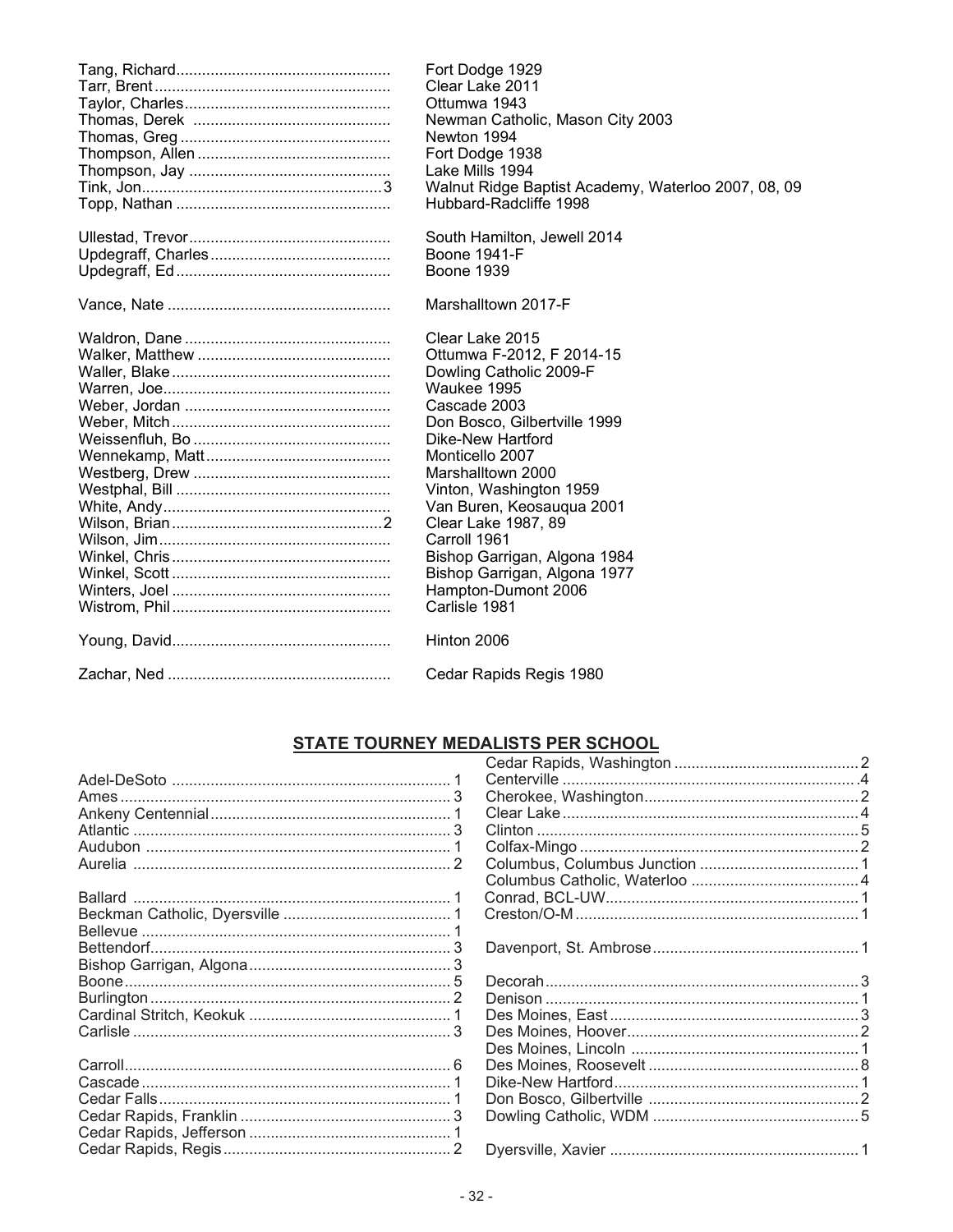|  | Walnut Ridge Baptist Academy, Waterloo  3 |  |
|--|-------------------------------------------|--|
|  |                                           |  |
|  |                                           |  |
|  |                                           |  |
|  |                                           |  |
|  |                                           |  |
|  |                                           |  |
|  |                                           |  |
|  |                                           |  |
|  |                                           |  |
|  |                                           |  |
|  |                                           |  |
|  |                                           |  |
|  |                                           |  |

# **THREE-TIME STATE MEET MEDALISTS**

\* Sean McCarty, West Branch 1989, 90, 91 Kevin Neill, Preston 1985, 86, 87 Jon Tink, Walnut Ridge Baptist, Waterloo 2007, 08, 09

# Freshmen Who Have Been State Meet Medalists

Alex Moorman, Centerville, 2012 Chris Cooksley, East Buchanan, Winthrop 2014; Kaleb Hagge. Winfield-Mt. Union 2015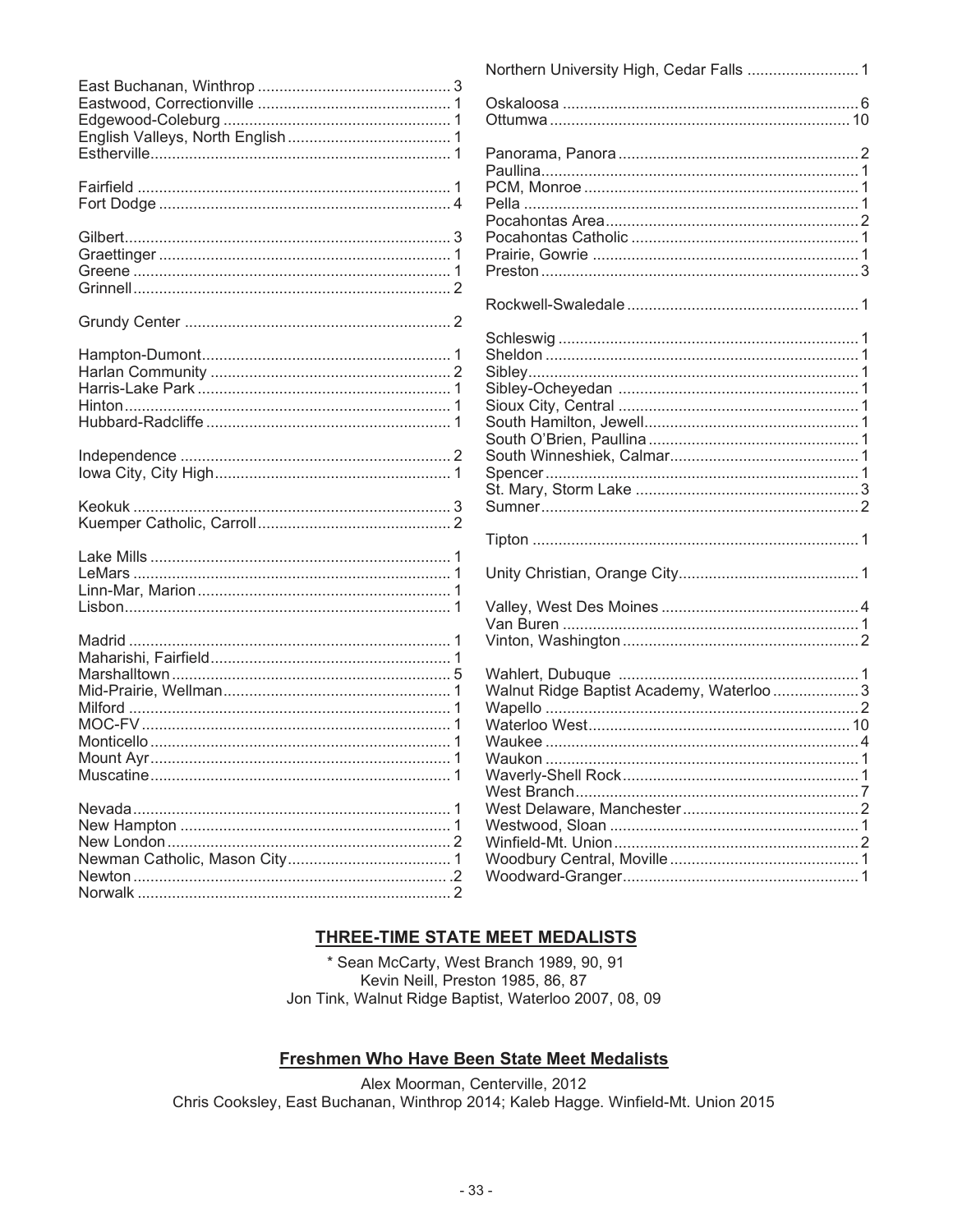# **TWO-TIME STATE MEET MEDALISTS**

|                                                                                              | *Kaleb Hagge, Winfield-Mount Union  2015-17 Dave Rummells, West Branch 1975, 76 |
|----------------------------------------------------------------------------------------------|---------------------------------------------------------------------------------|
|                                                                                              |                                                                                 |
|                                                                                              |                                                                                 |
|                                                                                              |                                                                                 |
| (!) Alex Moorman, Centerville  2012, 14   also a two-time runner-up                          |                                                                                 |
| Bill Naughton, St. Marys, Storm Lake 1981, 82 *also, was runner-up once in their prep career |                                                                                 |

# **INDIVIDUALS ON 4 CONSECUTIVE STATE CHAMPIONSHIP TEAMS**

# **INDIVIDUALS ON 3 STATE CHAMPIONSHIP TEAM**

| David Davis, Des Moines, Roosevelt 1931, 32, 33   |  |
|---------------------------------------------------|--|
| Ed Dengler, Des Moines, Roosevelt 1940S, 40F, 41S |  |
| Ed Knoor, Des Moines, Roosevelt 1940F, 41S, 41F   |  |
| Jack Rule, Waterloo, West 1955, 56, 57            |  |
|                                                   |  |
| Tom Geelan, Bishop Garrigan, Algona 1975, 76, 77  |  |
| Greg Winkel, Bishop Garrigan, Algona 1975, 76, 77 |  |
|                                                   |  |
|                                                   |  |

| David Davis, Des Moines, Roosevelt 1931, 32, 33   |                                                         |
|---------------------------------------------------|---------------------------------------------------------|
| Ed Dengler, Des Moines, Roosevelt 1940S, 40F, 41S | Jim Hamilton, Bishop Garrigan, Algona  1977, 78, 79     |
| Ed Knoor, Des Moines, Roosevelt 1940F, 41S, 41F   |                                                         |
| Jack Rule, Waterloo, West 1955, 56, 57            | Nathan Molak. Kuemper Catholic. Carroll2009, 10, 11     |
|                                                   | Tanner Ludwig, Kuemper Catholic, Carroll . 2009, 10, 11 |
| Tom Geelan, Bishop Garrigan, Algona 1975, 76, 77  | Kyler Ludwig, Kuemper Catholic, Carroll  2009, 10, 11   |
| Greg Winkel, Bishop Garrigan, Algona 1975, 76, 77 | Jacob Buelt, Kuemper Catholic, Carroll  2009, 10, 11    |
|                                                   |                                                         |

# **STATE GOLF RUNNER-UP MEDALISTS**

| Sioux City Central 1939 (2-way tie)        |
|--------------------------------------------|
| Davis County, Bloomfield 2002              |
| IKM-Manning 2009                           |
| <b>Red Oak 1973</b>                        |
| Atlantic 1974                              |
| Cedar Rapids Franklin 1948                 |
| Ames 2012-F (3-way tie)                    |
| Panorama 2017 (3-way tie)                  |
| Ames 1970                                  |
| Mason City 1955 (2-way tie)                |
| Cedar Rapids, Kennedy, 2016-F              |
| Dowling Catholic, WDM 1994, 1996           |
| Ottumwa 1944 (4-way tie)                   |
| Woodward-Granger 1992                      |
| Des Moines East 1944 (4-way tie)           |
| Keota 1980                                 |
| Bancroft, St John's 1982                   |
| Fort Dodge 1940                            |
| Aurelia 1989                               |
| Pella 2011 (two-way tie), 12 (two-way tie) |
| Cedar Rapids Regis 1987                    |
| Center Point-Urbana 1998                   |
| Notre Dame/West Burlington 2019            |
| Valley, West Des Moines F-1988             |
| Ames 1945                                  |
| Atlantic 1985                              |
| Garner-Hayfield 1978                       |
| Clinton 1975                               |
| Ottumwa 1992                               |
| Newman Catholic, Mason City 2004           |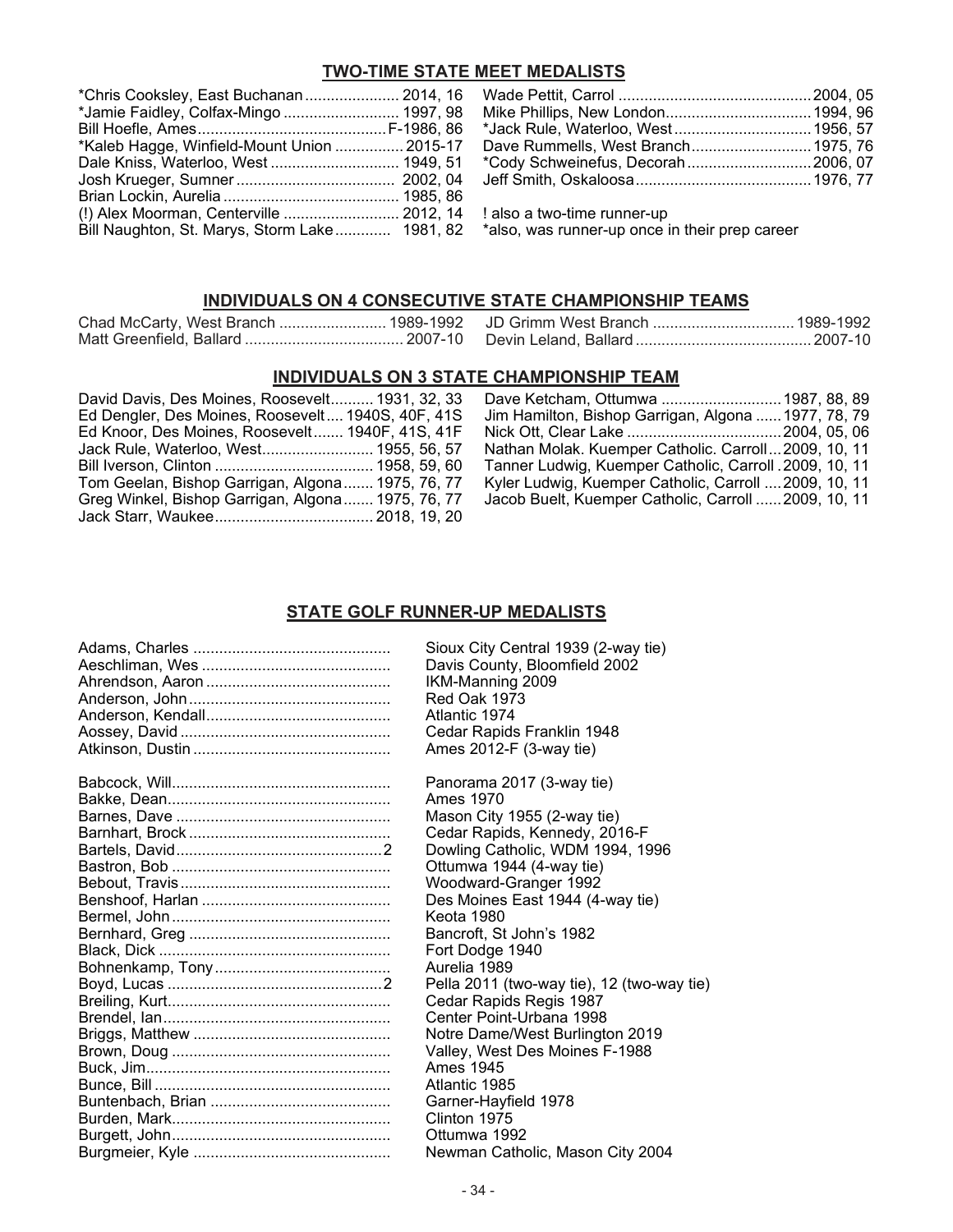| Des Moines Roosevelt 1941 (2-way tie)             |
|---------------------------------------------------|
| Newell-Fonda 1991                                 |
| Dubuque, Loras 1955 (2-way tie)                   |
| Bishop Garrigan, Algona 2015                      |
| Sioux City Central 1934 (3-way tie)               |
| Lisbon 1983                                       |
|                                                   |
| Des Moines Roosevelt 1930 (3-way tie)             |
| Southeast Webster, Burnside 2000 (3-way tie)      |
| Valley, West Des Moines 1983                      |
| Woodward-Granger 1990                             |
| East Buchanan 2017 (2-way tie)                    |
| Waterloo, West 1977                               |
| Marshalltown 1929 (2-way tie)                     |
| Sioux City East 1997                              |
| Spencer 1962                                      |
| West Branch 2019                                  |
| Cherokee, Washington 1961 (3-way tie)             |
| Oelwein 1989                                      |
| Marshalltown 2017-F (3-way tie)                   |
| Glenwood 1996                                     |
| Des Moines East 1929 (2-way tie)                  |
| Bettendorf 1978                                   |
| Knoxville, 2004                                   |
| Waukee 2021-F                                     |
|                                                   |
| Grundy Center 1995                                |
| Newman Catholic, Mason City 2007                  |
| St. Edmond, Fort Dodge 2016                       |
| Wapello 1981                                      |
| Gehlen Catholic, LeMars 1998                      |
| Columbus Catholic, Waterloo 1981                  |
| West Delaware, Manchester 1994                    |
| Ames 1954 (2-way tie)                             |
| Maharishi, Fairfield 1996                         |
| Grinnell 1981                                     |
| Rockwell-Swaledale 1985, 86                       |
| Garner-Hayfield 2000 (3-way tie)                  |
| Aplington-Parkersburg 2017 (3-way tie)            |
| Ottumwa 1993                                      |
| Panorama, Panora 2015 (two-way tie)               |
| Rapids-Bayard 1989                                |
| Newton 1982                                       |
|                                                   |
| lowa City 1960                                    |
| Colfax-Mingo 1999                                 |
| Clear Lake 1999                                   |
| Valley Community, Elgin, 2012                     |
| Manning 1962                                      |
| Belle Plaine 1976                                 |
| Decorah 1978                                      |
| Des Moines, Roosevelt 1947                        |
| Webster City (T) 2016                             |
| Alta-Aurelia 1996                                 |
| Harlan Community 2000                             |
| Ballard 1997, 98                                  |
| Marshalltown 1989                                 |
|                                                   |
| Bishop Garrigan, Algona 2006<br>Marshalltown 1999 |
| Linn-Mar, Marion 2006-F (2-way tie)               |
| Linn, Mar, Marion 2002-F, 03-F, 04-F              |
| Dubuque, Senior F-1986                            |
|                                                   |
| Valley, WDM F-2011                                |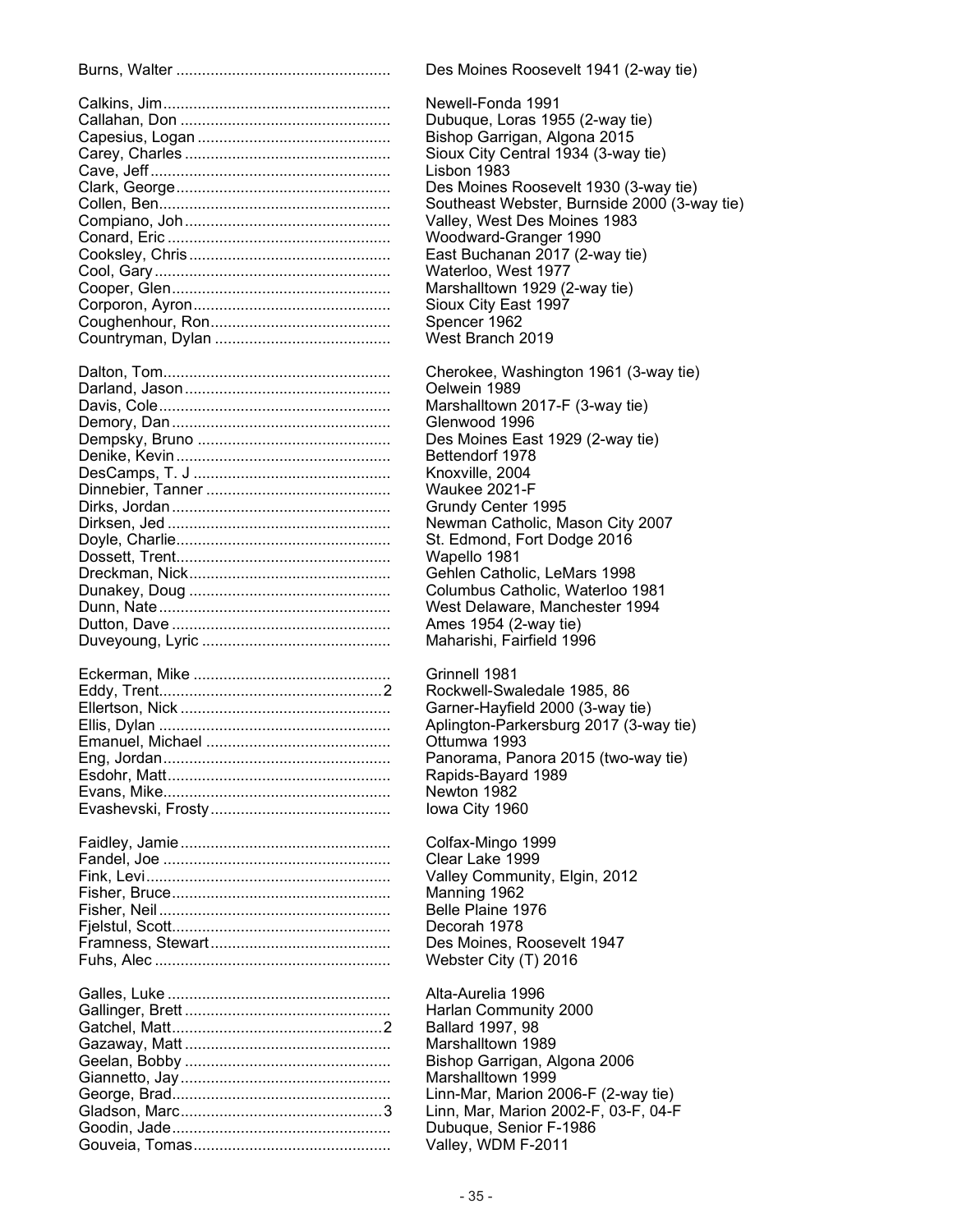| West Branch 1991                              |
|-----------------------------------------------|
| Harris-Lake Park 2019                         |
| Kuemper Catholic, Carroll 1979                |
| Winfield-Mount Union 2018                     |
| Boone 1936 (2-way tie)                        |
| Des Moines Roosevelt 1928                     |
| Fort Dodge 1943                               |
|                                               |
| Cedar Rapids Kennedy F-1990                   |
| Wapello 1993                                  |
| Eastwood, Correctionville 1987                |
| Hartley-Melvin 1983                           |
| Columbus Catholic, Waterloo 1968              |
| Newell-Fonda 2021                             |
| Cedar Rapids Washington 1934 (3-way tie)      |
| Atlantic 1972                                 |
| Lake Mills 1963                               |
| Wapello 2002                                  |
| Sioux City East 1930 (3-way tie)              |
|                                               |
| Keokuk 1965, 66                               |
| Dowling Catholic, Des Moines F-1940           |
| Ankeny 2012-F (3-way tie)                     |
| Emmetsburg 1961 (3-way tie)                   |
| Prairie Valley, Gowrie 2010 (3-way tie)       |
| Grinnell 1957                                 |
| Hampton 1960                                  |
| Atlantic 1963                                 |
| Belle Plaine 1977                             |
| BCL, Conrad 1986                              |
|                                               |
| Waterloo West 1956                            |
| Dubuque Senior 1998                           |
| Waukee (T) 2016                               |
| Central DeWitt 2018                           |
| Keokuk 1986                                   |
| Notre Dame, Burlington 1988                   |
| Des Moines Roosevelt F-1941, 42-tied          |
| Cedar Rapids Franklin 1942 (2-way tie)        |
| Carroll 1990                                  |
| Des Moines Roosevelt 1944 (4-way tie)         |
|                                               |
| <b>MOC-FV 1991</b>                            |
| East Sac County 2014                          |
| Indianola 2017-F (3-way tie)                  |
| West Delaware, Manchester 2014                |
| Spirit Lake 2021                              |
| Waterloo West 2005-F                          |
| Aurelia 1979                                  |
| Decorah, Thomas Roberts, 1968                 |
|                                               |
| Audubon 1971                                  |
| PCM, Monroe 2004                              |
| Columbus Catholic, Waterloo 2012              |
| Unity Christian, Orange City 2010 (3-way tie) |
| Ottumwa 1934 (3-way tie)                      |
| Algona 1972, 74                               |
| Hampton 1953                                  |
| Hampton 1959                                  |
| Grundy Center 2021                            |
| Waukon 1970                                   |
|                                               |
| Indianola 2017-F (3-way tie)                  |
| Des Moines Lincoln 1939 (2-way tie)           |
| West Branch 1988                              |
| Knoxville 1952                                |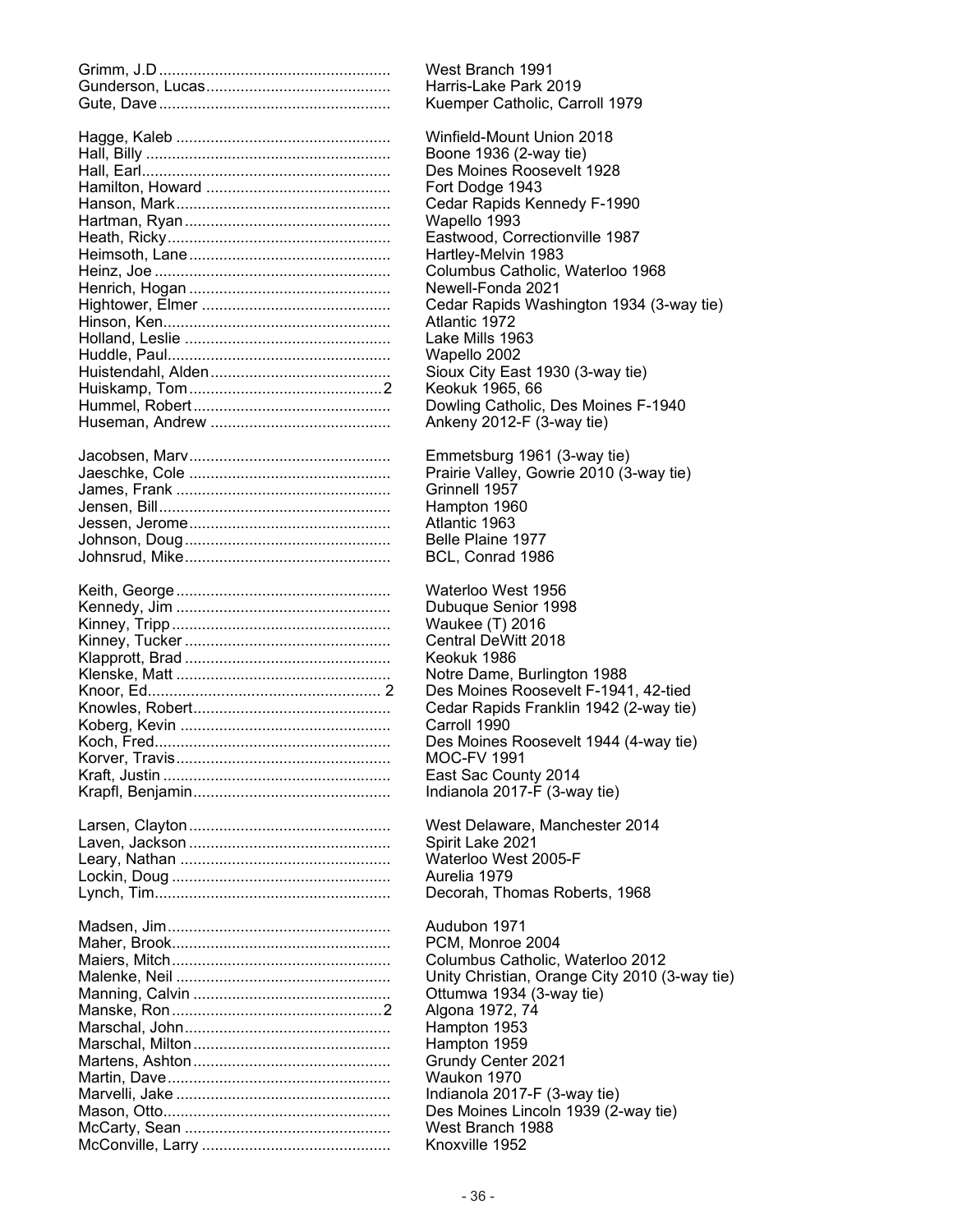| Alta-Aurelia 2014                          |
|--------------------------------------------|
| Carroll 1958 (4-way tie)                   |
| Urbandale 1976                             |
| Dowling Catholic, WDM 1950                 |
| Central DeWitt 2017                        |
| Gilbert, 2006                              |
| Valley, West Des Moines F-1987             |
| Aplington-Parkersburg 1994                 |
| Lewis Central 1988                         |
| Des Moines Roosevelt 1931                  |
| Dowling Catholic, WDM F-1992               |
| Spencer 1991                               |
| Kuemper Catholic, Carroll 2010 (3-way tie) |
| Spencer 2010 (2-way tie)                   |
| Clear Lake 1980                            |
| Clear Lake 2006                            |
| Centerville 2013, 15                       |
| Eagle Grove 1969                           |
| Shenandoah 1966                            |
| Clinton 1958 (4-way tie)                   |
| Davenport North 1995                       |
| Burlington 1967                            |
| Decorah 2012 (two way tie)                 |
| Clarion 1987                               |
| Valley, WDM 2007-F                         |
| Brooklyn, BGM 1992                         |
|                                            |
| Waukee (T) 2016                            |
| Atlantic 1958(4-way tie)                   |
| Newman Catholic, Mason City 1994           |
| North Union 2016, 17 (2-way tie)           |
| Notre Dame, Burlington 1982                |
| Oskaloosa 1990                             |
| Clear Lake (T) 2005                        |
| Waukee 2018-F                              |
| Des Moines Roosevelt 1930 (3-way tie)      |
| Keokuk 2005                                |
| Marshalltown 2000                          |
| Decorah 2010 (2-way tie)                   |
| AvoHa, Avoca 1984                          |
| Cedar Rapids, Washington, F-2019           |
| Durant 1985                                |
| NUH, Cedar Falls, 2008                     |
| Carroll 1993                               |
| Ottumwa 1944 (4-way tie)                   |
| Des Moines Roosevelt 1936 (2-way tie)      |
| Mount Ayr 2005                             |
| West Monona, Onawa 2005                    |
| Waverly-Shell Rock 1987                    |
| South Tama County 1977                     |
| Mid-Prairie, Wellman 1992                  |
| Primghar 1965                              |
| Audubon 1967                               |
| Independence 1964                          |
| Waterloo West 1954 (2-way tie)             |
| Cedar Rapids Regis F-1993                  |
| Shenandoah 2017 (3-way tie)                |
| Decorah 2016                               |
| Ames 1971                                  |
| West Lyon, Inwood 1990                     |
| Prairie Valley, Gowrie 2011                |
|                                            |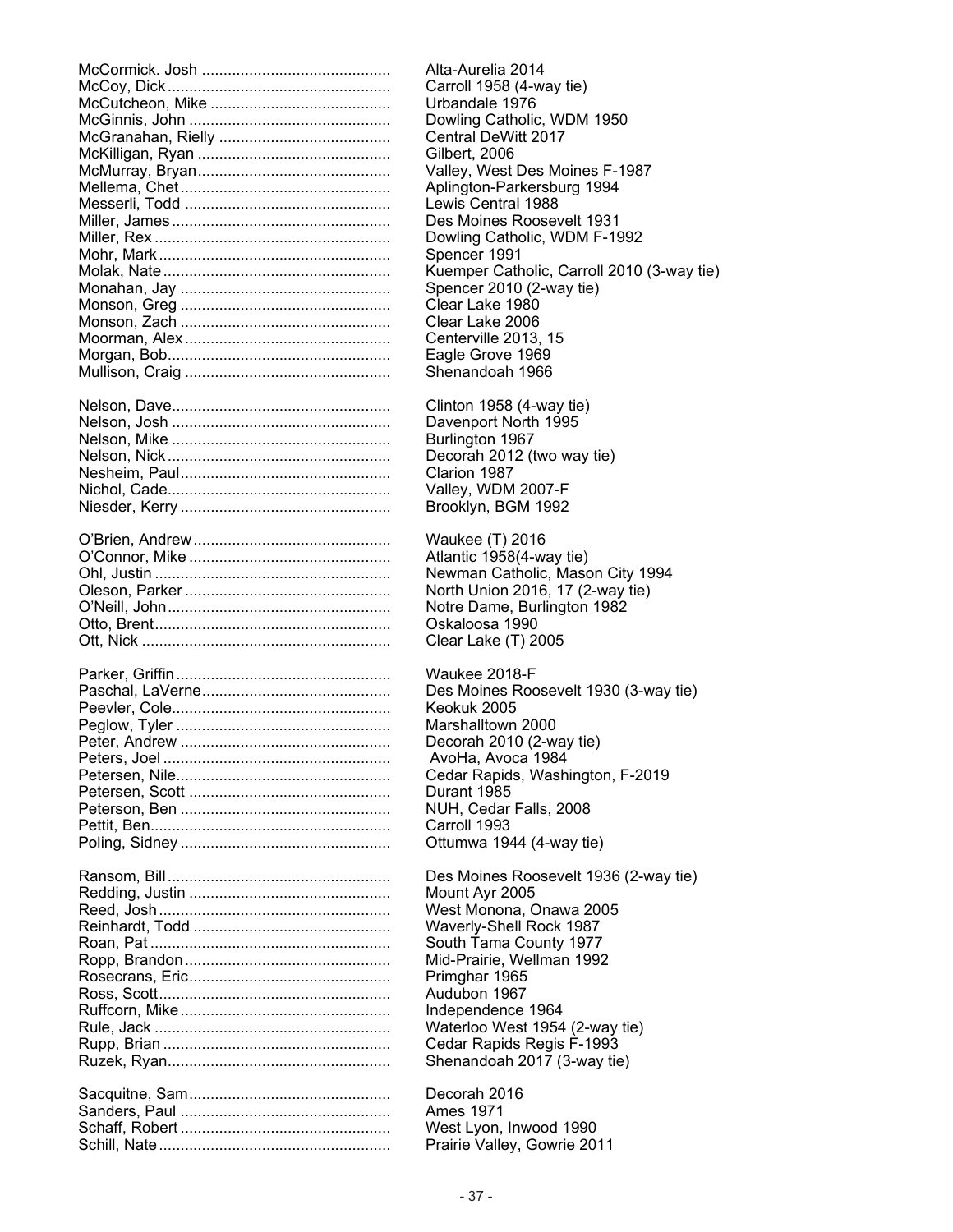| SCMT, Sheffield 1993                                           |
|----------------------------------------------------------------|
| Milford 1975                                                   |
| Decorah 2005 (2-way tie)                                       |
| South Winneshiek 2015 (two-way tie)                            |
| Waukee 2020                                                    |
| Harlan 1961 (3-way tie)                                        |
| Panorama 2018                                                  |
| Oskaloosa 1961                                                 |
| Pella 2007 (two-way tie)                                       |
| Cedar Rapids Jefferson 1964                                    |
| Johnston 2012-F (3-way tie)                                    |
| Oskaloosa 1979                                                 |
| Oskaloosa 1985                                                 |
| Hinton 2007                                                    |
| Maquoketa 1984                                                 |
| Indianola 1959                                                 |
| Spencer 1973                                                   |
|                                                                |
| Des Moines Lincoln 2008                                        |
| Clinton 1958 (4-way tie)                                       |
| Bettendorf 1980                                                |
| Independence 2007 (2-way tie), 08, 09                          |
| Lake Mills 1997                                                |
| Hubbard-Radcliffe 1997                                         |
| Oskaloosa 2011 (2-way tie)                                     |
|                                                                |
| Hudson 1995                                                    |
| Newman Catholic, Mason City 2009                               |
| Valley, WDM 2009-F                                             |
|                                                                |
|                                                                |
| Iowa City, City 1969                                           |
|                                                                |
| Johnston 2006-F (2-way tie)                                    |
| Ottumwa, F-2014                                                |
| Davenport, St. Ambrose 1951                                    |
| Ames 1949                                                      |
| Northern University High, Cedar Falls 2011                     |
| Cascade, 2008                                                  |
| Atlantic 1982                                                  |
| Van Buren, Keosauqua 2002                                      |
| Davenport 1941 (2-way tie)                                     |
| Lisbon 1999                                                    |
| Johnston 1933                                                  |
| Clear Lake 1988                                                |
| Monroe 1984                                                    |
| Mason City 1946                                                |
| Bishop Garrigan, Algona 1983                                   |
| Des Moines, Roosevelt F- 2014-15                               |
| Dowling Catholic, WDM 1984                                     |
| Oelwein 1986                                                   |
| Cedar Rapids Kennedy, 2010-F<br>Valley, West Des Moines F-1989 |

# STATE TOURNEY RUNNER-UP MEDALISTS PER SCHOOL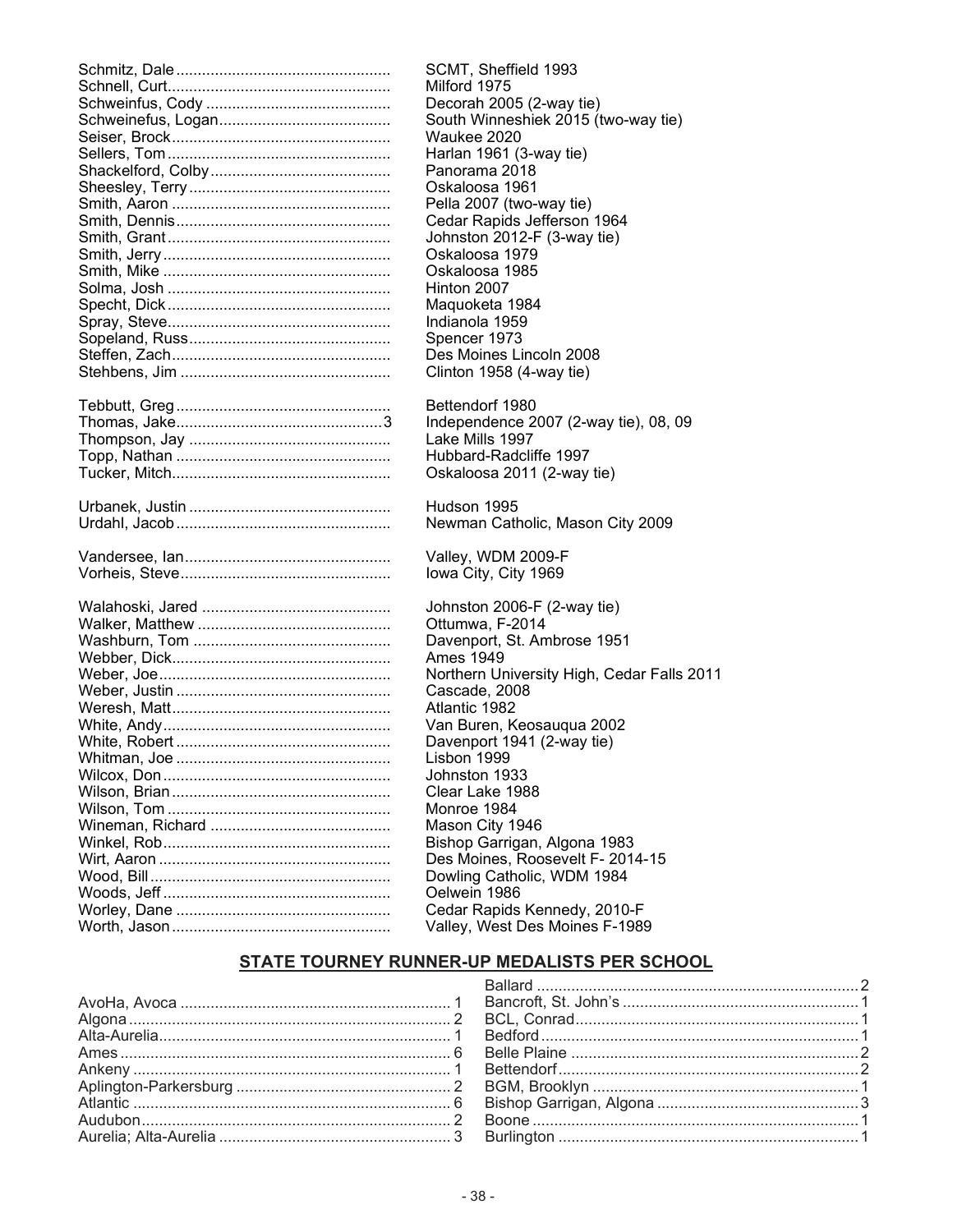|                                               | J<br>k<br>k<br>k<br>k<br>L<br>L<br>L      |
|-----------------------------------------------|-------------------------------------------|
|                                               | L<br>N<br>N<br>Ν                          |
|                                               | Ν<br>N<br>N<br>N<br>N<br>Λ                |
| Dowling, Des Moines; Dowling Catholic, WDM  6 | Λ<br>Ν<br>Ν<br>Ν<br>Ν<br>Ν<br>Ν<br>Ν<br>N |
|                                               | C<br>C                                    |
|                                               | F<br>F<br>F<br>F<br>F                     |
|                                               | F                                         |
|                                               | S<br>ים ים ים ים ים ים ים ים              |
|                                               | ι                                         |
|                                               | $\overline{\mathcal{L}}$<br>\<br>\        |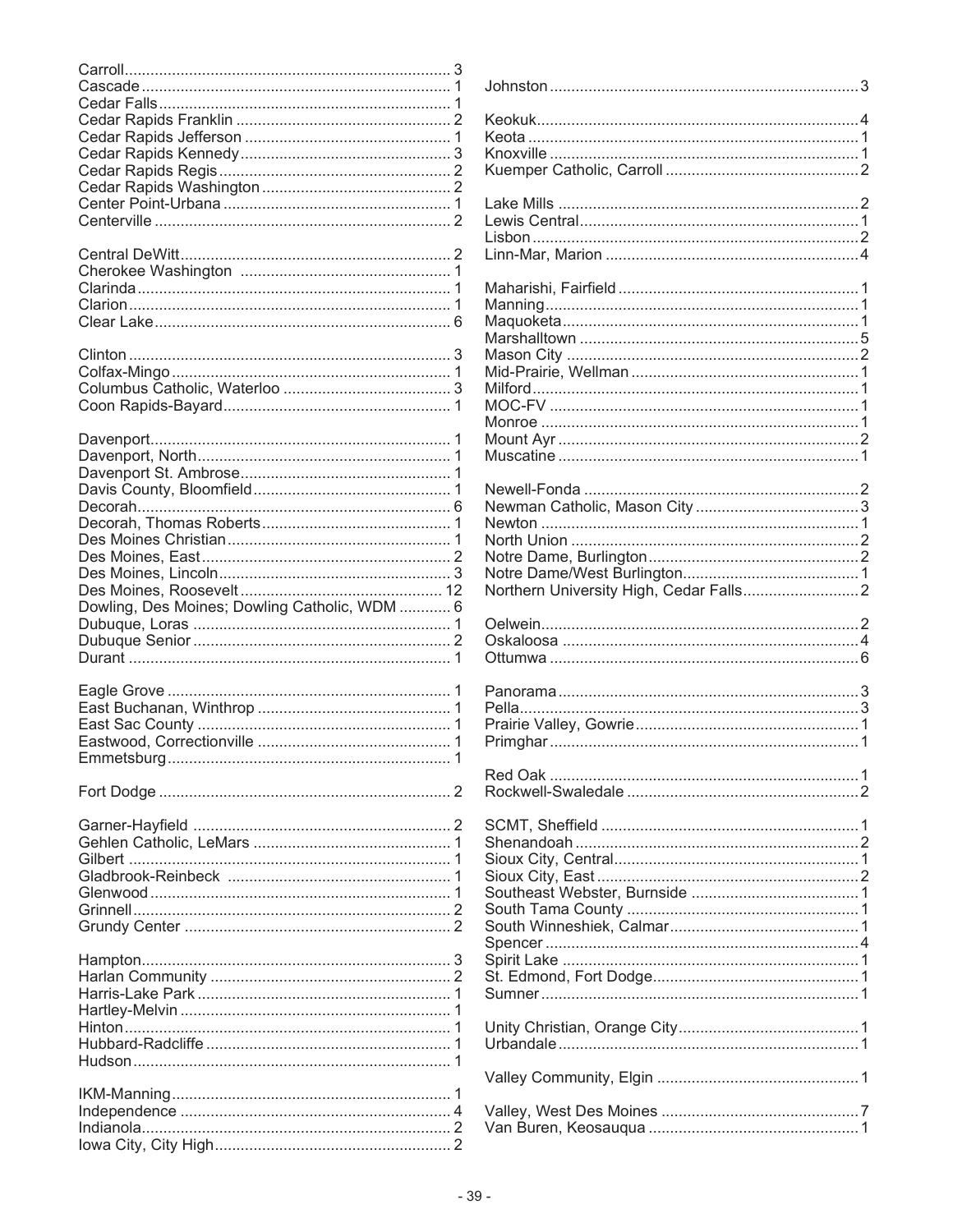# **STATE CO-ED CHAMPION/RUNNER-UP**

| Year | Champion                                           | <b>Score</b> | <b>Runner-up</b>                                                    |
|------|----------------------------------------------------|--------------|---------------------------------------------------------------------|
| 1969 | Columbus Catholic, Waterloo (85-70)                | 155          | <b>Des Moines, Roosevelt</b>                                        |
|      | <b>Bobbie Lichty-Joe Heinz</b>                     |              | Kathy Schuchat-Bob Dowd                                             |
| 1970 | Des Moines, Roosevelt (98-75)                      | 173          | <b>Audubon</b>                                                      |
|      | Linda Woodburn-Bob Dowd                            |              | Donna Stiles-Tim Ross                                               |
| 1971 | Waterloo, East (82-78)                             | 160          | Ottumwa                                                             |
|      | Melanie Schiller-Kim Boston                        |              | Kathy Herrick-Gary Stewart                                          |
| 1972 | Waterloo, West (85-77)                             | 162          | <b>Ottumwa</b>                                                      |
|      | Sue Shinn-Scott Olsen                              |              | Mary Ann Martin-Gary Stewart                                        |
| 1973 | Waterloo, West (84-82)                             | 166          | <b>Boone</b>                                                        |
|      | Sue Shinn-Craig Cool                               |              | <b>Becky Saggau-Gary Updegraff</b>                                  |
| 1974 | Cedar Rapids, Kennedy (89-76)                      | 165          | <b>Lake Mills</b>                                                   |
|      | <b>Cathy Pontius-Corky Eke</b>                     |              | <b>Barb Miller-Dave Iverson</b>                                     |
| 1975 | <b>Newton (89-75)</b>                              | 164          | <b>Lake Mills</b>                                                   |
| 1976 | Cindy Geneser-Sam Billmeyer                        | 159          | <b>Barb Miller-Dana Nelson</b><br><b>Newton</b>                     |
|      | <b>Valley, WDM (84-75)</b><br>Lori Clark-Dave Gaer |              |                                                                     |
| 1977 | <b>Grinnell (81-76)</b>                            | 157          | <b>Cindy Geneser-Eric Schultz</b><br><b>Valley, West Des Moines</b> |
|      | Dorea Mitchell-Bob Howig                           |              | Lori Clark-Steve Gaer                                               |
| 1978 | <b>Valley, WDM (84-69)</b>                         | 153          | <b>Sibley</b>                                                       |
|      | Sandy Sutton-Steve Gaer                            |              | <b>Barb Thomas-Kevin Stachour</b>                                   |
| 1979 | <b>Newton (80-75)</b>                              | 155          | <b>Valley, West Des Moines</b>                                      |
|      | <b>Ellen Eichorn-Jeff Nichols</b>                  |              | Sandy Sutton-Steve Gaer                                             |
| 1980 | Waterloo West (79-71)                              | 150          | <b>Cedar Rapids, Kennedy</b>                                        |
|      | Laurie Haight-Clark Burroughs                      |              | Marna White-Jim Peterson                                            |
| 1981 | Waterloo, West (84-77)                             | 161          | <b>Grinnell</b>                                                     |
|      | Laurie Haight-Clark Burroughs                      |              | Ellen German-Mike Ekerman                                           |
|      |                                                    |              |                                                                     |
| 1982 | <b>Valley, WDM (71-74)</b>                         | 145          | <b>Ottumwa</b>                                                      |
|      | Lori Gaffney-John Compiano                         |              | Linda Bauerle-Mike Ketcham                                          |
| 1983 | Linn-Mar, Marion (81-71)                           | 152          | <b>Valley, West Des Moines</b>                                      |
|      | Sarah Burns-Rob Wilson                             |              | Carlye Cook-John Compiano                                           |
| 1984 | <b>Ankeny (76-74)</b>                              | 150          | Urbandale                                                           |
|      | Penni Peters-Dan Angstead                          |              | Krista Kramer-Dave Rush                                             |
| 1985 | Waterloo, West (82-78)                             | 160          | <b>Tipton</b>                                                       |
|      | Terri Langen-Mike Brustkern                        |              | Sarah Fowler-Jon Waddell                                            |
| 1986 | DeWitt, Central (78-77)                            | $155*$       | Carlisle                                                            |
|      | <b>Heather Deke-Dave Rueter</b>                    |              | Jenny Wistrom-Dave Koester                                          |
| 1987 | DeWitt, Central (74-76)                            | 150*         | <b>Marshalltown</b>                                                 |
|      | <b>Heather Deke-Dave Rueter</b>                    |              | <b>Chris Smothers-James Burg</b>                                    |
|      | (CHANGED FORMAT TO ALTERNATE SHOT PLAY IN 1988)    |              |                                                                     |
|      |                                                    |              |                                                                     |
| 1988 | DeWitt, Central (35-38)                            | 73           | Ames                                                                |

| 1988 | Dewitt, Central (35-38)<br><b>Heather Deke-Mike Howes</b> | 73 | <b>Ames</b><br>Paige Hoefle-Bill Hoefle                |
|------|-----------------------------------------------------------|----|--------------------------------------------------------|
| 1989 | Valley, West Des Moines (36-38)<br>Tammy Cox-Jon Anderson | 74 | Dubuque, Hempstead<br>Jenni Ferris-Brad Lewis          |
| 1990 | Dubuque, Senior<br><b>Barb Chesterman-Lance Marting</b>   | 75 | Dubuque, Hempstead<br>Jenni Ferris-Brad Lewis          |
| 1991 | <b>West Liberty</b><br>Sara Walker-Matt Guinn             | 81 | Indianola<br>Steph Sheil-Brad Bergman                  |
| 1992 | Dubuque, Hempstead<br>Lou Ann McMullen-Matt Lewis         | 74 | <b>Wahlert, Dubuque</b><br>Maureen Hogan-Mike Sullivan |
| 1993 | <b>Wahlert, Dubuque</b>                                   | 76 | <b>Sioux City, North</b>                               |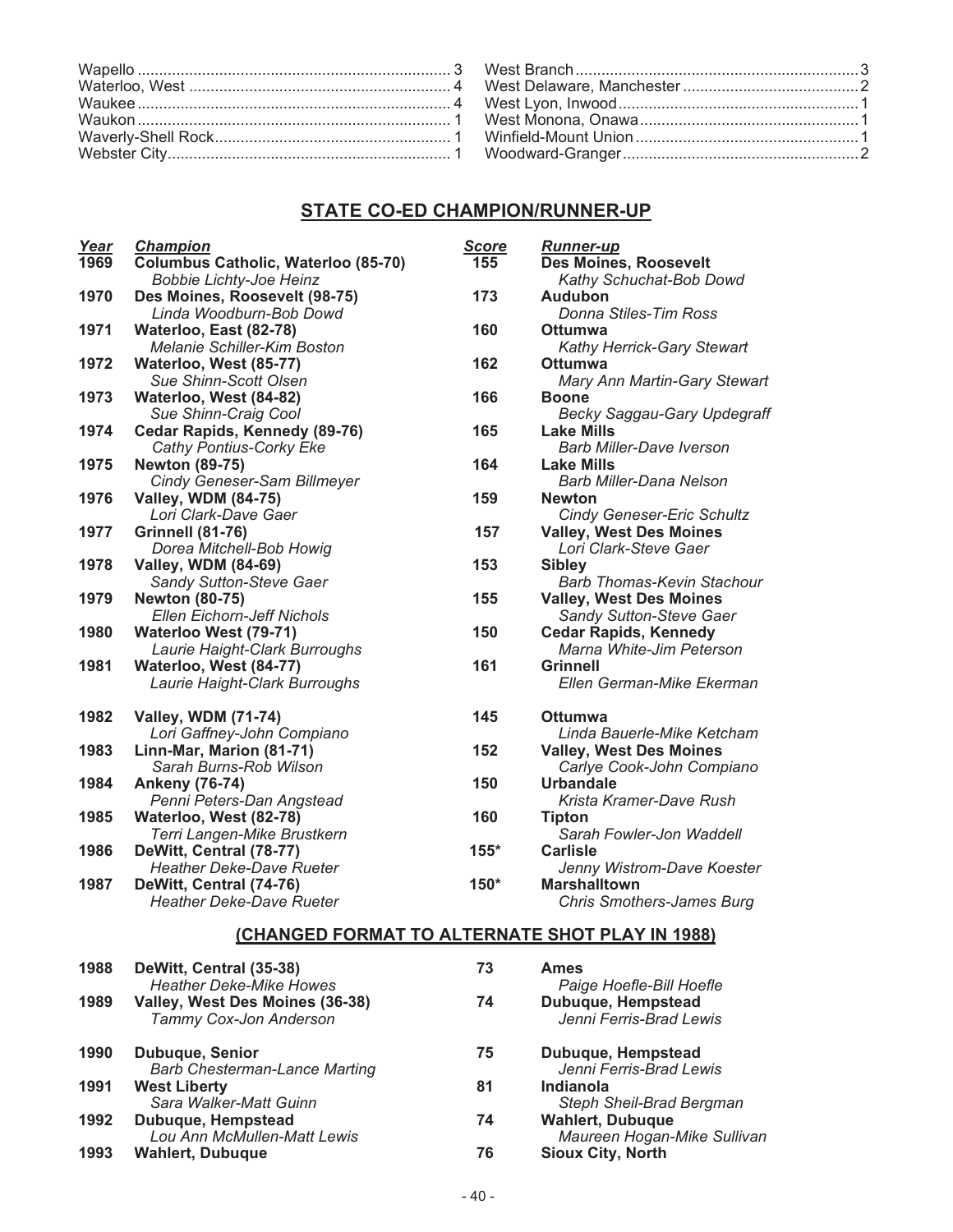|      | Maureen Hogan-Mike Sullivan                |    | Jerilyn Lemon-Nate Lubs                                |
|------|--------------------------------------------|----|--------------------------------------------------------|
| 1994 | <b>Fort Dodge</b>                          | 74 | <b>Des Moines, Roosevelt</b>                           |
|      | <b>Stacey Bergman-Jeff Peterson</b>        |    | Shannon Reynolds-Mark Ohde                             |
| 1995 | Wahlert, Dubuque                           | 74 | <b>Atlantic</b>                                        |
|      | M.C. Mullen-Brian Mulligan                 |    | Erin Payne-Jeff Leistad                                |
| 1996 | <b>Fort Dodge</b>                          | 74 | Linn-Mar, Marion                                       |
|      | <b>Stacey Bergman-Matt McIntyre</b>        |    | Erin Steinfeld-Nathan Lindsay                          |
| 1997 | <b>Linn-Mar, Marion</b>                    | 75 | Ankeny                                                 |
|      | Patricia Martinson-Garrett Lane            |    | Carissa Spain-Mike LaBounty                            |
| 1998 | Ankeny                                     | 74 | Des Moines, Hoover                                     |
|      | Carissa Spain-Mike LaBounty                |    | Dana Swanson-David Buckley                             |
| 1999 | Ankeny                                     | 75 | Clarinda**                                             |
|      | Sarah Gilbert-Mike LaBounty                |    | Cindy Whitmore-Kyle Marcum                             |
|      |                                            |    |                                                        |
| 2000 | <b>Cedar Rapids, Washington</b>            | 71 | (Tie) Iowa City, City                                  |
|      | <b>Ashley Ernst-Joe Hoyt</b>               |    | Jill Frantz-Ned Carter                                 |
|      |                                            |    | North Cedar, Stanwood                                  |
|      |                                            |    | Kristina Carson-Andy Kahl                              |
| 2001 | Clarinda                                   | 71 | <b>Wapello</b>                                         |
|      | Kyle Marcum-Jill Marcum                    |    | Paul Huddle-Karra Johnson                              |
| 2002 | <b>Cedar Rapids, Washington</b>            | 69 | <b>Marshalltown</b>                                    |
|      |                                            |    | John Danielson-Kristen Craft                           |
| 2003 | <b>Bennet Hammerberg-Ellen Fry</b>         | 65 | Pella                                                  |
|      | Ankeny                                     |    |                                                        |
|      | Joel Bethel-Alexis Beard                   |    | Stuart Steenhoek-Sharilyne Hoekstra<br><b>Clarinda</b> |
| 2004 | Ankeny                                     | 65 |                                                        |
|      | Joel Bethel-Alexis Beard                   |    | B.J. Honnold-Jill Marcum                               |
| 2005 | <b>Valley, West Des Moines</b>             | 69 | Linn-Mar, Marion*                                      |
|      | Tony Wang-Shannon Davis                    |    | Marc Gladson-Amanda Stahl                              |
| 2006 | 2A Linn-Mar, Marion                        | 69 | <b>Waterloo West</b>                                   |
|      | <b>Brad George-Amanda Stahl</b>            |    | Nathan Leary-Sarah Boss                                |
|      | 1A Kuemper Catholic, Carroll               | 72 | Knoxville                                              |
|      | Max Koster-Maureen White                   |    | James Montgomery-Kaurie Kincaid                        |
| 2007 | 2A Ottumwa                                 | 71 | <b>Waterloo West</b>                                   |
|      | Michael Wetrich-Kristin Paulson            |    | Nathan Leavy-Sarah Boss                                |
|      | <b>1A Hampton-Dumont</b>                   | 74 | <b>New Hampton</b>                                     |
|      | <b>Dillon Drew-Chrissy Wittmer</b>         |    | Craig Kobliska-Amy Kobliska                            |
| 2008 | 2A Ottumwa                                 | 72 | Ottumwa                                                |
|      | Corbin Garner-Sarah Paulson                |    | <b>Michael Wetrich-Kristin Paulson</b>                 |
|      | <b>1A Washington</b>                       | 69 | <b>Ballard</b>                                         |
|      | <b>Braden Gaal-Jacie Thode</b>             |    | Mark Kirschenman-Susan Mark                            |
| 2009 | 2A Waukee                                  | 70 | <b>Prairie, Cedar Rapids</b>                           |
|      | Ryan Horner-Jennifer Gaffney               |    | Parker Linn-Jess Tomash                                |
|      | 1A Clear Lake                              | 78 | Pella                                                  |
|      | Tanner Rollefson-Taylor Diehl              |    | Lucas Boyd-Caitlin Simpson                             |
|      |                                            |    |                                                        |
| 2010 | 2A Iowa City, West                         | 76 | <b>Waukee</b>                                          |
|      | Chad Flaum-Brookelyn Klemesrud             |    | Ryan Horner-Jordan Wyzgowski                           |
|      | <b>1A Clear Lake</b>                       | 71 | <b>Wahlert, Dubuque</b>                                |
|      | Luke Monson-Meg Monson                     |    | Steven Ihm-Amy Ihm                                     |
| 2011 | 2A Urbandale                               | 72 | <b>Dowling Catholic, WDM</b>                           |
|      | <b>Tyler Christians-Kenzie Rottinghaus</b> |    | Rick DeBartolo-Sarah Splittgerber                      |
|      | 1A Kuemper Catholic, Carroll               | 77 | <b>Ankeny Christian Academy</b>                        |
|      | Kyler Ludwig-Caitlin Bruch                 |    | Patrick Grasso-Victoria Grasso                         |
| 2012 | 2A Dowling Catholic, WDM                   | 75 | <b>Clear Lake</b>                                      |
|      | Jon Calhoun-Sammy Olson                    |    | Luke Monson-Meg Monson                                 |
|      | <b>1A East Sac County</b>                  | 76 | <b>Ankeny Christian Academy</b>                        |
|      | Justin Kraft-Makalyla Ernst                |    | Patrick Grasso-Victoria Grasso                         |
| 2013 | 2A Ankeny                                  | 77 | <b>Waukee</b>                                          |
|      | Andrew Huseman-Karli Kerrigan              |    | Grant Campbell-Jasmine Wyzogwski                       |
|      | 1A Clear Lake (Rain Shortened)             | 35 | (Tie) Nevada & Central Lee, Donnellson                 |
|      | Dane Waldron-Malorie Fischels              |    | Nevada: Colynn Black-Christine Ausman                  |
|      |                                            |    | <b>Central Lee: Nick Pundt-Alex Krehbiel</b>           |
|      |                                            |    |                                                        |
| 2014 | <b>2A Ankeny Centennial</b>                | 75 | <b>Mount Pleasant</b>                                  |
|      | Andrew Huseman-Karlie Kerrigan             |    | <b>Kiley Miller-Courtney Mabeus</b>                    |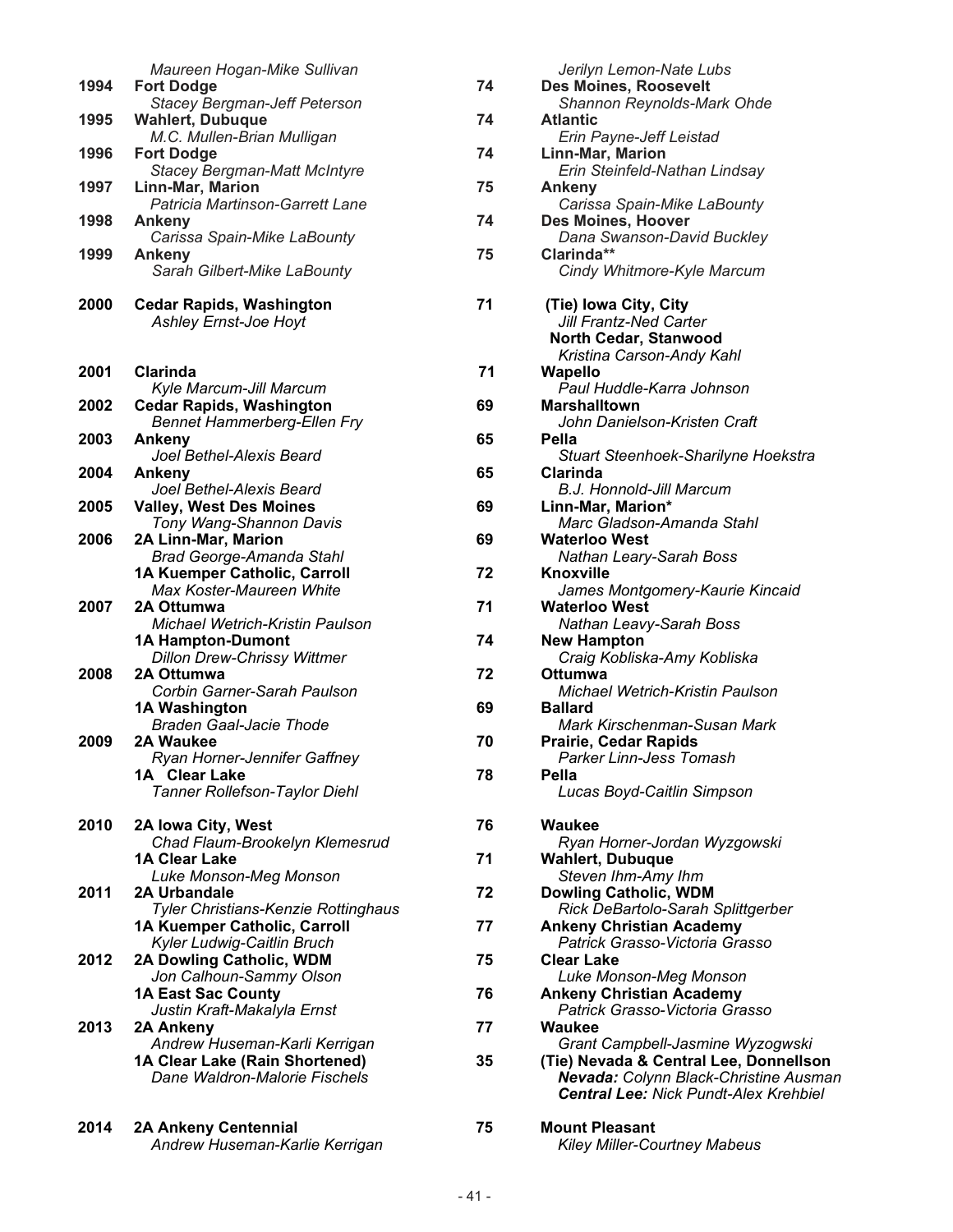|      | <b>1A East Sac County</b><br>Justin Kraft-Makayla Ernest               | 73    | <b>Atlantic</b><br>Evan Schuler-Brooke Fletcher         |
|------|------------------------------------------------------------------------|-------|---------------------------------------------------------|
| 2015 | 2A Waukee                                                              | 71    | <b>Dowling Catholic, WDM</b>                            |
|      | Parker Howe-Paige Seiser                                               |       | John Stroud-Anne Gradoville                             |
|      | <b>1A Clear Lake</b>                                                   | 68    | <b>Kuemper Catholic, Carroll</b>                        |
|      | Dane Waldron-Emily Snelling                                            |       | <b>Mitchell Ludwig-Courtney Snyder</b>                  |
| 2016 | 2A Waukee                                                              | 69    | <b>Cedar Rapids, Kennedy</b>                            |
|      | Tom McLaughlin-Paige Seiser                                            |       | Jordan Weiss-Sierra Hargens                             |
|      | 1A South Winneshiek, Calmar                                            | 70    | <b>Atlantic</b>                                         |
|      | Logan & Jaden Schweinefus                                              |       | Jake & Erin Olson                                       |
| 2017 | 2A Dowling Catholic, WDM                                               | 68    | <b>Ankeny Centennial</b>                                |
|      | Hank Weresh-Anne Gradoville                                            |       | <b>Chris Winkel-Tenley Moretti</b>                      |
|      | <b>1A Clear Lake</b>                                                   | 72    | Garner-Hayfield-Ventura                                 |
|      | <b>Thomas Storbeck-Emily Snelling</b>                                  |       | Matt Heineman-Bailee Frayne                             |
| 2018 | 2A Waukee                                                              | 69    | <b>Johnston</b>                                         |
|      | Griffin Parker-Brooke Boardman                                         |       | Nick Pittman-Abbi Gault                                 |
|      | 1A Garner-Hayfield-Ventura                                             | 71    | <b>Atlantic</b>                                         |
|      | Matt Heineman-Bailee Frayne                                            |       | Cyle Renaud-Baylee Newell                               |
| 2019 | 2A Johnston                                                            | 75    | <b>Cedar Rapids, Washington</b>                         |
|      | Nathan Petrak-Taylor Sedivec                                           |       | Connor Neighbors-Emma Song                              |
|      | <b>1A Clear Lake</b>                                                   | 73^   | <b>Edgewood-Colesburg</b>                               |
|      | Tate Storbeck-Ashley DeLong<br>2A Tournament canceled due to COVID-19. |       | <b>Ethan Streicher-Maddy Streicher</b>                  |
| 2020 | <b>1A</b> Tournament canceled due to COVID-19.                         |       |                                                         |
| 2021 |                                                                        | 74    |                                                         |
|      | 2A Burlington                                                          |       | Xavier, Cedar Rapids<br>Kaitlin Hotchkiss-Charlie Allen |
|      | Lauren Briggs-Nate Spear<br><b>1A Clear Lake</b>                       | $76*$ | <b>Clear Lake</b>                                       |
|      |                                                                        |       |                                                         |
|      | <b>Meghan DeLong-Easton DeVries</b>                                    |       | Rebecca DeLong-Andrew Crane                             |

*Special Note: North Mahaska's Hunter Davis had a hole-in-one (No. 13, 185 yds at American Legion Course in Marshalltown*

*\* 1-hole sudden death playoff \*\* playoff with 2 other teams # three-way tie at 71 ^ decided on card-back*

# *Leading Schools With Coed Titles & Runners-up*

| <b>School</b> | <b>Titles</b> | <b>Runner-Up</b> | Total |
|---------------|---------------|------------------|-------|
|               |               |                  |       |
|               |               |                  |       |
|               |               |                  |       |
|               |               |                  |       |
|               |               |                  |       |
|               |               |                  |       |
|               |               |                  |       |
|               |               |                  |       |
|               |               |                  |       |
|               |               |                  |       |
|               |               |                  |       |
|               |               |                  |       |
|               |               |                  |       |
|               |               |                  |       |
|               |               |                  |       |
|               |               |                  |       |
|               |               |                  |       |
|               |               |                  |       |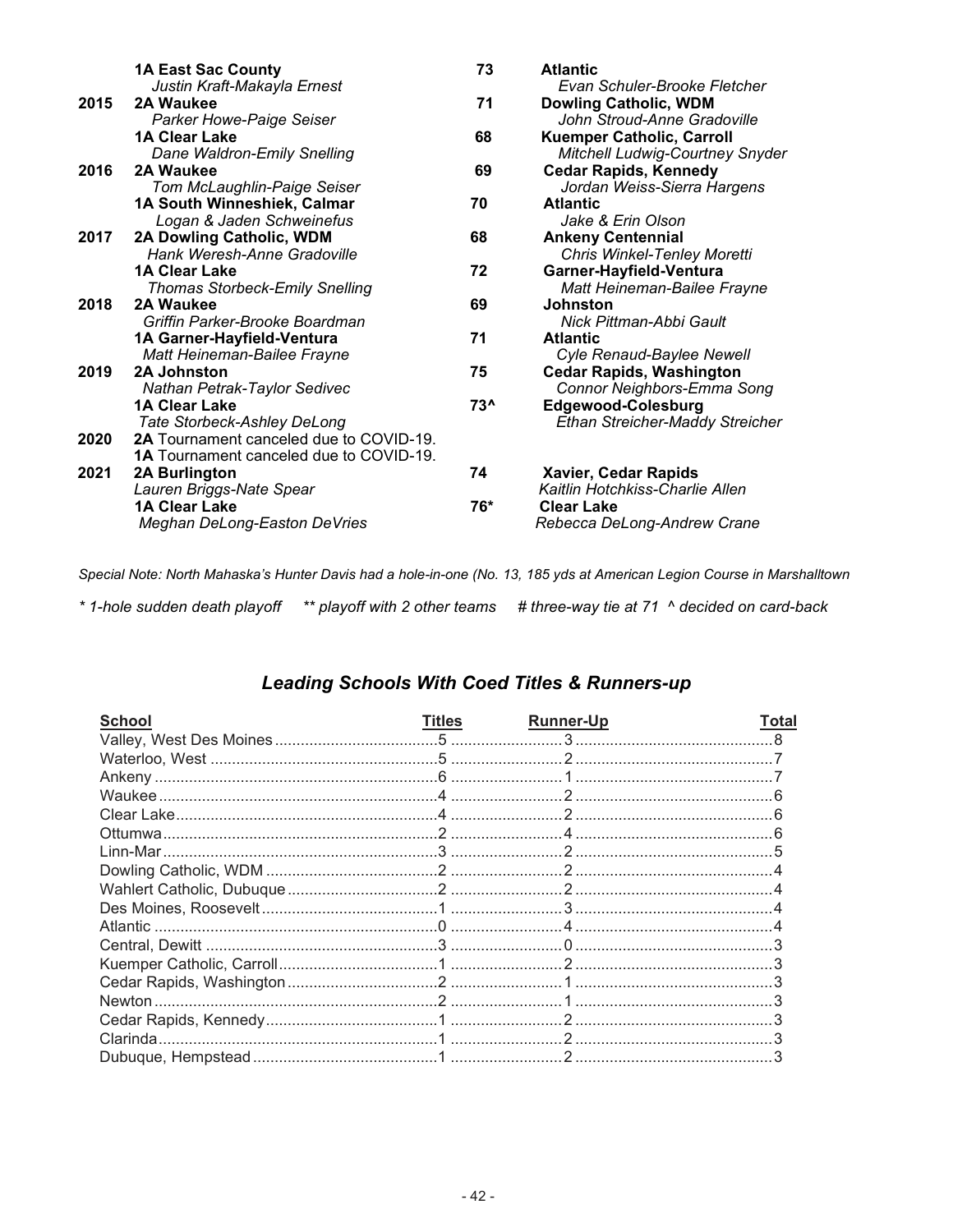# **CO-ED TOURNEY MEDALISTS**

| 1969 |                                                                                                                           | 70 |
|------|---------------------------------------------------------------------------------------------------------------------------|----|
|      |                                                                                                                           | 85 |
| 1970 |                                                                                                                           |    |
|      |                                                                                                                           | 83 |
| 1971 |                                                                                                                           | 73 |
|      |                                                                                                                           | 82 |
| 1972 |                                                                                                                           | 70 |
|      |                                                                                                                           | 85 |
| 1973 |                                                                                                                           | 71 |
|      |                                                                                                                           | 84 |
| 1974 |                                                                                                                           |    |
|      |                                                                                                                           | 89 |
| 1975 |                                                                                                                           | 75 |
|      |                                                                                                                           | 86 |
| 1976 |                                                                                                                           | 74 |
|      |                                                                                                                           | 84 |
| 1977 |                                                                                                                           | 72 |
|      |                                                                                                                           | 81 |
| 1978 |                                                                                                                           | 69 |
|      |                                                                                                                           | 78 |
| 1979 |                                                                                                                           | 72 |
|      |                                                                                                                           | 77 |
| 1980 |                                                                                                                           |    |
|      |                                                                                                                           | 79 |
| 1981 |                                                                                                                           | 70 |
|      |                                                                                                                           |    |
| 1982 |                                                                                                                           | 69 |
|      |                                                                                                                           | 71 |
| 1983 |                                                                                                                           | 71 |
|      |                                                                                                                           | 77 |
| 1984 |                                                                                                                           | 69 |
|      |                                                                                                                           | 74 |
| 1985 |                                                                                                                           | 72 |
|      |                                                                                                                           | 79 |
| 1986 |                                                                                                                           | 71 |
|      |                                                                                                                           |    |
| 1987 |                                                                                                                           | 69 |
|      |                                                                                                                           | 73 |
|      | Explanations: (A) won playoff with Bob Dowd, Des Moines Roosevelt and Mark Howard, Crestwood; (B) Won a playoff with Jeff |    |

*Hunter, Kuemper Catholic, Carroll; (C) Won a playoff with Clark Burroughs, Waterloo West and Mike Evans, Newton; (D) Won a playoff with Beth Cramer, Cedar Rapids Regis; (E) Won a playoff with Christy Smothers, Marshalltown and Jenny Wistrom, Carlisle. In 1988 an alternate shot format was instituted, and no meet medalists were named.*

# **HOLE-IN-ONE REPORTED IN STATE CHAMPIONSHIP PLAY**

 The IHSAA is archiving those players who recorded a hole-in-one during State Championship play. The following have been verified.

- **1965 - Jim Brousard, Cedar Rapids Jefferson, at Finkbine, Iowa City - a 7 iron on 165 yds. No. 17** *(Note - Cedar Rapids Jefferson won the state title; Brousard later coached Ames to the 1986 state title)*
- **1983 - Al Olson, Calamus, at the Championship Course at Lake Panorama, Panora - 170 yds. No. 16** *(Note - Calamus was the 1A Champion for the second straight year)*
- **2000 - Nate Ward, Carroll (9th grader) at Gates Park in Waterloo - No. 12 - 189 yards** *(Note - Ward used a 5-iron and ended the second day round with a 77 in Class 3A)*
- **2006 - Quincy Law, Clear Lake, at Oneota Golf & Country Club - Decorah, No. 16, 235 yds.** *(Note: Clear Lake won the Class 3A State Title)*
- **2009 - Nathan Zimmerman, Treynor, at Spring Valley Golf Club near Livermore on No. 3, 142 yds.** *(Note: Treynor was runner-up in Class 1A)*
- **2010-F - Spencer Jones, Davenport North, at The Harvester Golf Club, Rhodes - 165 yds. No. 8** *(Note: Jones was an individual State Meet qualifier from the District)*
- **2011 - Joe Weber, No University High, Cedar Falls, at Championship Course, Lake Panorama - 165 yds. No. 3** *(Note: Weber was the State Meet Runner-up Medalist)*